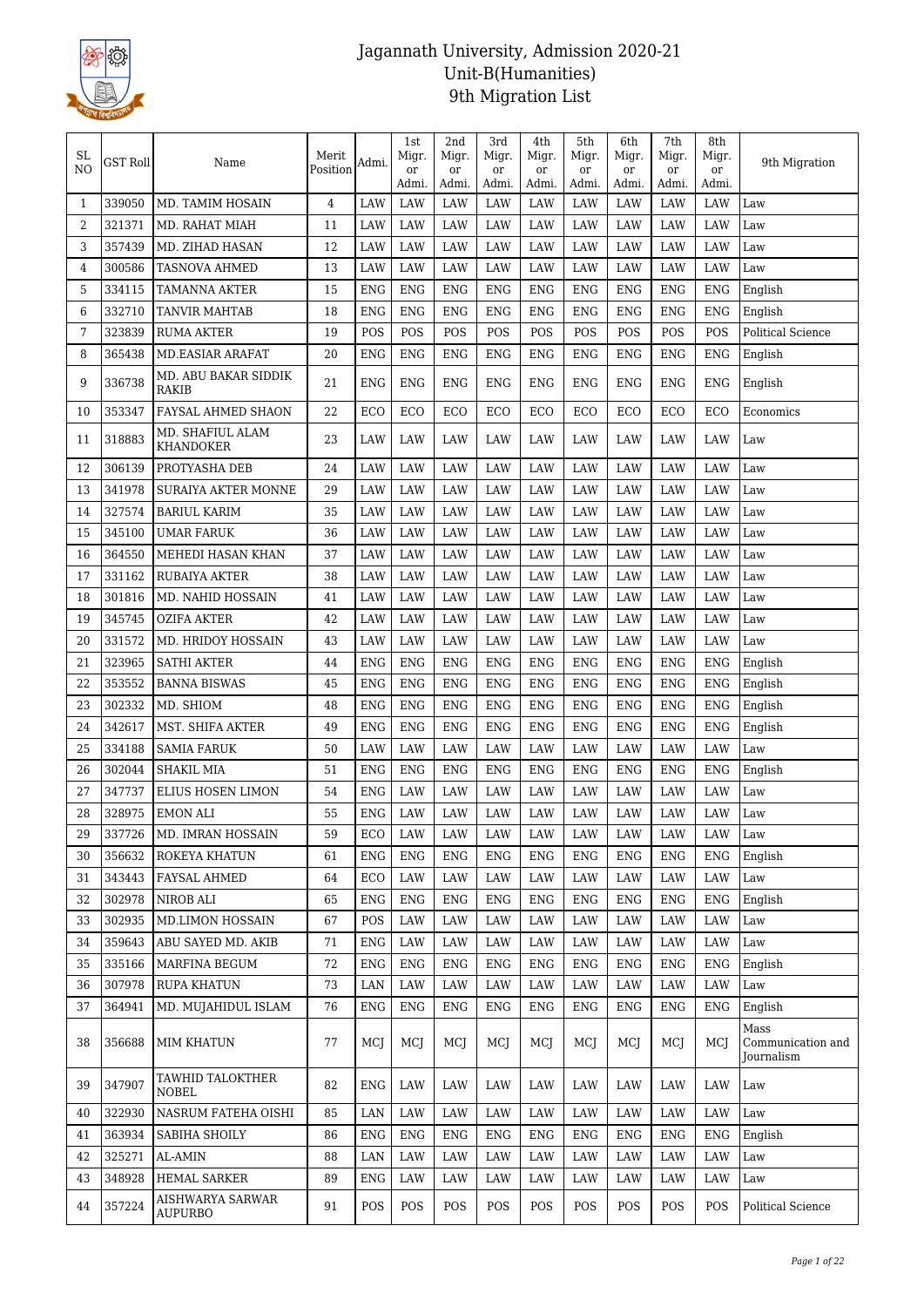

| 45 | 356303 | MST. LIZA KHATUN                   | 92  | <b>ENG</b> | <b>ENG</b> | <b>ENG</b> | <b>ENG</b> | <b>ENG</b> | <b>ENG</b>  | <b>ENG</b>  | <b>ENG</b>  | <b>ENG</b> | English                           |
|----|--------|------------------------------------|-----|------------|------------|------------|------------|------------|-------------|-------------|-------------|------------|-----------------------------------|
| 46 | 335916 | <b>MUHAMMAD</b><br>MAHAMUDUL HASAN | 94  | <b>ENG</b> | ENG        | <b>ENG</b> | <b>ENG</b> | <b>ENG</b> | <b>ENG</b>  | <b>ENG</b>  | <b>ENG</b>  | <b>ENG</b> | English                           |
| 47 | 325289 | MD. ASHRAFUL ISLAM                 | 96  | LAN        | LAW        | LAW        | LAW        | LAW        | LAW         | LAW         | LAW         | LAW        | Law                               |
| 48 | 360882 | MST. TASMIA AKTER<br><b>NORY</b>   | 97  | POS        | POS        | POS        | POS        | POS        | POS         | POS         | POS         | POS        | Political Science                 |
| 49 | 346812 | <b>JUI AKTER</b>                   | 98  | <b>ENG</b> | LAW        | LAW        | LAW        | LAW        | LAW         | LAW         | LAW         | LAW        | Law                               |
| 50 | 326952 | <b>ARJUMA KHATUN</b>               | 99  | LAN        | LAW        | LAW        | LAW        | LAW        | LAW         | LAW         | LAW         | LAW        | Law                               |
| 51 | 300292 | SADIA KARIM MITU                   | 101 | ECO        | ECO        | ECO        | ECO        | ECO        | ECO         | ECO         | ECO         | ECO        | Economics                         |
| 52 | 322698 | MD. TAUHID SARKER<br><b>TANJIL</b> | 102 | LAN        | LAN        | LAN        | LAN        | LAN        | LAN         | LAN         | LAN         | LAW        | Law                               |
| 53 | 340535 | ERTIZA ARAFAT RAFID                | 103 | LAN        | LAN        | LAN        | LAN        | LAN        | LAN         | LAN         | LAN         | LAN        | Land Management<br>and Law        |
| 54 | 360776 | SAHZAHAN KHAN                      | 105 | LAN        | LAN        | LAN        | LAN        | LAN        | LAN         | LAN         | LAN         | LAN        | Land Management<br>and Law        |
| 55 | 331511 | <b>ABU NAYEEM</b>                  | 106 | ECO        | ECO        | ECO        | ECO        | ECO        | ECO         | ECO         | ECO         | ECO        | Economics                         |
| 56 | 318208 | MD. WAKE BUL HAQUE                 | 107 | LAN        | LAN        | LAN        | LAN        | LAN        | LAN         | LAN         | LAN         | LAN        | Land Management<br>and Law        |
| 57 | 350695 | MOSAMMAT SUMAYA<br>AKTER           | 109 | LAN        | LAN        | LAN        | LAN        | LAN        | LAN         | LAN         | LAN         | LAN        | Land Management<br>and Law        |
| 58 | 325077 | MD. MUJTAHID HASSAN<br>RAFI        | 113 | LAN        | LAN        | LAN        | LAN        | LAN        | LAN         | LAN         | LAN         | LAN        | Land Management<br>and Law        |
| 59 | 351738 | SAJEDUL KARIM                      | 114 | LAN        | LAN        | LAN        | LAN        | LAN        | LAN         | LAN         | LAN         | LAN        | Land Management<br>and Law        |
| 60 | 357704 | MD. NAIM BABU                      | 123 | POS        | <b>ENG</b> | <b>ENG</b> | <b>ENG</b> | <b>ENG</b> | <b>ENG</b>  | <b>ENG</b>  | <b>ENG</b>  | <b>ENG</b> | English                           |
| 61 | 303005 | MD. RIDOY HOSSAIN                  | 124 | LAN        | LAN        | LAN        | LAN        | LAN        | LAN         | LAN         | LAN         | LAN        | Land Management<br>and Law        |
| 62 | 320527 | NASIMA AKTER MIM                   | 125 | LAN        | LAN        | LAN        | LAN        | LAN        | LAN         | LAN         | LAN         | LAN        | <b>Land Management</b><br>and Law |
| 63 | 319664 | <b>SHOHEL RANA</b>                 | 130 | LAN        | LAN        | LAN        | LAN        | LAN        | LAN         | LAN         | LAN         | LAN        | Land Management<br>and Law        |
| 64 | 309602 | MD. SHOHAEB HASAN                  | 132 | POS        | <b>ENG</b> | <b>ENG</b> | <b>ENG</b> | <b>ENG</b> | <b>ENG</b>  | <b>ENG</b>  | <b>ENG</b>  | <b>ENG</b> | English                           |
| 65 | 333902 | LAJULY ISLAM                       | 133 | ECO        | ECO        | ECO        | ECO        | ECO        | ECO         | ECO         | ECO         | ECO        | Economics                         |
| 66 | 334437 | ISRAT JAHAN JOTHI                  | 135 | LAN        | LAN        | LAN        | LAN        | LAN        | LAN         | LAN         | LAN         | LAN        | Land Management<br>and Law        |
| 67 | 300944 | <b>SUNZIDA AKTER</b>               | 136 | LAN        | LAN        | LAN        | LAN        | LAN        | LAN         | LAN         | LAN         | LAN        | Land Management<br>and Law        |
| 68 | 357922 | MD. SHAKURUL ISLAM<br>RONI         | 137 | <b>BAN</b> | <b>ENG</b> | ENG        | ENG        | ENG        | <b>ENG</b>  | <b>ENG</b>  | <b>ENG</b>  | <b>ENG</b> | English                           |
| 69 | 320336 | MST. AFIATUN NAZIRA                | 138 | ECO        | ECO        | ECO        | ECO        | ECO        | ECO         | ECO         | ECO         | ECO        | Economics                         |
| 70 | 308875 | MD. SHEMUL MORAL                   | 139 | ECO        | ECO        | ECO        | ECO        | ECO        | ECO         | ECO         | ECO         | ECO        | Economics                         |
| 71 | 327529 | <b>ANOWAR HOSEN</b>                | 142 | POS        | <b>ENG</b> | <b>ENG</b> | <b>ENG</b> | ENG        | <b>ENG</b>  | <b>ENG</b>  | <b>ENG</b>  | <b>ENG</b> | English                           |
| 72 | 357958 | <b>ESHATUR RODIA</b>               | 144 | ECO        | <b>ENG</b> | <b>ENG</b> | <b>ENG</b> | <b>ENG</b> | <b>ENG</b>  | <b>ENG</b>  | ${\rm ENG}$ | <b>ENG</b> | English                           |
| 73 | 331534 | MD ABDULLAH AL<br><b>NOMAN</b>     | 145 | LAN        | LAN        | LAN        | LAN        | LAN        | LAN         | LAN         | LAN         | LAN        | <b>Land Management</b><br>and Law |
| 74 | 325178 | MD. SOUROV                         | 147 | PAd        | <b>ENG</b> | <b>ENG</b> | <b>ENG</b> | <b>ENG</b> | ${\rm ENG}$ | ${\rm ENG}$ | ${\rm ENG}$ | ENG        | English                           |
| 75 | 338209 | <b>SHAMIM</b>                      | 148 | LAN        | LAN        | LAN        | LAN        | LAN        | LAN         | LAN         | LAN         | LAN        | Land Management<br>and Law        |
| 76 | 338452 | MD. NAZIM UDDIN                    | 149 | POS        | POS        | POS        | POS        | POS        | POS         | POS         | POS         | POS        | Political Science                 |
| 77 | 350866 | <b>BIJOYA MOJUMDER</b>             | 151 | LAN        | LAN        | LAN        | LAN        | LAN        | LAN         | LAN         | LAN         | LAN        | Land Management<br>and Law        |
| 78 | 336059 | MAHMUD HASAN                       | 154 | ECO        | ECO        | ECO        | ECO        | ECO        | ECO         | ECO         | ECO         | ECO        | Economics                         |
| 79 | 334097 | MOURI HAQUE DOLA                   | 156 | <b>BAN</b> | <b>ENG</b> | <b>ENG</b> | <b>ENG</b> | <b>ENG</b> | <b>ENG</b>  | <b>ENG</b>  | <b>ENG</b>  | <b>ENG</b> | English                           |
| 80 | 303127 | MD. ABDULLAH                       | 159 | ECO        | ECO        | ECO        | ECO        | ECO        | ECO         | ECO         | ECO         | ECO        | Economics                         |
| 81 | 347508 | MD. ARIFUL ISLAM                   | 161 | LAN        | <b>ENG</b> | <b>ENG</b> | <b>ENG</b> | <b>ENG</b> | ${\rm ENG}$ | ${\rm ENG}$ | ${\rm ENG}$ | <b>ENG</b> | English                           |
| 82 | 346118 | MARJIA JINAT                       | 165 | LAN        | <b>ENG</b> | ENG        | ENG        | ENG        | ENG         | <b>ENG</b>  | <b>ENG</b>  | <b>ENG</b> | English                           |
| 83 | 352774 | TOHURA ANJUM                       | 168 | <b>SOC</b> | LAN        | LAN        | LAN        | LAN        | LAN         | LAN         | LAN         | LAN        | Land Management<br>and Law        |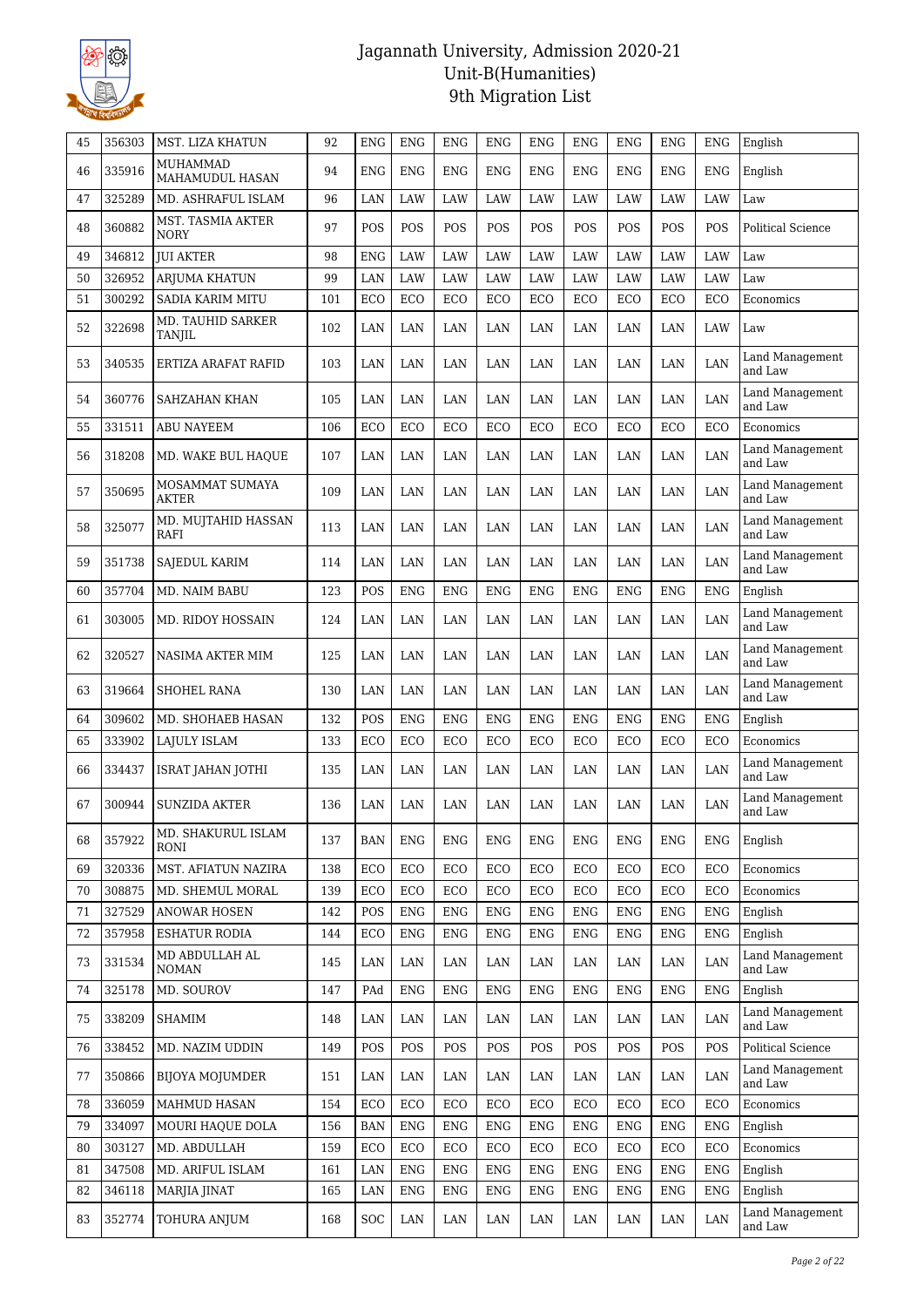

| 84  | 352118 | <b>ASIFUL ISLAM</b>                | 171 | ECO        | LAN        | LAN        | LAN         | LAN        | LAN        | LAN         | LAN         | LAN         | Land Management<br>and Law                     |
|-----|--------|------------------------------------|-----|------------|------------|------------|-------------|------------|------------|-------------|-------------|-------------|------------------------------------------------|
| 85  | 325912 | <b>FARHANA JESMINE</b>             | 172 | ECO        | ECO        | ECO        | ECO         | ECO        | ECO        | ECO         | ECO         | ECO         | Economics                                      |
| 86  | 331332 | KH.SADIA SULTANA                   | 173 | ECO        | LAN        | LAN        | LAN         | LAN        | LAN        | LAN         | LAN         | LAN         | Land Management<br>and Law                     |
| 87  | 334059 | AYESHA SEDDIKA                     | 174 | POS        | POS        | POS        | POS         | POS        | POS        | POS         | POS         | POS         | <b>Political Science</b>                       |
| 88  | 324819 | <b>JAKARIA RAHMAN</b>              | 175 | ECO        | ECO        | ECO        | ECO         | ECO        | ECO        | ECO         | ECO         | ECO         | Economics                                      |
| 89  | 301780 | <b>MST. RUMA KHATUN</b>            | 182 | <b>SOC</b> | <b>ENG</b> | <b>ENG</b> | <b>ENG</b>  | <b>ENG</b> | <b>ENG</b> | <b>ENG</b>  | <b>ENG</b>  | <b>ENG</b>  | English                                        |
| 90  | 334007 | <b>FARIA AFZAL EVA</b>             | 183 | MCJ        | ECO        | ECO        | ECO         | ECO        | ECO        | ECO         | ECO         | ECO         | Economics                                      |
| 91  | 337755 | NISHAD HASAN                       | 185 | POS        | ECO        | ECO        | ECO         | ECO        | ECO        | ECO         | ECO         | ECO         | Economics                                      |
| 92  | 331598 | <b>SHAKIB AL HASAN</b>             | 187 | <b>BAN</b> | LAN        | LAN        | LAN         | LAN        | LAN        | LAN         | LAN         | LAN         | Land Management<br>and Law                     |
| 93  | 300402 | <b>FATIMA KHATUN</b>               | 188 | <b>BAN</b> | <b>ENG</b> | <b>ENG</b> | ${\rm ENG}$ | <b>ENG</b> | <b>ENG</b> | <b>ENG</b>  | <b>ENG</b>  | <b>ENG</b>  | English                                        |
| 94  | 360567 | <b>MD. LEON SARKAR</b>             | 191 | <b>SOC</b> | <b>ENG</b> | <b>ENG</b> | <b>ENG</b>  | <b>ENG</b> | <b>ENG</b> | ENG         | <b>ENG</b>  | <b>ENG</b>  | English                                        |
| 95  | 313933 | MAHIMUNA AKTER<br><b>MOONMOON</b>  | 192 | POS        | POS        | <b>POS</b> | POS         | POS        | POS        | POS         | POS         | POS         | Political Science                              |
| 96  | 357762 | HABIB MOHAMAD FARUK<br>AZAM        | 201 | PAd        | LAN        | LAN        | LAN         | LAN        | LAN        | LAN         | LAN         | LAN         | Land Management<br>and Law                     |
| 97  | 361044 | MD. PORAN MONDOL                   | 204 | POS        | <b>ENG</b> | <b>ENG</b> | <b>ENG</b>  | <b>ENG</b> | <b>ENG</b> | ENG         | <b>ENG</b>  | <b>ENG</b>  | English                                        |
| 98  | 350893 | MD. TAFHIMUR RAHMAN<br><b>KHAN</b> | 206 | PAd        | LAN        | LAN        | LAN         | LAN        | LAN        | LAN         | LAN         | LAN         | Land Management<br>and Law                     |
| 99  | 334026 | FARIDA SULTANA PREITY              | 208 | PAd        | <b>ENG</b> | <b>ENG</b> | ENG         | <b>ENG</b> | <b>ENG</b> | ENG         | <b>ENG</b>  | <b>ENG</b>  | English                                        |
| 100 | 317588 | MD. JAHID HOSEN                    | 210 | <b>POS</b> | POS        | POS        | POS         | POS        | POS        | POS         | POS         | POS         | Political Science                              |
| 101 | 323961 | <b>ESRAT JAHAN ESA</b>             | 211 | PAd        | <b>ENG</b> | <b>ENG</b> | <b>ENG</b>  | <b>ENG</b> | <b>ENG</b> | <b>ENG</b>  | <b>ENG</b>  | <b>ENG</b>  | English                                        |
| 102 | 346339 | <b>RUMA AKTER SATHI</b>            | 216 | <b>BAN</b> | <b>ENG</b> | <b>ENG</b> | <b>ENG</b>  | <b>ENG</b> | <b>ENG</b> | ENG         | <b>ENG</b>  | <b>ENG</b>  | English                                        |
| 103 | 337826 | SAMY SADMAN SAKIB                  | 217 | PAd        | LAN        | LAN        | LAN         | LAN        | LAN        | LAN         | LAN         | LAN         | Land Management<br>and Law                     |
| 104 | 314809 | <b>ALIHIS SAWN</b>                 | 219 | PAd        | LAN        | LAN        | LAN         | LAN        | LAN        | LAN         | LAN         | LAN         | Land Management<br>and Law                     |
| 105 | 314701 | <b>JAKIA FARZANA RIVA</b>          | 221 | POS        | <b>ENG</b> | <b>ENG</b> | <b>ENG</b>  | <b>ENG</b> | <b>ENG</b> | <b>ENG</b>  | <b>ENG</b>  | <b>ENG</b>  | English                                        |
| 106 | 343829 | <b>BIDDUT SARKER</b>               | 223 | PAd        | <b>ENG</b> | <b>ENG</b> | <b>ENG</b>  | <b>ENG</b> | <b>ENG</b> | ENG         | <b>ENG</b>  | <b>ENG</b>  | English                                        |
| 107 | 340219 | MD. IBRAHIM                        | 225 | POS        | ENG        | <b>ENG</b> | ENG         | ENG        | <b>ENG</b> | <b>ENG</b>  | <b>ENG</b>  | <b>ENG</b>  | English                                        |
| 108 | 341811 | <b>SAYMA YEAN</b>                  | 228 | MCJ        | MCI        | MCI        | MCI         | MCI        | MCI        | MCI         | MCJ         | MCI         | Mass<br>Communication and<br>Journalism        |
| 109 | 333938 | <b>SADIA AKTER</b>                 | 233 | MCJ        | MCJ        | MCJ        | MCJ         | MCJ        | MCJ        | MCJ         | MCJ         | MCJ         | Mass<br>Communication and<br><b>Journalism</b> |
| 110 | 365103 | MD. SABBIR HOSSEN                  | 238 | PAd        | LAN        | LAN        | <b>ENG</b>  | <b>ENG</b> | <b>ENG</b> | ${\rm ENG}$ | <b>ENG</b>  | <b>ENG</b>  | English                                        |
| 111 | 315492 | MD. MASUM ALI                      | 240 | POS        | POS        | POS        | POS         | POS        | POS        | POS         | POS         | POS         | Political Science                              |
| 112 | 331237 | <b>LISA IMRAN</b>                  | 241 | <b>BAN</b> | ECO        | ECO        | ECO         | ECO        | ECO        | ECO         | ECO         | ECO         | Economics                                      |
| 113 | 336168 | MD. BURHAN UDDIN                   | 242 | POS        | POS        | POS        | POS         | <b>ENG</b> | <b>ENG</b> | ${\rm ENG}$ | ${\rm ENG}$ | <b>ENG</b>  | English                                        |
| 114 | 333002 | MOHAMMED NAZIM<br><b>UDDIN</b>     | 243 | IER        | ECO        | ECO        | ECO         | ENG        | ENG        | ENG         | <b>ENG</b>  | ${\rm ENG}$ | English                                        |
| 115 | 316386 | MD. HELAL UDDIN                    | 251 | <b>BAN</b> | ECO        | ECO        | ECO         | ECO        | ECO        | ECO         | ECO         | ECO         | Economics                                      |
| 116 | 343185 | MD SAJIB                           | 253 | PAd        | ECO        | ECO        | ECO         | ECO        | ECO        | ECO         | <b>ENG</b>  | <b>ENG</b>  | English                                        |
| 117 | 347622 | MD. SAKIB HOSAN                    | 254 | POS        | LAN        | LAN        | LAN         | LAN        | LAN        | LAN         | LAN         | LAN         | Land Management<br>and Law                     |
| 118 | 309913 | MD. ABU TAHER                      | 255 | PAd        | ECO        | ECO        | ECO         | ECO        | ECO        | ECO         | ECO         | ECO         | Economics                                      |
| 119 | 317577 | FERDUS ALOM                        | 256 | POS        | ECO        | ECO        | ECO         | ECO        | ECO        | ECO         | ECO         | <b>ENG</b>  | English                                        |
| 120 | 363067 | MD. MEHEDI HASAN                   | 258 | PAd        | ECO        | ECO        | ECO         | ECO        | ECO        | ECO         | ECO         | ECO         | Economics                                      |
| 121 | 338776 | <b>MAHOFUJ HOSSAIN</b>             | 259 | <b>BAN</b> | <b>BAN</b> | <b>BAN</b> | <b>BAN</b>  | <b>BAN</b> | BAN        | <b>BAN</b>  | <b>BAN</b>  | <b>BAN</b>  | Bangla                                         |
| 122 | 347762 | MD. SOLAIMAN RAFE                  | 260 | PAd        | LAN        | LAN        | LAN         | LAN        | LAN        | LAN         | LAN         | LAN         | Land Management<br>and Law                     |
| 123 | 324657 | MOSTAFA HAIDER RAFID               | 264 | POS        | ECO        | ECO        | ECO         | ECO        | ECO        | ECO         | ECO         | ECO         | Economics                                      |
| 124 | 361470 | MD. RASEL MIA                      | 271 | SOC        | LAN        | LAN        | LAN         | LAN        | LAN        | LAN         | LAN         | LAN         | Land Management<br>and Law                     |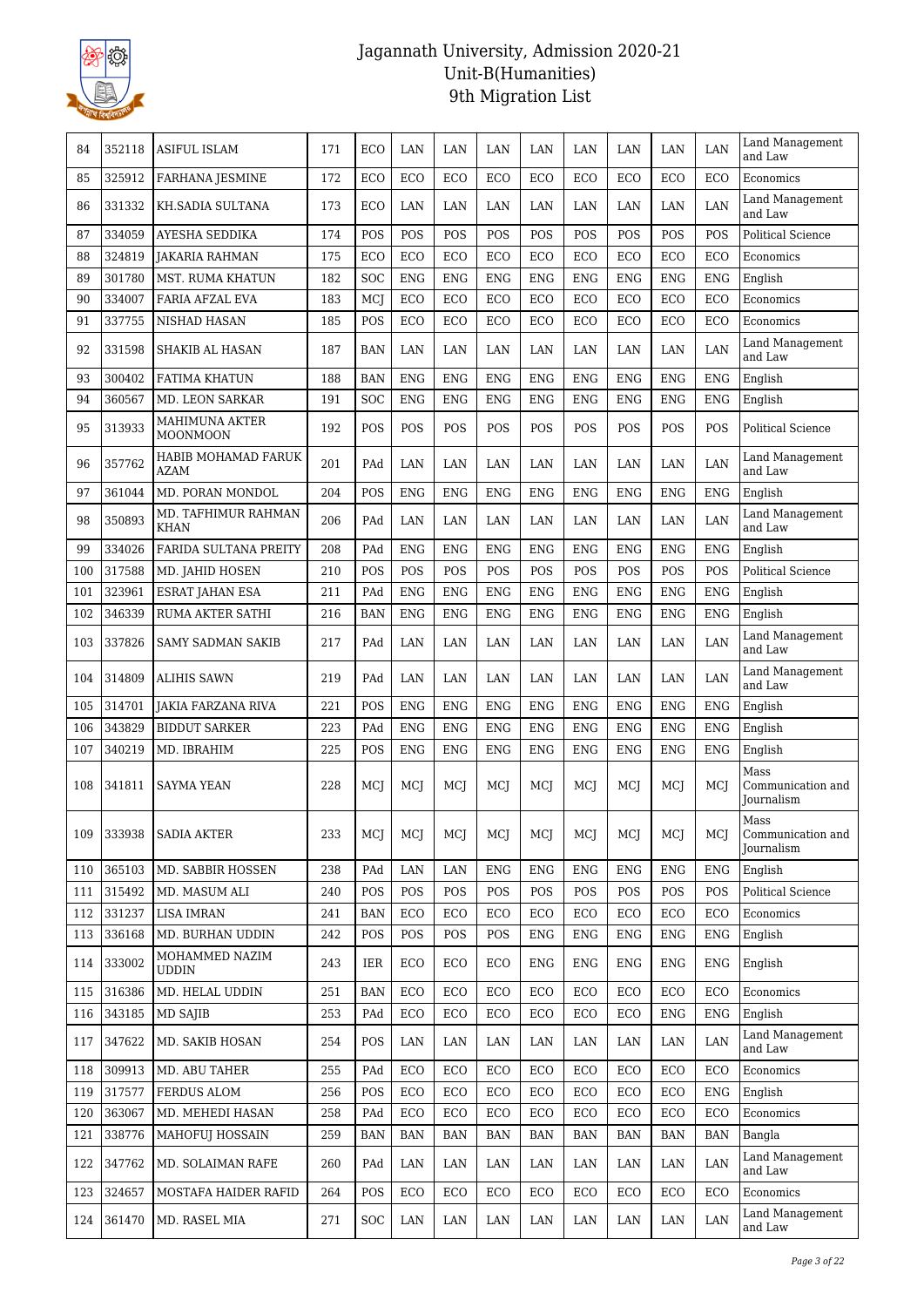

| 125 | 335422 | <b>SUMAIYA PARVIN</b>                | 273 | POS        | ECO        | ECO        | ECO        | ECO        | ECO        | ECO                  | ECO        | ECO        | Economics                                      |
|-----|--------|--------------------------------------|-----|------------|------------|------------|------------|------------|------------|----------------------|------------|------------|------------------------------------------------|
| 126 | 310338 | <b>TAUHID HASSAN</b>                 | 278 | IER        | <b>ECO</b> | ECO        | ECO        | ECO        | ECO        | ECO                  | ECO        | ECO        | Economics                                      |
| 127 | 302640 | <b>RAJU AHMED</b>                    | 284 | <b>SOC</b> | ECO        | ECO        | ECO        | ECO        | ECO        | ECO                  | ECO        | ECO        | Economics                                      |
| 128 | 332027 | <b>IBNUL YASIN</b>                   | 286 | SOC        | ECO        | ECO        | ECO        | ECO        | ECO        | ECO                  | ECO        | ECO        | Economics                                      |
| 129 | 324051 | <b>BARNA AKTER</b>                   | 288 | <b>BAN</b> | ECO        | ECO        | ECO        | ECO        | ECO        | ECO                  | ECO        | ECO        | Economics                                      |
| 130 | 353058 | MOHSINA AFROZ                        | 289 | SW         | LAN        | LAN        | LAN        | LAN        | LAN        | LAN                  | LAN        | LAN        | Land Management<br>and Law                     |
| 131 | 361409 | MD. TORIKUL ISLAM                    | 292 | <b>BAN</b> | LAN        | LAN        | LAN        | LAN        | LAN        | LAN                  | LAN        | LAN        | Land Management<br>and Law                     |
| 132 | 311027 | MORIOM ISLAM TINNI                   | 294 | <b>BAN</b> | <b>BAN</b> | <b>BAN</b> | <b>BAN</b> | <b>BAN</b> | <b>BAN</b> | <b>BAN</b>           | <b>BAN</b> | <b>BAN</b> | Bangla                                         |
| 133 | 326126 | <b>MOST. MARUFA KHATUN</b>           | 301 | <b>SOC</b> | LAN        | LAN        | LAN        | LAN        | LAN        | LAN                  | LAN        | LAN        | Land Management<br>and Law                     |
| 134 | 341486 | SAYED MD. SHAKIB                     | 302 | IER        | LAN        | LAN        | LAN        | LAN        | LAN        | LAN                  | LAN        | LAN        | Land Management<br>and Law                     |
| 135 | 342764 | <b>OMAR FARUK</b>                    | 303 | MCJ        | LAN        | LAN        | LAN        | LAN        | LAN        | LAN                  | LAN        | LAN        | Land Management<br>and Law                     |
| 136 | 358126 | MST. NISHAT TASMIN<br>NISHE          | 305 | <b>BAN</b> | LAN        | LAN        | LAN        | LAN        | LAN        | LAN                  | LAN        | LAN        | Land Management<br>and Law                     |
| 137 | 347152 | NAZMUS SAKIB                         | 311 | MCJ        | LAN        | LAN        | LAN        | LAN        | LAN        | LAN                  | LAN        | LAN        | Land Management<br>and Law                     |
| 138 | 335647 | MEHEDI HASAN                         | 313 | <b>SOC</b> | LAN        | LAN        | LAN        | LAN        | LAN        | LAN                  | LAN        | LAN        | Land Management<br>and Law                     |
| 139 | 308720 | <b>SADIA SULTANA</b>                 | 315 | <b>IS</b>  | ECO        | ECO        | ECO        | ECO        | ECO        | ECO                  | ECO        | ECO        | Economics                                      |
| 140 | 358089 | <b>TANUSHREE</b><br>MUKHERJEE        | 316 | PHI        | PAd        | PAd        | PAd        | PAd        | PAd        | PAd                  | PAd        | PAd        | Public<br>Administration                       |
| 141 | 362160 | RAMIZ MOLLA                          | 317 | BAN        | PAd        | PAd        | PAd        | PAd        | PAd        | PAd                  | PAd        | PAd        | Public<br>Administration                       |
| 142 | 336648 | <b>MUNZILA AKTER</b>                 | 319 | <b>BAN</b> | <b>POS</b> | <b>POS</b> | <b>POS</b> | POS        | POS        | POS                  | POS        | POS        | Political Science                              |
| 143 | 354737 | MD. NAYAN MOLLA                      | 320 | <b>SOC</b> | LAN        | LAN        | LAN        | LAN        | LAN        | LAN                  | LAN        | LAN        | Land Management<br>and Law                     |
| 144 | 354136 | ABDULLAH AL JUBAIR                   | 321 | <b>SOC</b> | POS        | POS        | POS        | POS        | POS        | POS                  | POS        | POS        | Political Science                              |
| 145 | 366962 | RAKIBUL HASAN                        | 322 | BAN        | LAN        | LAN        | LAN        | LAN        | LAN        | LAN                  | LAN        | LAN        | Land Management<br>and Law                     |
| 146 | 315076 | MD. RASEL BABU                       | 323 | <b>BAN</b> | <b>BAN</b> | <b>BAN</b> | <b>BAN</b> | <b>BAN</b> | <b>BAN</b> | <b>BAN</b>           | <b>BAN</b> | <b>BAN</b> | Bangla                                         |
| 147 | 313172 | MD. SOHAG MIA                        | 325 | <b>SOC</b> | <b>ECO</b> | LAN        | LAN        | LAN        | LAN        | LAN                  | LAN        | LAN        | Land Management<br>and Law                     |
| 148 | 336540 | <b>SABRIN SULTANA</b>                | 327 | SOC        | SOC        | SOC        | SOC        | SOC        | SOC        | <b>SOC</b>           | SOC        | <b>SOC</b> | Sociology                                      |
| 149 | 366556 | ASHA MONI                            | 328 | <b>SOC</b> | PAd        | PAd        | LAN        | LAN        | LAN        | LAN                  | LAN        | LAN        | Land Management<br>and Law                     |
| 150 | 330320 | FORHAD ALI                           | 329 | MCJ        | ECO        | ECO        | ECO        | ECO        | ECO        | ECO                  | ECO        | ECO        | Economics                                      |
| 151 | 321226 | MD. NAYEM HOSSAIN                    | 332 | <b>BAN</b> | <b>BAN</b> | <b>BAN</b> | <b>BAN</b> | <b>BAN</b> | <b>BAN</b> | <b>BAN</b>           | <b>BAN</b> | <b>BAN</b> | Bangla                                         |
| 152 | 317950 | B. M. MAHMUD AL<br>FAHAD HRIDOY      | 333 | MCI        | ECO        | ECO        | ECO        | LAN        | LAN        | LAN                  | LAN        | LAN        | Land Management<br>and Law                     |
| 153 | 313735 | MST. MASUMA AKTER                    | 334 | SOC        | <b>SOC</b> | SOC        | <b>SOC</b> | SOC        | SOC        | $\operatorname{SOC}$ | SOC        | SOC        | Sociology                                      |
| 154 | 334789 | MAHFUZA AKTER MUKTI                  | 335 | <b>SOC</b> | ECO        | ECO        | ECO        | ECO        | ECO        | ECO                  | ECO        | ECO        | Economics                                      |
| 155 | 343162 | MD. EKRAM HOSSAIN                    | 337 | MCJ        | ECO        | ECO        | ECO        | ECO        | ECO        | ECO                  | ECO        | ECO        | Economics                                      |
| 156 | 318819 | MD. SHAHIN MIA                       | 338 | SOC        | ECO        | ECO        | ECO        | ECO        | ECO        | ECO                  | ECO        | ECO        | Economics                                      |
| 157 | 338691 | SANJIDUR RAHMAN                      | 340 | BAN        | BAN        | <b>BAN</b> | <b>BAN</b> | <b>BAN</b> | BAN        | BAN                  | <b>BAN</b> | <b>BAN</b> | Bangla                                         |
| 158 | 346237 | <b>SAMIA AKTHER</b>                  | 341 | SOC        | POS        | ECO        | ECO        | ECO        | ECO        | ECO                  | ECO        | ECO        | Economics                                      |
| 159 | 334928 | NAJMA KHANAM                         | 343 | SW         | SW         | SW         | SW         | ECO        | ECO        | ECO                  | ECO        | ECO        | Economics                                      |
| 160 | 345066 | MD. RAKIBUL HASAN                    | 344 | BAN        | POS        | POS        | POS        | POS        | POS        | POS                  | POS        | POS        | Political Science                              |
| 161 | 313324 | MOST. WAKIMU SIDDIKA                 | 346 | IER        | IER        | IER        | IER        | <b>IER</b> | IER        | IER                  | IER        | IER        | Institute of<br>Education and<br>Research(IER) |
| 162 | 308623 | B. M. MAHMUDUL<br><b>HASAN MILON</b> | 347 | <b>SOC</b> | POS        | POS        | POS        | ECO        | ECO        | ECO                  | ECO        | ECO        | Economics                                      |
| 163 | 366433 | TAUHIDA OMAR                         | 349 | <b>SOC</b> | PAd        | PAd        | PAd        | LAN        | LAN        | LAN                  | LAN        | LAN        | Land Management<br>and Law                     |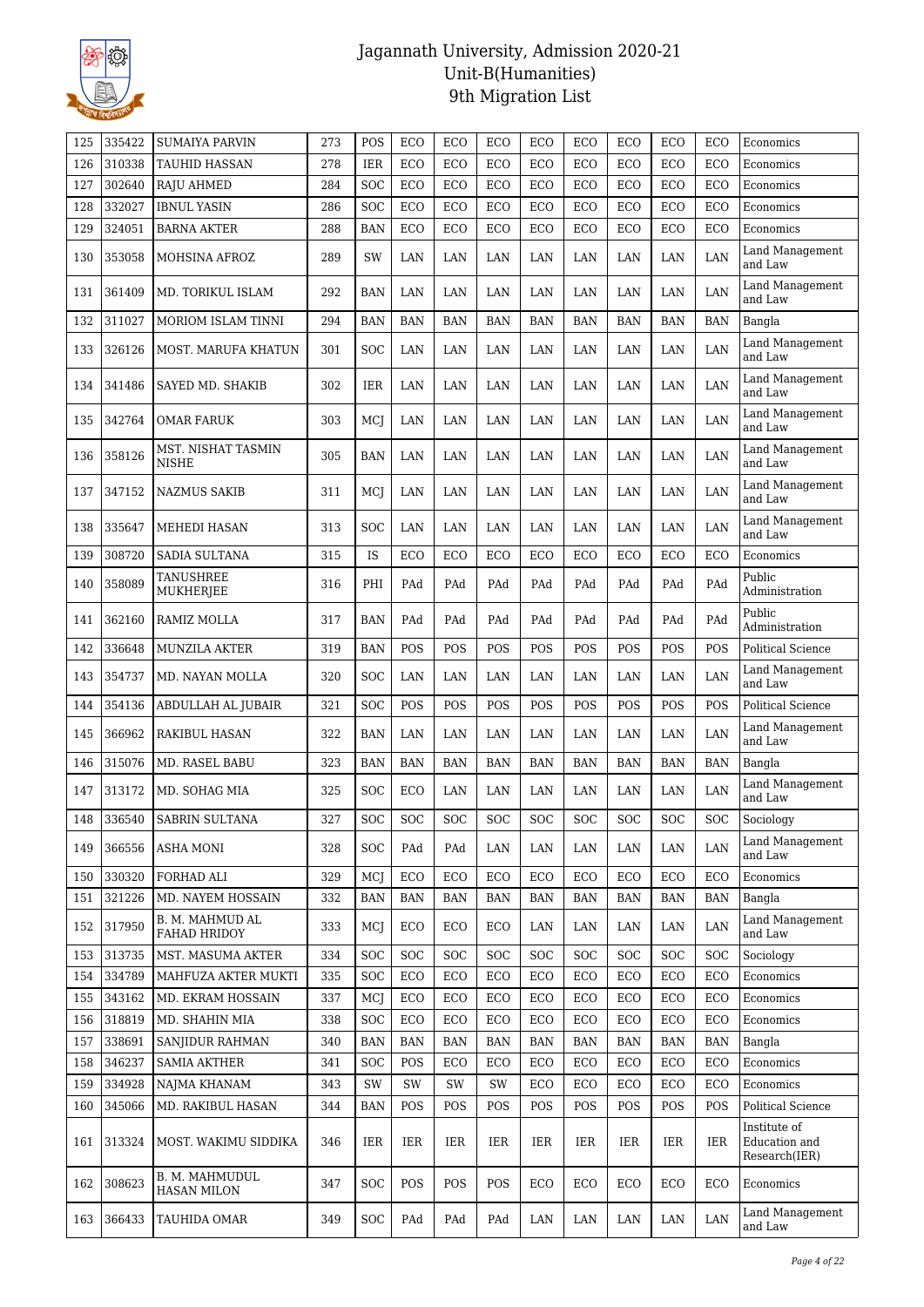

| 164 | 345927 | PUJA RANI SAHA                    | 350 | MCJ        | PAd        | PAd        | PAd        | PAd        | PAd        | PAd        | PAd        | PAd        | Public<br>Administration                       |
|-----|--------|-----------------------------------|-----|------------|------------|------------|------------|------------|------------|------------|------------|------------|------------------------------------------------|
| 165 | 312133 | <b>ANAS MOLLAH</b>                | 351 | HIS        | POS        | POS        | POS        | POS        | <b>POS</b> | POS        | POS        | LAN        | Land Management<br>and Law                     |
| 166 | 300849 | MST. SHEULY KHATUN                | 352 | <b>BAN</b> | <b>BAN</b> | <b>BAN</b> | <b>BAN</b> | ECO        | ECO        | ECO        | ECO        | ECO        | Economics                                      |
| 167 | 344886 | <b>NAZIM UDDIN</b>                | 354 | <b>BAN</b> | <b>BAN</b> | <b>BAN</b> | <b>BAN</b> | <b>BAN</b> | ECO        | ECO        | ECO        | ECO        | Economics                                      |
| 168 | 334191 | FARZANA RAHMAN                    | 356 | <b>ANT</b> | PAd        | PAd        | PAd        | PAd        | PAd        | ECO        | ECO        | ECO        | Economics                                      |
| 169 | 324919 | SHOFIKUL ISLAM                    | 361 | SOC        | PAd        | PAd        | PAd        | PAd        | PAd        | PAd        | ECO        | ECO        | Economics                                      |
| 170 | 303362 | MEHEDI HASAN                      | 363 | <b>BAN</b> | <b>BAN</b> | <b>BAN</b> | <b>BAN</b> | <b>BAN</b> | <b>BAN</b> | <b>BAN</b> | <b>BAN</b> | <b>BAN</b> | Bangla                                         |
| 171 | 305774 | <b>SANZIDUR RAHMAN</b>            | 366 | <b>IHC</b> | POS        | POS        | POS        | POS        | POS        | POS        | POS        | POS        | <b>Political Science</b>                       |
| 172 | 365597 | MD. SHAMEEM HASAN                 | 368 | <b>IHC</b> | POS        | POS        | POS        | POS        | POS        | POS        | POS        | ECO        | Economics                                      |
| 173 | 339877 | MD. ARAFAT                        | 369 | MCI        | MCI        | MCI        | MCI        | MCI        | MCI        | MCJ        | MCI        | MCI        | Mass<br>Communication and<br>Journalism        |
| 174 | 337503 | MD. SAKILE                        | 370 | MCJ        | PAd        | PAd        | PAd        | PAd        | PAd        | PAd        | PAd        | PAd        | Public<br>Administration                       |
| 175 | 326660 | PRIYA MONDOL                      | 371 | SOC        | POS        | POS        | POS        | POS        | POS        | POS        | POS        | POS        | <b>Political Science</b>                       |
| 176 | 333911 | AMENA AKTHER MOU                  | 373 | SW         | SW         | SW         | SW         | SW         | SW         | SW         | <b>SW</b>  | SW         | Social Work                                    |
| 177 | 301868 | SHAKIBUR RAHMAN<br><b>SHOUROV</b> | 377 | SOC        | POS        | POS        | POS        | POS        | <b>POS</b> | POS        | POS        | <b>POS</b> | Political Science                              |
| 178 | 343553 | <b>NAJMUS SAHADAT</b>             | 379 | MCI        | MCI        | MCJ        | MCI        | MCJ        | MCJ        | MCJ        | MCJ        | MCI        | Mass<br>Communication and<br>Journalism        |
| 179 | 303626 | <b>NAIMUR HASSAN</b>              | 384 | <b>BAN</b> | POS        | POS        | POS        | POS        | POS        | POS        | POS        | POS        | Political Science                              |
| 180 | 322469 | MD. SAGOR ISLAM                   | 385 | SOC        | PAd        | PAd        | PAd        | PAd        | PAd        | PAd        | PAd        | PAd        | Public<br>Administration                       |
| 181 | 303312 | PROJUKTI VASKOR                   | 387 | MCI        | MCI        | MCI        | MCI        | MCJ        | MCI        | MCI        | MCI        | MCI        | Mass<br>Communication and<br>Journalism        |
| 182 | 357952 | <b>JARIN TASNIM</b>               | 389 | SOC        | SOC        | SOC        | <b>SOC</b> | SOC        | <b>SOC</b> | SOC        | SOC        | SOC        | Sociology                                      |
| 183 | 348146 | <b>SRIJON PAUL</b>                | 390 | SW         | PAd        | PAd        | PAd        | PAd        | PAd        | PAd        | PAd        | PAd        | Public<br>Administration                       |
| 184 | 331583 | ABDUL HASIM                       | 393 | SOC        | POS        | POS        | POS        | POS        | POS        | POS        | POS        | POS        | <b>Political Science</b>                       |
| 185 | 303484 | MD. HASAN ISLAM                   | 397 | MCJ        | MCI        | MCI        | MCI        | MCJ        | MCI        | MCI        | MCJ        | MCI        | Mass<br>Communication and<br>Journalism        |
| 186 | 332763 | MOHAMMAD RAKIBUL<br><b>HASNAT</b> | 400 | SOC        | SOC        | SOC        | <b>SOC</b> | <b>SOC</b> | SOC        | <b>SOC</b> | SOC        | <b>SOC</b> | Sociology                                      |
| 187 | 303333 | ABDULLAH AL MAMUN                 | 403 | BAN        | PAd        | PAd        | PAd        | PAd        | PAd        | PAd        | PAd        | PAd        | Public<br>Administration                       |
| 188 | 300506 | <b>SUMONA RAHMAN</b>              | 404 | IS         | PAd        | PAd        | PAd        | PAd        | PAd        | PAd        | PAd        | PAd        | Public<br>Administration                       |
| 189 | 343991 | MD. SAYED                         | 405 | <b>BAN</b> | POS        | POS        | POS        | POS        | POS        | POS        | POS        | POS        | <b>Political Science</b>                       |
| 190 | 327478 | <b>WAFA SARTAJ</b>                | 406 | HIS        | POS        | POS        | POS        | POS        | POS        | POS        | POS        | POS        | Political Science                              |
| 191 | 320366 | <b>SHARMIN KHATUN</b>             | 407 | SOC        | POS        | POS        | POS        | POS        | POS        | POS        | POS        | POS        | Political Science                              |
| 192 | 302251 | MD. SHAHARIER EMON                | 408 | BAN        | PAd        | PAd        | PAd        | PAd        | PAd        | PAd        | PAd        | PAd        | Public<br>Administration                       |
| 193 | 300051 | <b>FAUZIA FARIA</b>               | 409 | BAN        | PAd        | PAd        | PAd        | PAd        | PAd        | PAd        | PAd        | PAd        | Public<br>Administration                       |
| 194 | 333944 | <b>JANNATUL FERDOUS</b><br>SUMAYA | 410 | IER        | IER        | IER        | <b>IER</b> | IER        | IER        | IER        | IER        | IER        | Institute of<br>Education and<br>Research(IER) |
| 195 | 353695 | MD. ABU JAHID                     | 412 | SOC        | SOC        | SOC        | <b>SOC</b> | <b>SOC</b> | <b>SOC</b> | <b>SOC</b> | <b>SOC</b> | SOC        | Sociology                                      |
| 196 | 327683 | MD. BYAZED HASAN                  | 413 | <b>BAN</b> | <b>BAN</b> | <b>BAN</b> | BAN        | BAN        | <b>BAN</b> | <b>BAN</b> | <b>BAN</b> | <b>BAN</b> | Bangla                                         |
| 197 | 365144 | SERABON ISLAM RAHAT               | 414 | <b>BAN</b> | BAN        | BAN        | <b>BAN</b> | <b>BAN</b> | <b>BAN</b> | BAN        | <b>BAN</b> | <b>BAN</b> | Bangla                                         |
| 198 | 303307 | <b>SHANTO KUMAR</b>               | 416 | SOC        | POS        | POS        | POS        | POS        | POS        | POS        | POS        | POS        | <b>Political Science</b>                       |
| 199 | 341125 | <b>RIFAT MIA</b>                  | 417 | IER        | POS        | POS        | POS        | POS        | POS        | POS        | POS        | POS        | Political Science                              |
| 200 | 318537 | ANWAR HOSSAN                      | 418 | SOC        | PAd        | PAd        | PAd        | PAd        | PAd        | PAd        | PAd        | PAd        | Public<br>Administration                       |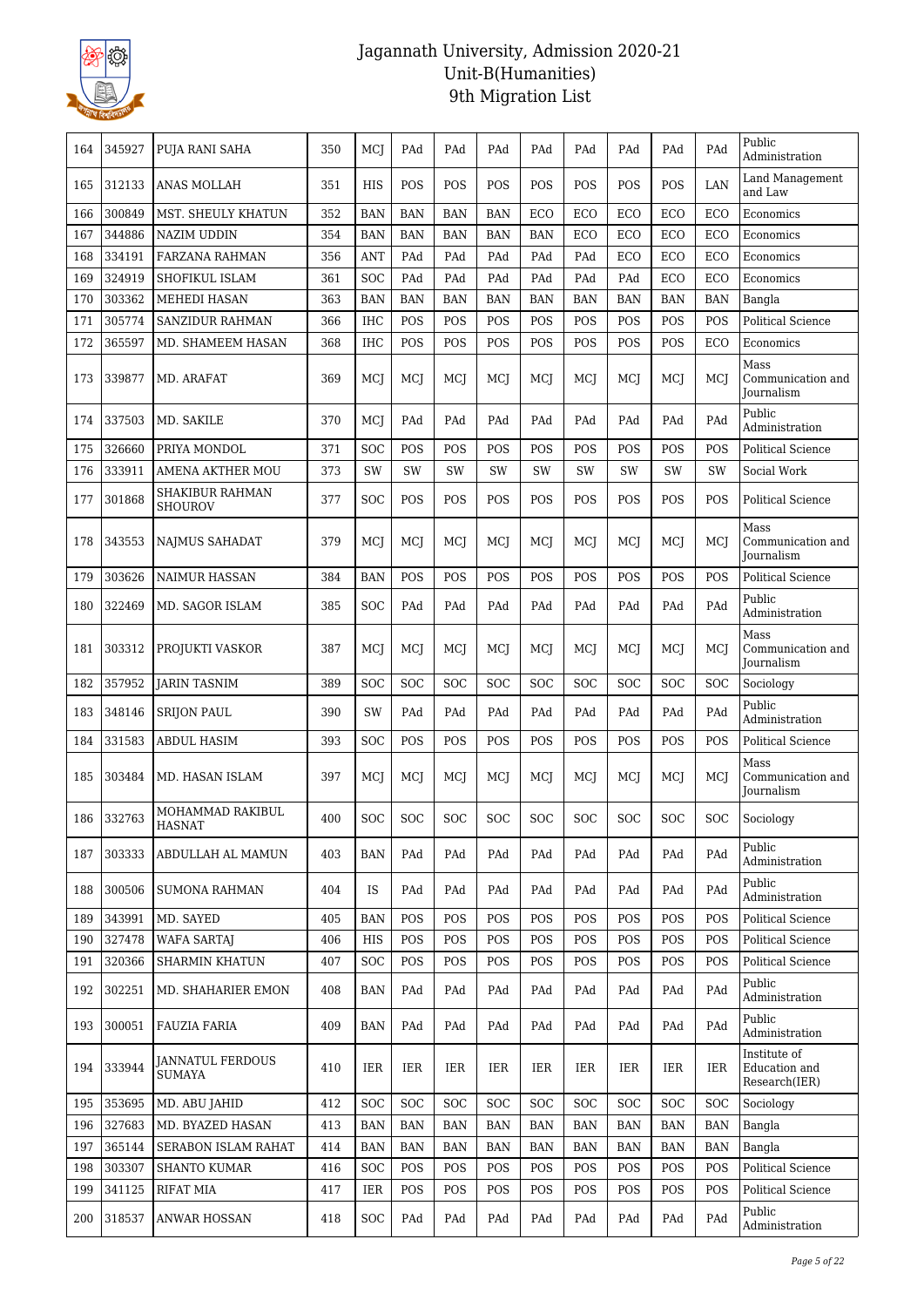

| 201 | 321953 | MD. SOHEL RANA                        | 419 | <b>BAN</b> | POS        | POS        | <b>POS</b> | POS        | POS        | POS        | POS        | POS        | <b>Political Science</b>                       |
|-----|--------|---------------------------------------|-----|------------|------------|------------|------------|------------|------------|------------|------------|------------|------------------------------------------------|
| 202 | 362792 | MD. KAWSER HOSSAIN                    | 420 | SOC        | <b>SOC</b> | <b>SOC</b> | <b>SOC</b> | SOC        | <b>SOC</b> | <b>SOC</b> | SOC        | <b>SOC</b> | Sociology                                      |
| 203 | 326517 | MST. JAKIA JANNAT                     | 424 | <b>BAN</b> | <b>BAN</b> | <b>BAN</b> | <b>BAN</b> | <b>BAN</b> | <b>BAN</b> | <b>BAN</b> | <b>BAN</b> | <b>BAN</b> | Bangla                                         |
| 204 | 348247 | KHAIRUL ISLAM                         | 425 | MCJ        | PAd        | PAd        | PAd        | PAd        | PAd        | PAd        | PAd        | PAd        | Public<br>Administration                       |
| 205 | 314602 | <b>MST. GULSHAN AKHTER</b>            | 428 | <b>SOC</b> | POS        | POS        | POS        | POS        | POS        | POS        | POS        | POS        | <b>Political Science</b>                       |
| 206 | 331002 | <b>ROKEYA</b>                         | 433 | SW         | POS        | POS        | POS        | POS        | POS        | POS        | POS        | POS        | <b>Political Science</b>                       |
| 207 | 350360 | MD. RIKUB MIA                         | 436 | IER        | PAd        | PAd        | PAd        | PAd        | PAd        | PAd        | PAd        | PAd        | Public<br>Administration                       |
| 208 | 362511 | MD MEHEDI HASAN                       | 437 | SOC        | POS        | POS        | POS        | POS        | POS        | POS        | POS        | POS        | <b>Political Science</b>                       |
| 209 | 314556 | MD. HANIF HASAN                       | 438 | <b>SOC</b> | PAd        | PAd        | PAd        | PAd        | PAd        | PAd        | PAd        | PAd        | Public<br>Administration                       |
| 210 | 341168 | <b>RUBEL DAS</b>                      | 441 | <b>SOC</b> | PAd        | PAd        | PAd        | PAd        | PAd        | PAd        | PAd        | PAd        | Public<br>Administration                       |
| 211 | 308415 | <b>SUMAIYA SULTANA</b>                | 442 | <b>IER</b> | IER        | <b>IER</b> | <b>IER</b> | <b>IER</b> | <b>IER</b> | <b>IER</b> | <b>IER</b> | <b>IER</b> | Institute of<br>Education and<br>Research(IER) |
| 212 | 316435 | MD. FOJLE RABBI                       | 443 | IHC        | <b>BAN</b> | <b>BAN</b> | <b>BAN</b> | <b>BAN</b> | <b>BAN</b> | <b>BAN</b> | <b>BAN</b> | <b>BAN</b> | Bangla                                         |
| 213 | 318511 | <b>TANVIR AHMED</b>                   | 446 | <b>HIS</b> | POS        | POS        | POS        | POS        | POS        | POS        | POS        | POS        | <b>Political Science</b>                       |
| 214 | 309843 | MD. SHAHINUR RAHMAN                   | 449 | SW         | POS        | POS        | POS        | POS        | POS        | POS        | POS        | POS        | Political Science                              |
| 215 | 363828 | <b>MARUFA AKTER</b>                   | 455 | <b>IHC</b> | POS        | POS        | <b>POS</b> | POS        | POS        | POS        | POS        | POS        | Political Science                              |
| 216 | 326026 | MST. PAPIYA SULTANA                   | 456 | MCJ        | <b>BAN</b> | <b>BAN</b> | <b>BAN</b> | <b>BAN</b> | <b>BAN</b> | <b>BAN</b> | <b>BAN</b> | <b>BAN</b> | Bangla                                         |
| 217 | 323743 | SABIKUN NAHAR OISHI                   | 457 | IML        | IML        | IML        | IML        | IML        | <b>IML</b> | IML        | <b>IML</b> | <b>IML</b> | Institute of Modern<br>Language(IML)           |
| 218 | 356689 | SHAHIDA ALAM SARKER<br><b>SEEMTHY</b> | 458 | SW         | SW         | SW         | <b>SW</b>  | <b>SW</b>  | <b>SW</b>  | <b>SW</b>  | SW         | SW         | Social Work                                    |
| 219 | 345804 | SUMAIYA SULTANA<br><b>PRITY</b>       | 459 | HIS        | PAd        | PAd        | PAd        | PAd        | PAd        | PAd        | PAd        | PAd        | Public<br>Administration                       |
| 220 | 358210 | MOST. UMMA TASNIM                     | 460 | <b>IER</b> | PAd        | PAd        | PAd        | PAd        | PAd        | PAd        | PAd        | PAd        | Public<br>Administration                       |
| 221 | 335094 | KHADIZA AKTER                         | 461 | <b>HIS</b> | POS        | POS        | POS        | POS        | POS        | POS        | POS        | POS        | <b>Political Science</b>                       |
| 222 | 318410 | <b>JAMAN MIA</b>                      | 466 | SW         | POS        | POS        | POS        | POS        | POS        | POS        | POS        | POS        | <b>Political Science</b>                       |
| 223 | 366499 | SHILA AKTER SONITA                    | 468 | SW         | PAd        | PAd        | PAd        | PAd        | PAd        | PAd        | PAd        | PAd        | Public<br>Administration                       |
| 224 | 324845 | ALI AHAMMED                           | 469 | MCJ        | PAd        | PAd        | PAd        | PAd        | PAd        | PAd        | PAd        | PAd        | Public<br>Administration                       |
| 225 | 302576 | MD. HASANUZZAMAN<br><b>HERO</b>       | 470 | SW         | POS        | POS        | POS        | POS        | POS        | POS        | POS        | POS        | Political Science                              |
| 226 | 317133 | MD. TAMIM PRAMANIK                    | 471 | IHC        | <b>IHC</b> | IHC        | <b>IHC</b> | IHC        | IHC        | IHC        | IHC        | <b>IHC</b> | Islamic History and<br>Culture                 |
| 227 | 325331 | TANVIR AHMED                          | 473 | <b>MCJ</b> | MCJ        | MCJ        | MCI        | MCJ        | MCJ        | MCJ        | MCJ        | MCJ        | Mass<br>Communication and<br>Journalism        |
| 228 | 335811 | <b>AYRIN HAQUE</b>                    | 476 | <b>IHC</b> | POS        | POS        | POS        | POS        | POS        | POS        | POS        | POS        | <b>Political Science</b>                       |
| 229 | 337709 | MOFIJUL ISLAM                         | 477 | MCJ        | PAd        | PAd        | PAd        | PAd        | PAd        | PAd        | PAd        | PAd        | Public<br>Administration                       |
| 230 | 323926 | <b>BOKULY AKTER</b>                   | 478 | MCJ        | <b>BAN</b> | BAN        | BAN        | <b>BAN</b> | <b>BAN</b> | BAN        | BAN        | BAN        | Bangla                                         |
| 231 | 310047 | HABIBUR RAHAMN                        | 481 | <b>MCJ</b> | PAd        | PAd        | PAd        | PAd        | PAd        | PAd        | PAd        | PAd        | Public<br>Administration                       |
| 232 | 300332 | MISS.RITU KHATUN                      | 482 | <b>MCJ</b> | SOC        | SOC        | SOC        | <b>SOC</b> | SOC        | SOC        | SOC        | SOC        | Sociology                                      |
| 233 | 320585 | NOORUNNAHAR AKTER                     | 483 | SW         | POS        | POS        | POS        | POS        | POS        | POS        | POS        | POS        | <b>Political Science</b>                       |
| 234 | 303027 | MD. RONY ISLAM                        | 486 | HIS        | POS        | POS        | POS        | POS        | POS        | POS        | POS        | POS        | Political Science                              |
| 235 | 348244 | MD. ASHIK MIAH                        | 487 | IHC        | PAd        | PAd        | PAd        | PAd        | PAd        | PAd        | PAd        | PAd        | Public<br>Administration                       |
| 236 | 336365 | MD. ARIF HOSSAIN                      | 489 | SW         | POS        | POS        | POS        | POS        | POS        | POS        | POS        | POS        | <b>Political Science</b>                       |
| 237 | 317988 | FAHIM FOYSAL                          | 492 | <b>MCJ</b> | PAd        | PAd        | PAd        | PAd        | PAd        | PAd        | PAd        | PAd        | Public<br>Administration                       |
| 238 | 347700 | SHAHAZADA                             | 493 | SW         | POS        | POS        | POS        | POS        | POS        | POS        | POS        | POS        | Political Science                              |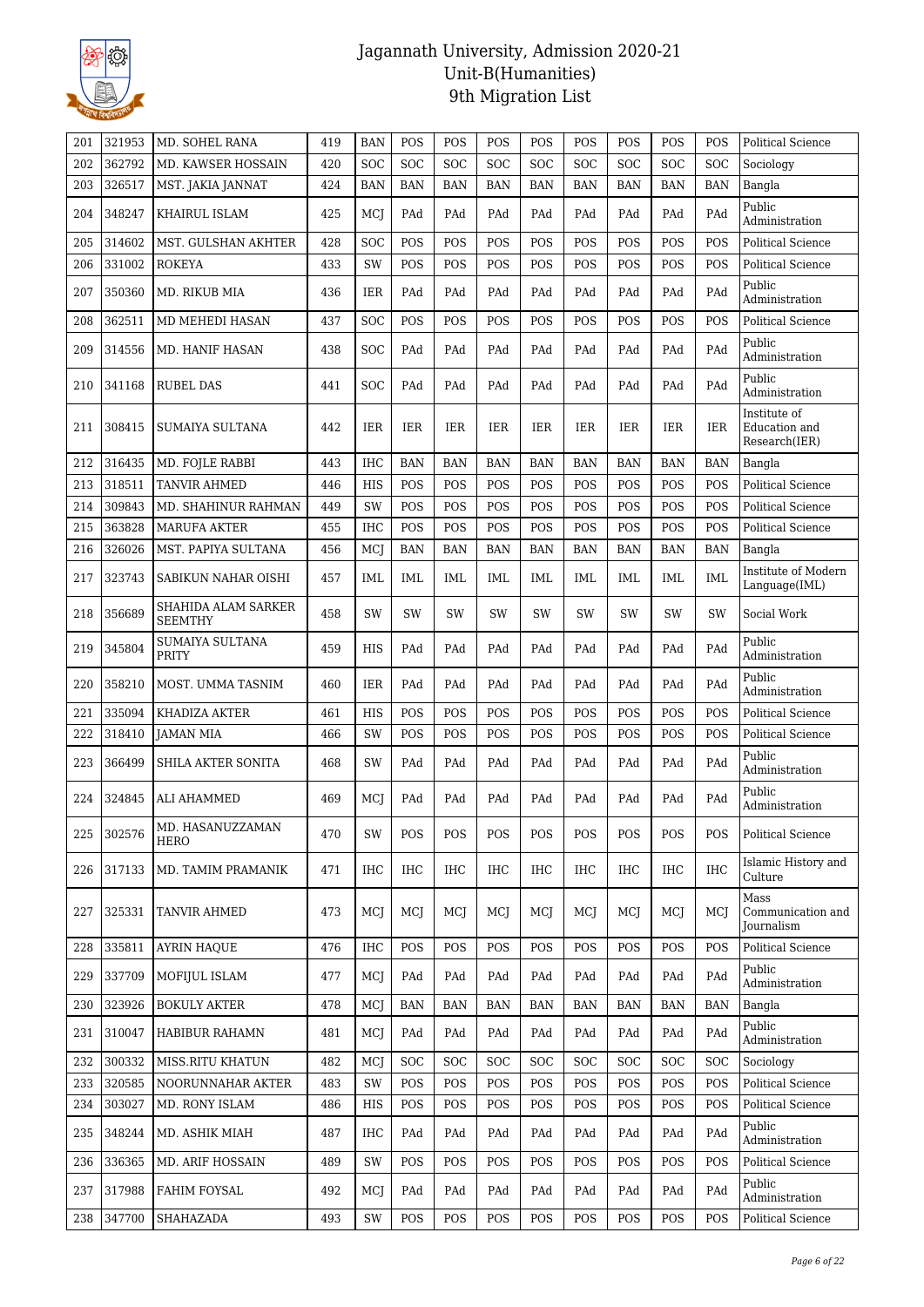

| 239 | 363903 | KAZI SADIA                            | 497 | SW         | BAN        | BAN        | <b>BAN</b> | <b>BAN</b> | <b>BAN</b> | <b>BAN</b> | <b>BAN</b> | <b>BAN</b> | Bangla                                         |
|-----|--------|---------------------------------------|-----|------------|------------|------------|------------|------------|------------|------------|------------|------------|------------------------------------------------|
| 240 | 311213 | AYESHA AKTER SWOPNA                   | 499 | SW         | PAd        | PAd        | PAd        | PAd        | PAd        | PAd        | PAd        | PAd        | Public<br>Administration                       |
| 241 | 353609 | <b>S.M.TASIN SAMI</b>                 | 501 | SW         | POS        | POS        | POS        | POS        | POS        | POS        | POS        | POS        | <b>Political Science</b>                       |
| 242 | 347530 | <b>DELUAR HOSSEN</b>                  | 505 | SW         | POS        | POS        | POS        | POS        | POS        | POS        | POS        | POS        | Political Science                              |
| 243 | 331074 | FARIAH SULTANA AYSHI                  | 507 | ANT        | PAd        | PAd        | PAd        | PAd        | PAd        | PAd        | PAd        | PAd        | Public<br>Administration                       |
| 244 | 361670 | SHAHRIN SHABNAM<br>CHAITY             | 508 | PHI        | POS        | POS        | POS        | POS        | POS        | POS        | POS        | POS        | Political Science                              |
| 245 | 336618 | MD. SHAH ALAM                         | 512 | SW         | SOC        | POS        | <b>POS</b> | POS        | <b>POS</b> | POS        | POS        | POS        | Political Science                              |
| 246 | 321375 | MD. MONNJORUL ISLAM                   | 513 | SW         | PAd        | PAd        | PAd        | PAd        | PAd        | PAd        | PAd        | PAd        | Public<br>Administration                       |
| 247 | 302451 | <b>MD.SAJIB HOSSEN</b>                | 514 | HIS        | <b>BAN</b> | <b>BAN</b> | <b>BAN</b> | <b>BAN</b> | <b>BAN</b> | <b>BAN</b> | <b>BAN</b> | <b>BAN</b> | Bangla                                         |
| 248 | 346345 | <b>DIPA AKTER</b>                     | 518 | HIS        | <b>BAN</b> | <b>BAN</b> | <b>BAN</b> | <b>BAN</b> | <b>BAN</b> | <b>BAN</b> | <b>BAN</b> | <b>BAN</b> | Bangla                                         |
| 249 | 347868 | SHUHAG MIA                            | 519 | <b>HIS</b> | <b>BAN</b> | <b>BAN</b> | <b>BAN</b> | <b>BAN</b> | <b>BAN</b> | <b>BAN</b> | <b>BAN</b> | <b>BAN</b> | Bangla                                         |
| 250 | 329623 | MD. TAMIM HOSSAIN                     | 520 | HIS        | HIS        | POS        | POS        | POS        | POS        | POS        | POS        | POS        | <b>Political Science</b>                       |
| 251 | 363802 | <b>SURAIYA SHARA</b>                  | 522 | IHC        | PAd        | PAd        | PAd        | PAd        | PAd        | PAd        | PAd        | PAd        | Public<br>Administration                       |
| 252 | 334036 | <b>SADIA ALAM TANIA</b>               | 524 | <b>HIS</b> | PAd        | PAd        | PAd        | PAd        | PAd        | PAd        | PAd        | PAd        | Public<br>Administration                       |
| 253 | 309388 | <b>MD JAKIR HOSSEN</b>                | 525 | SW         | <b>BAN</b> | <b>BAN</b> | <b>BAN</b> | <b>BAN</b> | <b>BAN</b> | <b>BAN</b> | <b>BAN</b> | <b>BAN</b> | Bangla                                         |
| 254 | 325489 | <b>NAIM AKON</b>                      | 530 | SW         | SOC        | SOC        | SOC        | SOC        | <b>SOC</b> | <b>SOC</b> | SOC        | SOC        | Sociology                                      |
| 255 | 348573 | MD. JUNAYED                           | 531 | HIS        | <b>BAN</b> | <b>BAN</b> | <b>BAN</b> | <b>BAN</b> | <b>BAN</b> | <b>BAN</b> | <b>BAN</b> | <b>BAN</b> | Bangla                                         |
| 256 | 317106 | PAPUN CHANDRA<br><b>ADHIKARI</b>      | 532 | HIS        | <b>BAN</b> | <b>BAN</b> | <b>BAN</b> | <b>BAN</b> | <b>BAN</b> | <b>BAN</b> | <b>BAN</b> | <b>BAN</b> | Bangla                                         |
| 257 | 362216 | RAZIA KHATUN                          | 543 | <b>HIS</b> | MCJ        | MCI        | MCI        | MCJ        | MCJ        | MCJ        | MCJ        | MCI        | Mass<br>Communication and<br>Journalism        |
| 258 | 303480 | KH. MD. SHAJU                         | 545 | SW         | PAd        | POS        | POS        | POS        | POS        | POS        | POS        | POS        | <b>Political Science</b>                       |
| 259 | 321359 | <b>MASUM MIA</b>                      | 546 | SW         | MCJ        | PAd        | PAd        | PAd        | PAd        | PAd        | PAd        | PAd        | Public<br>Administration                       |
| 260 | 341669 | SUMAIYA AKTER ANIKA                   | 550 | SW         | MCI        | MCI        | MCI        | MCJ        | MCI        | MCI        | MCI        | MCI        | Mass<br>Communication and<br>Journalism        |
| 261 | 356547 | MST. MAHMUDA AKTER                    | 552 | SW         | SOC        | POS        | POS        | POS        | POS        | POS        | POS        | POS        | <b>Political Science</b>                       |
| 262 | 358041 | <b>MST SATU JAHAN</b>                 | 554 | <b>HIS</b> | <b>IER</b> | PAd        | PAd        | POS        | POS        | POS        | POS        | POS        | <b>Political Science</b>                       |
| 263 | 324769 | ABDULLAH AL AMIN<br>SHOHAG            | 556 | ANT        | MCJ        | MCI        | PAd        | PAd        | PAd        | PAd        | PAd        | PAd        | Public<br>Administration                       |
| 264 | 348921 | <b>AITUL ISLAM</b>                    | 558 | HIS        | <b>BAN</b> | <b>BAN</b> | PAd        | PAd        | PAd        | PAd        | PAd        | PAd        | Public<br>Administration                       |
| 265 | 361558 | <b>ASHPIA AKTER</b>                   | 559 | <b>ANT</b> | IER        | IER        | IER        | POS        | POS        | POS        | POS        | POS        | Political Science                              |
| 266 | 365398 | MD.FAHAD                              | 564 | IHC        | MCJ        | MCI        | MCJ        | MCJ        | MCJ        | MCI        | MCJ        | MCI        | Mass<br>Communication and<br><b>Journalism</b> |
| 267 | 325145 | <b>NAHID HASAN</b>                    | 566 | HIS        | HIS        | HIS        | <b>HIS</b> | POS        | POS        | POS        | POS        | POS        | Political Science                              |
| 268 | 320076 | MD. HABIBUR RAHMAN                    | 568 | HIS        | <b>SOC</b> | <b>SOC</b> | <b>SOC</b> | <b>SOC</b> | <b>SOC</b> | <b>SOC</b> | <b>SOC</b> | <b>SOC</b> | Sociology                                      |
| 269 | 313365 | MST. MAHABUBA AKTER<br><b>MANISHA</b> | 569 | SW         | <b>SOC</b> | SOC        | <b>SOC</b> | <b>SOC</b> | POS        | POS        | POS        | POS        | Political Science                              |
| 270 | 326996 | MST. SADIA KHATUN                     | 571 | <b>HIS</b> | <b>BAN</b> | BAN        | <b>BAN</b> | <b>BAN</b> | <b>BAN</b> | <b>BAN</b> | <b>BAN</b> | <b>BAN</b> | Bangla                                         |
| 271 | 321463 | MD. SHAMIM                            | 574 | SW         | <b>SOC</b> | <b>SOC</b> | <b>SOC</b> | <b>SOC</b> | <b>SOC</b> | <b>SOC</b> | SOC        | <b>SOC</b> | Sociology                                      |
| 272 | 337181 | MD. MOJAHID                           | 579 | HIS        | MCJ        | MCJ        | MCJ        | MCJ        | MCI        | MCJ        | MCJ        | POS        | Political Science                              |
| 273 | 331805 | YASIN AHMED                           | 582 | HIS        | MCJ        | MCJ        | MCJ        | MCJ        | MCJ        | MCJ        | MCJ        | MCI        | Mass<br>Communication and<br>Journalism        |
| 274 | 315786 | MD. TARAK ANAM RIMON                  | 583 | HIS        | <b>SOC</b> | SOC        | <b>SOC</b> | <b>SOC</b> | <b>SOC</b> | <b>SOC</b> | <b>SOC</b> | POS        | <b>Political Science</b>                       |
| 275 | 356021 | SADIA SULTANA                         | 588 | HIS        | <b>BAN</b> | <b>BAN</b> | BAN        | <b>BAN</b> | <b>BAN</b> | <b>BAN</b> | <b>BAN</b> | <b>BAN</b> | Bangla                                         |
| 276 | 334014 | MST. SADIA AFRIN                      | 590 | SW         | <b>BAN</b> | <b>BAN</b> | <b>BAN</b> | <b>BAN</b> | <b>BAN</b> | <b>BAN</b> | BAN        | <b>BAN</b> | Bangla                                         |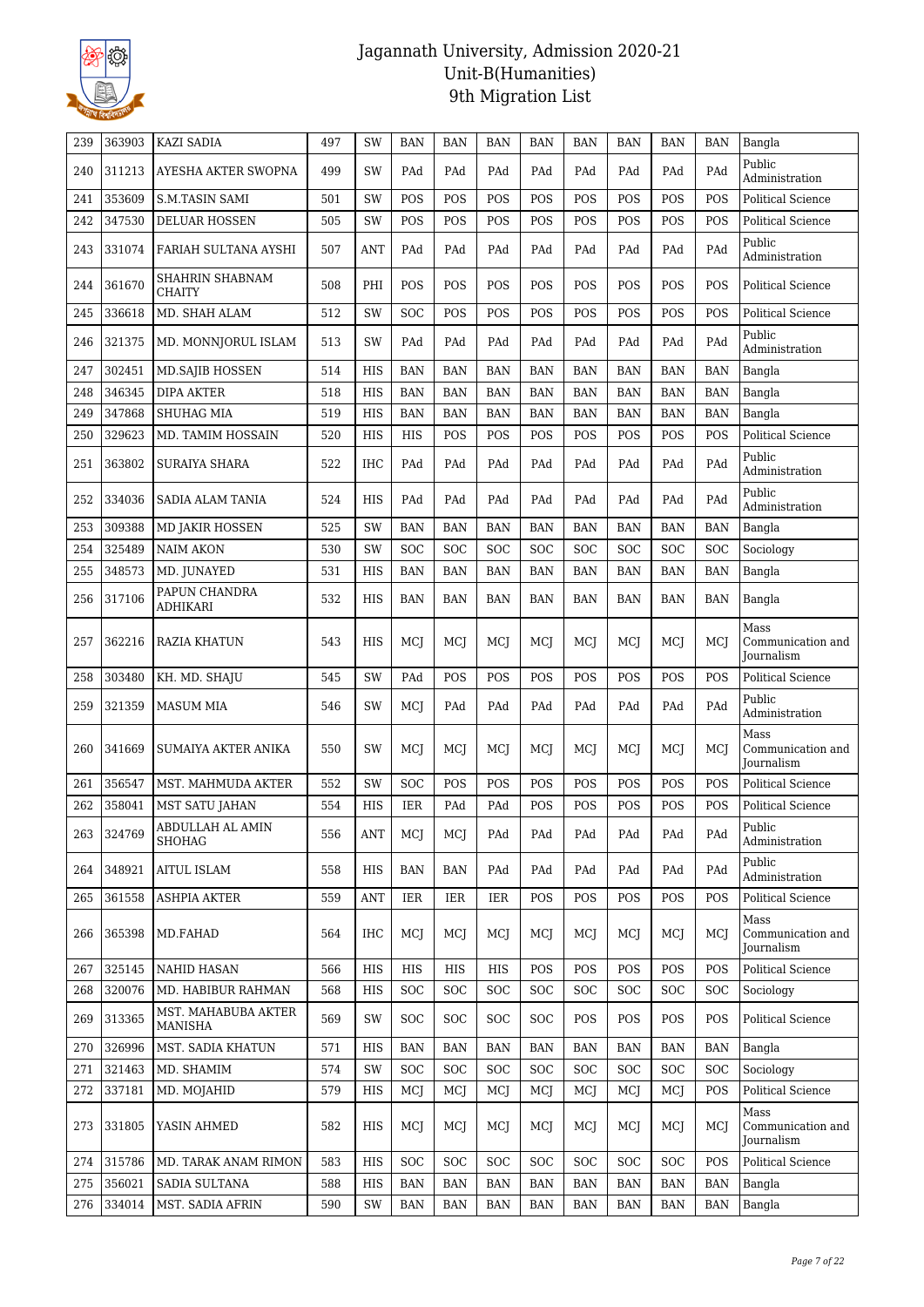

| 277 | 355990 | MST. NUSRAT JAHAN        | 591 | <b>HIS</b> | IER        | <b>IER</b> | <b>IER</b> | <b>IER</b> | <b>IER</b> | <b>IER</b> | <b>IER</b> | <b>IER</b> | Institute of<br>Education and<br>Research(IER) |
|-----|--------|--------------------------|-----|------------|------------|------------|------------|------------|------------|------------|------------|------------|------------------------------------------------|
| 278 | 346473 | HUMYRA KABIR TRISHA      | 592 | <b>HIS</b> | SOC        | SOC        | <b>SOC</b> | <b>SOC</b> | <b>SOC</b> | SOC        | SOC        | POS        | <b>Political Science</b>                       |
| 279 | 347442 | <b>HRIDOY MIA</b>        | 593 | <b>HIS</b> | <b>HIS</b> | HIS        | HIS        | PAd        | PAd        | PAd        | PAd        | PAd        | Public<br>Administration                       |
| 280 | 309343 | MD. ASHRAFUZZAMAN        | 594 | HIS        | IER        | IER        | IER        | IER        | IER        | <b>IER</b> | IER        | IER        | Institute of<br>Education and<br>Research(IER) |
| 281 | 303032 | <b>MD.RAKIBUL ISLAM</b>  | 596 | <b>HIS</b> | MCI        | MCI        | MCI        | MCI        | MCI        | MCI        | MCI        | MCI        | Mass<br>Communication and<br>Journalism        |
| 282 | 335500 | <b>SUMIYA AKTER</b>      | 601 | ANT        | MCJ        | MCJ        | MCJ        | MCI        | MCI        | MCI        | MCI        | MCI        | Mass<br>Communication and<br>Journalism        |
| 283 | 315656 | MD. MOFIJUL HAQUE        | 603 | HIS        | <b>SOC</b> | <b>SOC</b> | <b>SOC</b> | PAd        | PAd        | PAd        | PAd        | PAd        | Public<br>Administration                       |
| 284 | 348091 | MD. ABDULLAH AL<br>MASUM | 604 | HIS        | MCI        | MCI        | MCJ        | PAd        | PAd        | PAd        | PAd        | PAd        | Public<br>Administration                       |
| 285 | 335224 | SYEDA SHOALA NASRIN      | 605 | <b>ANT</b> | MCJ        | MCJ        | MCJ        | MCJ        | MCI        | MCJ        | MCI        | MCI        | Mass<br>Communication and<br>Journalism        |
| 286 | 357684 | MD. SAZZAD HOSSAIN       | 609 | <b>IS</b>  | SOC        | <b>SOC</b> | SOC        | <b>SOC</b> | SOC        | SOC        | SOC        | SOC        | Sociology                                      |
| 287 | 346559 | <b>SATI AKTER</b>        | 610 | <b>HIS</b> | SW         | SW         | SW         | PAd        | PAd        | PAd        | PAd        | PAd        | Public<br>Administration                       |
| 288 | 312669 | MD. TARIKUL ISLAM        | 614 | <b>ANT</b> | MCI        | MCI        | MCI        | MCI        | MCI        | MCI        | MCI        | MCI        | Mass<br>Communication and<br>Journalism        |
| 289 | 305294 | <b>HASAN AHMED</b>       | 615 | PHI        | SOC        | SOC        | SOC        | SOC        | SOC        | SOC        | SOC        | SOC        | Sociology                                      |
| 290 | 334179 | SANJIDA AFRIN MOON       | 616 | IS         | <b>BAN</b> | BAN        | <b>BAN</b> | <b>BAN</b> | PAd        | PAd        | PAd        | PAd        | Public<br>Administration                       |
| 291 | 323709 | SHAIRA ISLAM LIPU        | 618 | ANT        | MCI        | MCI        | MCI        | MCI        | MCI        | PAd        | PAd        | PAd        | Public<br>Administration                       |
| 292 | 366839 | SHAHADAT HOSEN           | 622 | <b>IML</b> | IER        | IER        | <b>IER</b> | IER        | <b>IER</b> | <b>IER</b> | PAd        | PAd        | Public<br>Administration                       |
| 293 | 334062 | <b>REZWANA KHAN</b>      | 623 | <b>IS</b>  | IER        | IER        | IER        | IER        | <b>IER</b> | IER        | IER        | <b>IER</b> | Institute of<br>Education and<br>Research(IER) |
| 294 | 357971 | <b>JOIY MONI</b>         | 626 | <b>ANT</b> | <b>BAN</b> | <b>BAN</b> | <b>BAN</b> | <b>BAN</b> | <b>BAN</b> | BAN        | <b>BAN</b> | <b>BAN</b> | Bangla                                         |
| 295 | 323883 | <b>JANNATUL MEEM</b>     | 628 | PHI        | MCJ        | MCJ        | MCJ        | MCI        | MCJ        | MCJ        | MCJ        | MCI        | Mass<br>Communication and<br><b>Journalism</b> |
| 296 | 364921 | MD. TAOHID ISLAM         | 630 | PHI        | MCJ        | MCJ        | MCJ        | MCJ        | MCI        | MCJ        | PAd        | PAd        | Public<br>Administration                       |
| 297 | 338065 | MD. SHARIFUL ISLAM       | 631 | IHC        | <b>BAN</b> | <b>BAN</b> | <b>BAN</b> | <b>BAN</b> | <b>BAN</b> | <b>BAN</b> | <b>BAN</b> | <b>BAN</b> | Bangla                                         |
| 298 | 310080 | SABUJ MAKHAL             | 632 | PHI        | SOC        | SOC        | SOC        | SOC        | <b>SOC</b> | SOC        | <b>SOC</b> | <b>SOC</b> | Sociology                                      |
| 299 | 308281 | <b>ATHAI GOLDER</b>      | 634 | ANT        | IER        | IER        | IER        | IER        | IER        | IER        | IER        | <b>IER</b> | Institute of<br>Education and<br>Research(IER) |
| 300 | 341969 | IRIN AKTER RIYA          | 635 | IS         | MCI        | MCI        | MCJ        | MCI        | MCI        | MCI        | MCI        | <b>MCI</b> | Mass<br>Communication and<br>Journalism        |
| 301 | 357650 | MD. RAKIB HASSAN         | 642 | IML        | MCJ        | MCJ        | MCJ        | MCJ        | MCJ        | MCJ        | MCJ        | MCJ        | Mass<br>Communication and<br>Journalism        |
| 302 | 359571 | <b>MRITTIKA ROY</b>      | 643 | PHI        | IER        | <b>IER</b> | <b>IER</b> | IER        | IER        | IER        | PAd        | PAd        | Public<br>Administration                       |
| 303 | 317527 | MD. SWOPON HOSEN         | 644 | <b>IHC</b> | <b>SOC</b> | <b>SOC</b> | <b>SOC</b> | <b>SOC</b> | <b>SOC</b> | <b>SOC</b> | <b>SOC</b> | SOC        | Sociology                                      |
| 304 | 322161 | MD. SHAHIN               | 645 | IML        | <b>SOC</b> | <b>SOC</b> | <b>SOC</b> | <b>SOC</b> | <b>SOC</b> | SOC        | <b>SOC</b> | SOC        | Sociology                                      |
| 305 | 334018 | AFROJA AKTER             | 653 | IS         | IS         | IS         | IS         | IS         | IS         | IS         | IS         | IS         | <b>Islamic Studies</b>                         |
| 306 | 323909 | FATEMA ALAM              | 655 | <b>IHC</b> | <b>BAN</b> | <b>BAN</b> | <b>BAN</b> | <b>BAN</b> | <b>BAN</b> | <b>BAN</b> | <b>BAN</b> | <b>BAN</b> | Bangla                                         |
| 307 | 334297 | <b>LAMIA AKTER</b>       | 656 | IHC        | <b>BAN</b> | BAN        | <b>BAN</b> | BAN        | <b>BAN</b> | BAN        | <b>BAN</b> | <b>BAN</b> | Bangla                                         |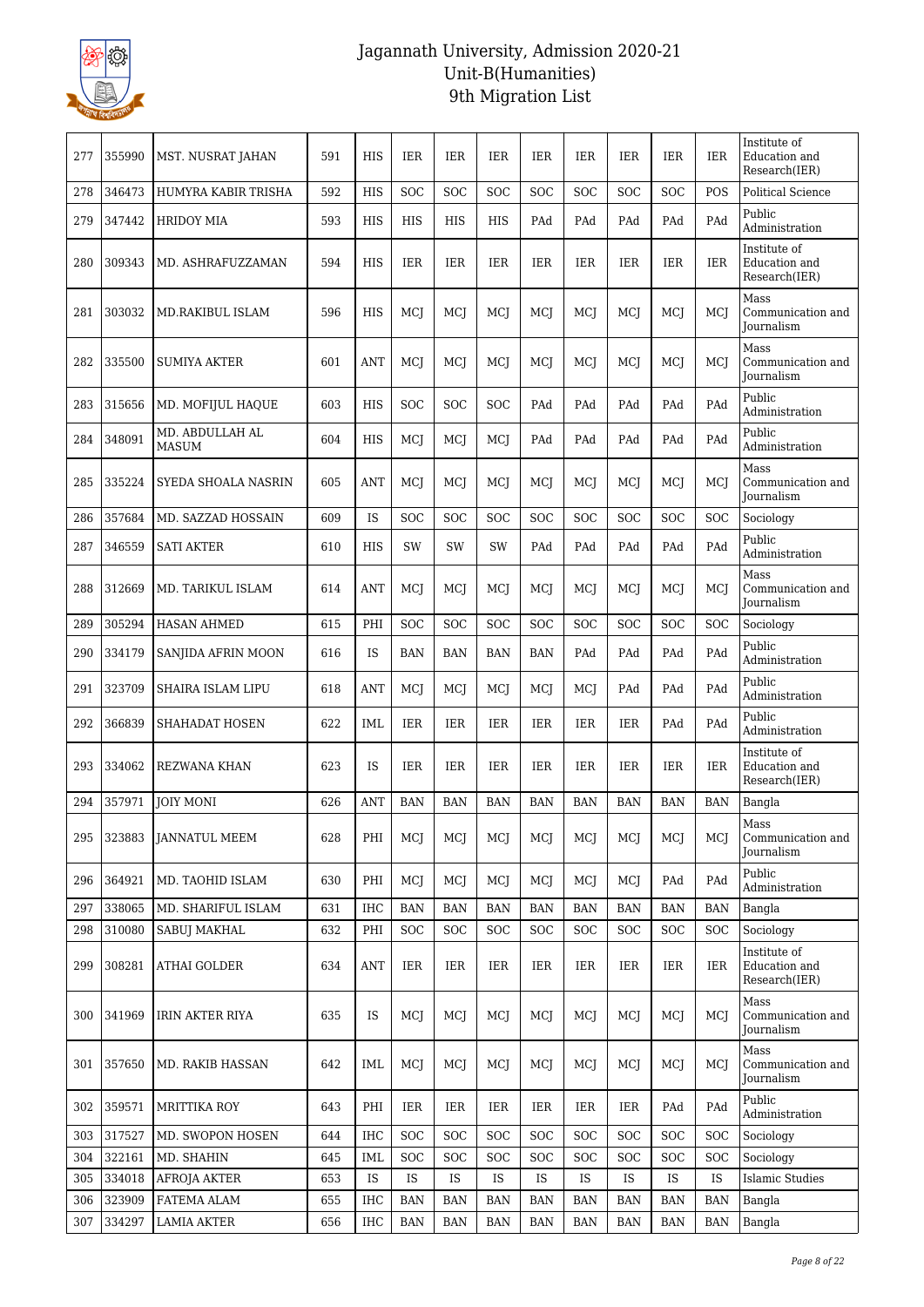

| 308 | 308864 | <b>ASIF NAWAJ</b>                  | 659 | ANT        | SOC        | SOC        | SOC        | SOC        | SOC        | SOC        | SOC        | SOC        | Sociology                                      |
|-----|--------|------------------------------------|-----|------------|------------|------------|------------|------------|------------|------------|------------|------------|------------------------------------------------|
| 309 | 300604 | MST .MAHFUZA KHATUN                | 660 | <b>IHC</b> | <b>BAN</b> | <b>BAN</b> | <b>BAN</b> | <b>BAN</b> | <b>BAN</b> | <b>BAN</b> | <b>BAN</b> | <b>BAN</b> | Bangla                                         |
| 310 | 321278 | UMMUL KHAIR                        | 663 | PHI        | <b>BAN</b> | <b>BAN</b> | <b>BAN</b> | <b>BAN</b> | <b>BAN</b> | <b>BAN</b> | <b>BAN</b> | <b>BAN</b> | Bangla                                         |
| 311 | 347710 | MAHBUBA<br>MOSTAFA KAMAL           | 664 | <b>IHC</b> | <b>BAN</b> | <b>BAN</b> | <b>BAN</b> | <b>BAN</b> | <b>BAN</b> | <b>BAN</b> | <b>BAN</b> | <b>BAN</b> | Bangla                                         |
|     |        |                                    |     |            |            |            |            |            |            |            |            |            | Mass                                           |
| 312 | 305229 | RAKIBUL HASAN RABBI                | 668 | PHI        | MCJ        | MCI        | MCJ        | MCI        | MCI        | MCI        | MCI        | MCI        | Communication and<br>Journalism                |
| 313 | 301201 | <b>SUNJIDA SHOVA</b>               | 670 | <b>ANT</b> | <b>BAN</b> | <b>BAN</b> | <b>BAN</b> | <b>BAN</b> | <b>BAN</b> | <b>BAN</b> | <b>BAN</b> | <b>BAN</b> | Bangla                                         |
| 314 | 354964 | MD. AL- MAMUN                      | 672 | <b>IHC</b> | <b>SOC</b> | <b>SOC</b> | <b>SOC</b> | <b>SOC</b> | <b>SOC</b> | <b>SOC</b> | SOC        | <b>SOC</b> | Sociology                                      |
| 315 | 303877 | SERI TAPOS KUMER<br><b>BISSWAS</b> | 673 | <b>ANT</b> | MCJ        | MCJ        | MCJ        | MCJ        | MCJ        | MCJ        | MCI        | MCI        | Mass<br>Communication and<br>Journalism        |
| 316 | 338196 | MD. NAZIM HOSSAIN                  | 674 | PHI        | MCJ        | MCI        | MCI        | MCI        | MCI        | MCJ        | MCJ        | MCJ        | Mass<br>Communication and<br><b>Journalism</b> |
| 317 | 328304 | MD. SABBIR HOSSAIN                 | 676 | PHI        | <b>SOC</b> | <b>SOC</b> | <b>SOC</b> | <b>SOC</b> | <b>SOC</b> | <b>SOC</b> | <b>SOC</b> | <b>SOC</b> | Sociology                                      |
| 318 | 327834 | MD. ZESHAN HOSSEN<br>ZEM           | 678 | PHI        | MCJ        | MCI        | MCJ        | MCI        | MCJ        | MCI        | MCI        | MCI        | Mass<br>Communication and<br>Journalism        |
| 319 | 324929 | MD. RASHEDUZZAMAN<br><b>LIMON</b>  | 679 | <b>ANT</b> | IER        | IER        | IER        | IER        | <b>IER</b> | IER        | <b>IER</b> | IER        | Institute of<br>Education and<br>Research(IER) |
| 320 | 346685 | <b>HABIBA AKTER</b>                | 681 | <b>IHC</b> | <b>HIS</b> | <b>HIS</b> | <b>HIS</b> | HIS        | HIS        | <b>HIS</b> | <b>HIS</b> | <b>HIS</b> | History                                        |
| 321 | 345932 | TASNIA KHANAM SATU                 | 685 | IHC        | <b>BAN</b> | <b>BAN</b> | <b>BAN</b> | <b>BAN</b> | <b>BAN</b> | <b>BAN</b> | <b>BAN</b> | <b>BAN</b> | Bangla                                         |
| 322 | 300084 | MST. MITHILA AKTER<br>RIYA         | 687 | <b>IHC</b> | <b>SOC</b> | <b>SOC</b> | <b>SOC</b> | <b>SOC</b> | SOC        | SOC        | <b>SOC</b> | <b>SOC</b> | Sociology                                      |
| 323 | 327397 | <b>BOBY RANI</b>                   | 691 | ANT        | <b>BAN</b> | <b>BAN</b> | <b>BAN</b> | <b>BAN</b> | <b>BAN</b> | <b>BAN</b> | <b>BAN</b> | <b>BAN</b> | Bangla                                         |
| 324 | 314832 | MD. RIAJUL ISLAM                   | 692 | <b>IHC</b> | <b>SOC</b> | <b>SOC</b> | <b>SOC</b> | <b>SOC</b> | <b>SOC</b> | SOC        | <b>SOC</b> | <b>SOC</b> | Sociology                                      |
| 325 | 309209 | MD.ZAHIDUL ISLAM                   | 693 | PHI        | <b>SOC</b> | <b>SOC</b> | <b>SOC</b> | <b>SOC</b> | <b>SOC</b> | SOC        | <b>SOC</b> | <b>SOC</b> | Sociology                                      |
| 326 | 321718 | <b>SHAMSUL ALAM</b>                | 694 | <b>IHC</b> | <b>SOC</b> | <b>SOC</b> | <b>SOC</b> | SOC        | <b>SOC</b> | SOC        | <b>SOC</b> | <b>SOC</b> | Sociology                                      |
| 327 | 339898 | ALL MARUF-UZ-ZAMAN                 | 695 | ANT        | MCJ        | MCI        | MCI        | MCJ        | MCJ        | MCJ        | MCJ        | MCI        | Mass<br>Communication and<br><b>Journalism</b> |
| 328 | 358123 | <b>NOWRIN AKHTER</b>               | 698 | IS         | SOC        | SOC        | SOC        | SOC        | SOC        | SOC        | <b>SOC</b> | <b>SOC</b> | Sociology                                      |
| 329 | 308552 | SADIYA SULTANA                     | 701 | ANT        | <b>IER</b> | <b>IER</b> | <b>IER</b> | <b>IER</b> | <b>IER</b> | <b>IER</b> | <b>IER</b> | IER        | Institute of<br>Education and<br>Research(IER) |
| 330 | 352596 | SAKERUL ISLAM                      | 702 | <b>IML</b> | MCJ        | MCJ        | MCJ        | MCJ        | MCJ        | MCI        | MCJ        | MCJ        | Mass<br>Communication and<br><b>Journalism</b> |
| 331 | 303546 | MD ROFIQUZZAMAN<br>NILOY           | 703 | PHI        | <b>SOC</b> | SOC        | SOC        | <b>SOC</b> | <b>SOC</b> | SOC        | <b>SOC</b> | <b>SOC</b> | Sociology                                      |
| 332 | 356056 | FLORA ISLAM                        | 705 | IHC        | MCJ        | MCI        | MCJ        | MCI        | MCJ        | MCJ        | MCJ        | MCI        | Mass<br>Communication and<br>Journalism        |
| 333 | 327251 | <b>ROKSANA PARVIN</b>              | 709 | <b>IHC</b> | <b>BAN</b> | <b>BAN</b> | <b>BAN</b> | BAN        | <b>BAN</b> | <b>BAN</b> | <b>BAN</b> | <b>BAN</b> | Bangla                                         |
| 334 | 352743 | SANJIDA PIYASH                     | 711 | <b>ANT</b> | SOC        | <b>SOC</b> | <b>SOC</b> | SOC        | <b>SOC</b> | SOC        | <b>SOC</b> | <b>SOC</b> | Sociology                                      |
| 335 | 352862 | PURNIMA RANI ROKHIT                | 716 | <b>ANT</b> | <b>SOC</b> | <b>SOC</b> | <b>SOC</b> | <b>SOC</b> | <b>SOC</b> | SOC        | SOC        | <b>SOC</b> | Sociology                                      |
| 336 | 311565 | <b>MITU AKTER</b>                  | 718 | ANT        | <b>BAN</b> | <b>BAN</b> | <b>BAN</b> | <b>BAN</b> | <b>BAN</b> | <b>BAN</b> | <b>BAN</b> | <b>BAN</b> | Bangla                                         |
| 337 | 337551 | TAIMUR KHAN MOBIN                  | 720 | PHI        | MCJ        | MCJ        | MCJ        | MCJ        | MCJ        | MCI        | MCI        | MCI        | Mass<br>Communication and<br>Journalism        |
| 338 | 353190 | SHAMIMA AKTER PUSPO                | 721 | ANT        | <b>SOC</b> | SOC        | <b>SOC</b> | SOC        | <b>SOC</b> | SOC        | <b>SOC</b> | <b>SOC</b> | Sociology                                      |
| 339 | 334953 | <b>BARNALI SAHA</b>                | 727 | <b>ANT</b> | MCJ        | MCJ        | MCJ        | MCJ        | MCJ        | MCJ        | MCJ        | MCI        | Mass<br>Communication and<br>Journalism        |
| 340 | 355268 | MD. HASIBUL HASAN<br>PRINCE        | 730 | IHC        | <b>BAN</b> | BAN        | BAN        | BAN        | BAN        | <b>BAN</b> | <b>BAN</b> | <b>BAN</b> | Bangla                                         |
| 341 | 358797 | RAZIA AKTER RIMU                   | 731 | <b>IML</b> | <b>SOC</b> | <b>SOC</b> | <b>SOC</b> | <b>SOC</b> | <b>SOC</b> | SOC        | <b>SOC</b> | <b>SOC</b> | Sociology                                      |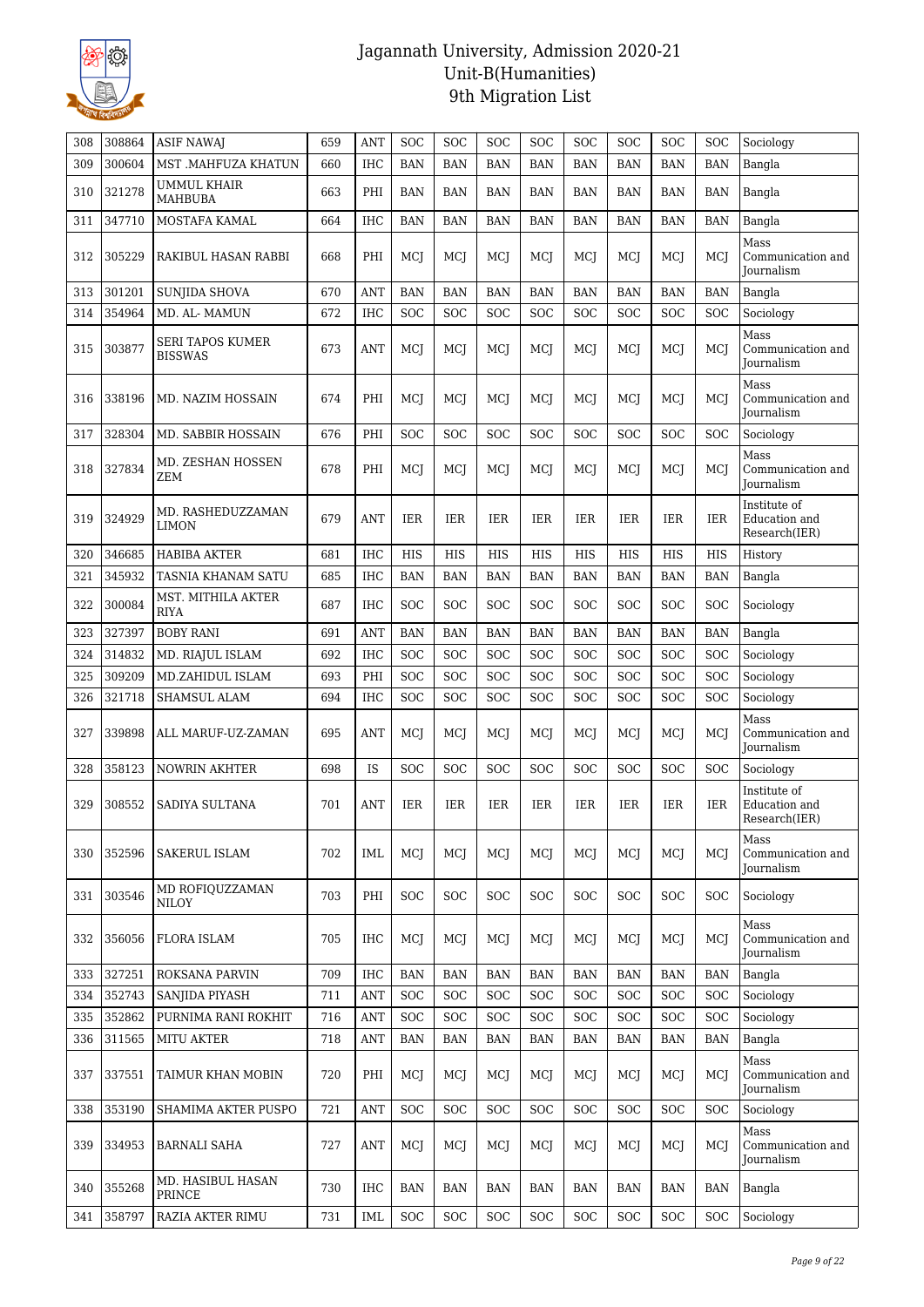

| 342 | 302983 | <b>MD. TARIKUL ISLAM</b>        | 733 | <b>IHC</b>        | <b>IER</b> | <b>IER</b>   | IER        | IER        | <b>IER</b> | <b>IER</b> | <b>IER</b> | <b>IER</b> | Institute of<br>Education and<br>Research(IER) |
|-----|--------|---------------------------------|-----|-------------------|------------|--------------|------------|------------|------------|------------|------------|------------|------------------------------------------------|
| 343 | 329126 | MD. EYASIN HOSSAIN              | 735 | IHC               | MCI        | MCI          | MCI        | MCI        | MCI        | MCI        | MCJ        | MCI        | Mass<br>Communication and<br>Journalism        |
| 344 | 318149 | MD. AINUL ISLAM                 | 736 | <b>IHC</b>        | MCI        | MCI          | MCI        | MCI        | MCI        | MCI        | <b>MCI</b> | MCI        | Mass<br>Communication and<br>Journalism        |
| 345 | 321787 | <b>IMRAN SIKDER</b>             | 737 | <b>IHC</b>        | <b>BAN</b> | <b>BAN</b>   | <b>BAN</b> | <b>BAN</b> | <b>BAN</b> | <b>BAN</b> | <b>BAN</b> | <b>BAN</b> | Bangla                                         |
| 346 | 308775 | ASMA UL HUSNA                   | 738 | ANT               | MCJ        | MCJ          | MCJ        | MCJ        | MCJ        | MCJ        | MCJ        | MCJ        | Mass<br>Communication and<br>Journalism        |
| 347 | 346852 | RAHELI YESMIN PANNA             | 740 | IML               | IML        | IML          | IML        | IML        | IML        | IML        | IML        | IML        | Institute of Modern<br>Language(IML)           |
| 348 | 364895 | MD. RASEL                       | 741 | ANT               | IER        | <b>IER</b>   | <b>IER</b> | <b>IER</b> | <b>IER</b> | <b>IER</b> | <b>IER</b> | IER        | Institute of<br>Education and<br>Research(IER) |
| 349 | 357955 | MST. HALIMA YESMIN              | 742 | IS                | <b>BAN</b> | <b>BAN</b>   | <b>BAN</b> | BAN        | <b>BAN</b> | BAN        | <b>BAN</b> | <b>BAN</b> | Bangla                                         |
| 350 | 342135 | <b>RANI AKTER</b>               | 744 | IHC               | <b>BAN</b> | <b>BAN</b>   | <b>BAN</b> | <b>BAN</b> | <b>BAN</b> | <b>BAN</b> | <b>BAN</b> | <b>BAN</b> | Bangla                                         |
| 351 | 324528 | SHAMIMA AKTER                   | 746 | PHI               | <b>SOC</b> | <b>SOC</b>   | SOC        | <b>SOC</b> | <b>SOC</b> | SOC        | <b>SOC</b> | SOC        | Sociology                                      |
| 352 | 324358 | MD. FAYSAL RAHMAN               | 747 | IHC               | <b>BAN</b> | <b>BAN</b>   | <b>BAN</b> | <b>BAN</b> | <b>BAN</b> | <b>BAN</b> | <b>BAN</b> | <b>BAN</b> | Bangla                                         |
| 353 | 366431 | FARAH LAMISA SRISTY             | 748 | PHI               | PHI        | PHI          | PHI        | PHI        | PHI        | PHI        | PHI        | PHI        | Philosophy                                     |
| 354 | 330154 | NASIR UDDIN<br>MOHAMMAD ZABIR   | 749 | IML               | BAN        | BAN          | <b>BAN</b> | BAN        | <b>BAN</b> | BAN        | <b>BAN</b> | BAN        | Bangla                                         |
| 355 | 321493 | ANTOR KUMAR SHORMA              | 751 | PHI               | <b>IER</b> | <b>IER</b>   | <b>IER</b> | <b>IER</b> | <b>IER</b> | <b>IER</b> | <b>IER</b> | <b>IER</b> | Institute of<br>Education and<br>Research(IER) |
| 356 | 336768 | JAHANGIR ALAM RAJ               | 752 | IHC               | MCJ        | MCJ          | MCJ        | MCJ        | MCJ        | MCJ        | MCJ        | MCJ        | Mass<br>Communication and<br>Journalism        |
| 357 | 300225 | SHIRINA KHATUN                  | 754 | <b>IHC</b>        | <b>SOC</b> | SOC          | SOC        | <b>SOC</b> | <b>SOC</b> | SOC        | <b>SOC</b> | SOC        | Sociology                                      |
| 358 | 315205 | RAM CHANDRA RAY                 | 755 | PHI               | MCI        | MCI          | MCI        | MCI        | MCI        | MCI        | MCI        | MCI        | Mass<br>Communication and<br>Journalism        |
| 359 | 300090 | MST AYESHA ISLAM                | 756 | PHI               | MCI        | MCI          | MCJ        | MCI        | MCI        | MCI        | MCJ        | MCI        | Mass<br>Communication and<br>Journalism        |
| 360 | 324790 | <b>AYUBUR RAHMAN</b>            | 757 | $_{\mathrm{IHC}}$ | MCJ        | $_{\rm MCJ}$ | MCJ        | MCJ        | MCJ        | MCJ        | MCJ        | MCJ        | Mass<br>Communication and<br><b>Iournalism</b> |
| 361 | 362082 | <b>DOLA AKTER</b>               | 758 | IS                | SW         | <b>SW</b>    | SW         | SW         | SW         | SW         | SW         | SW         | Social Work                                    |
| 362 | 329529 | MD. NOWAZ SHARIF                | 759 | IS                | MCJ        | MCI          | MCJ        | MCJ        | MCJ        | MCJ        | MCJ        | MCI        | Mass<br>Communication and<br><b>Journalism</b> |
| 363 | 328406 | TAUFIQ IMROZ                    | 760 | ANT               | <b>SOC</b> | SOC          | <b>SOC</b> | <b>SOC</b> | <b>SOC</b> | SOC        | <b>SOC</b> | SOC        | Sociology                                      |
| 364 | 327368 | ABU MUSA MD.<br>SAFIULLAH SAYEM | 761 | <b>IHC</b>        | BAN        | BAN          | <b>BAN</b> | BAN        | <b>BAN</b> | <b>BAN</b> | <b>BAN</b> | <b>BAN</b> | Bangla                                         |
| 365 | 318000 | MD. ABDUR RAZZAK                | 764 | IHC               | SW         | SW           | SW         | SW         | SW         | SW         | SW         | SW         | Social Work                                    |
| 366 | 357584 | MD. ZAKIR HOSSAIN               | 766 | PHI               | <b>SOC</b> | <b>SOC</b>   | <b>SOC</b> | <b>SOC</b> | <b>SOC</b> | SOC        | <b>SOC</b> | <b>SOC</b> | Sociology                                      |
| 367 | 338406 | MAHMUDUL HASAN                  | 769 | ANT               | MCJ        | MCI          | MCJ        | MCJ        | MCJ        | MCJ        | MCI        | MCI        | Mass<br>Communication and<br><b>Journalism</b> |
| 368 | 358324 | MOST. AFIYA KHATUN              | 770 | <b>IHC</b>        | <b>SOC</b> | SOC          | SOC        | <b>SOC</b> | <b>SOC</b> | <b>SOC</b> | <b>SOC</b> | SOC        | Sociology                                      |
| 369 | 339270 | <b>MAHTHIR SUN</b>              | 771 | PHI               | MCJ        | MCI          | MCJ        | MCI        | MCJ        | MCI        | MCI        | MCI        | Mass<br>Communication and<br>Journalism        |
| 370 | 342397 | <b>HIRAMONI AKTER</b>           | 773 | <b>IHC</b>        | <b>BAN</b> | <b>BAN</b>   | <b>BAN</b> | BAN        | <b>BAN</b> | <b>BAN</b> | <b>BAN</b> | <b>BAN</b> | Bangla                                         |
| 371 | 308324 | <b>JESIA KHATUN</b>             | 775 | <b>ANT</b>        | <b>SOC</b> | <b>SOC</b>   | <b>SOC</b> | <b>SOC</b> | <b>SOC</b> | <b>SOC</b> | <b>SOC</b> | <b>SOC</b> | Sociology                                      |
| 372 | 324698 | <b>MONIR HOSSEN</b>             | 776 | ANT               | MCI        | MCJ          | MCJ        | MCJ        | MCJ        | MCI        | MCJ        | MCI        | Mass<br>Communication and<br>Journalism        |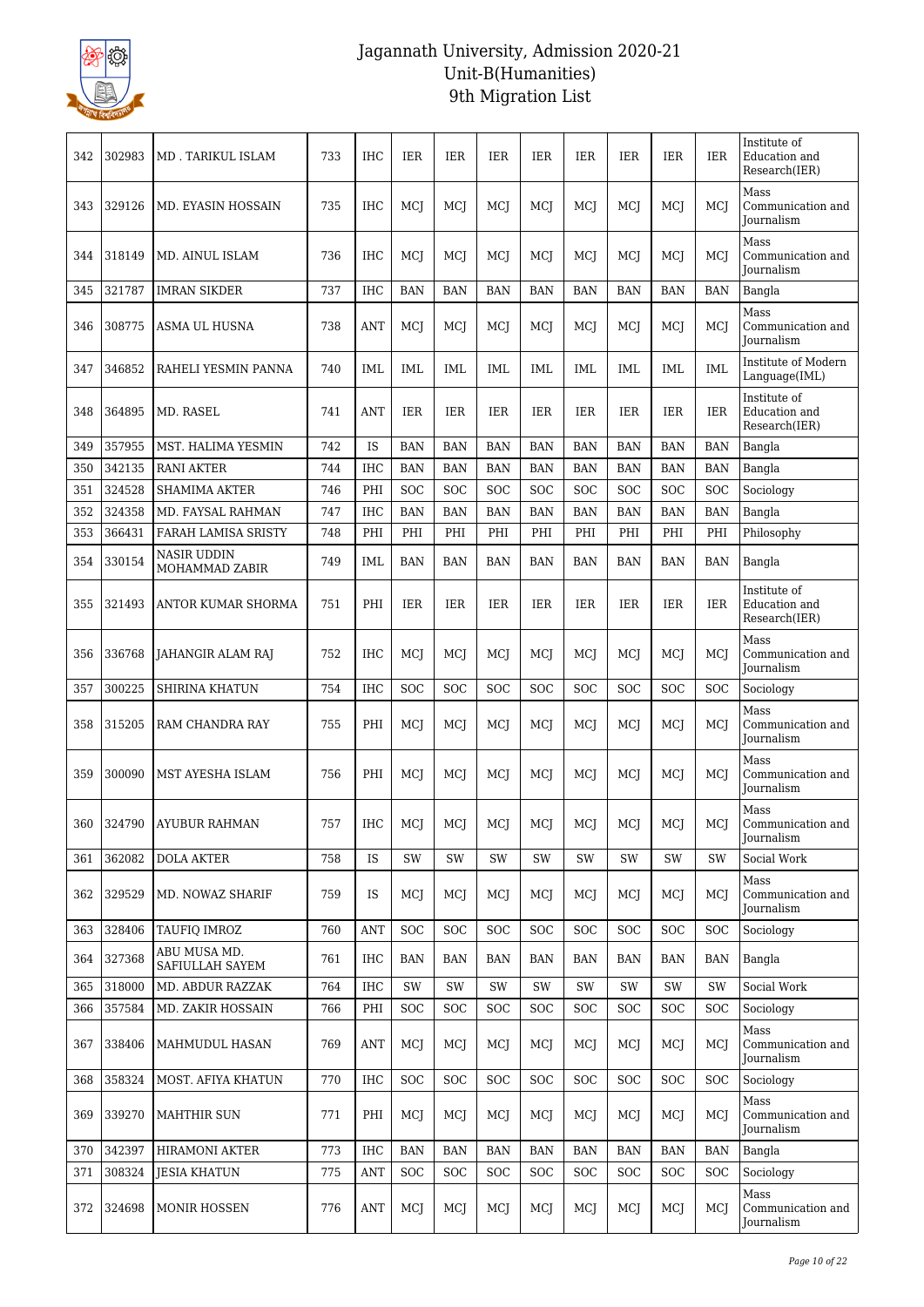

| 373 | 332656 | <b>IVAN TAHSEEB</b>             | 783 | PHI        | MCI        | MCI        | MCI        | MCI        | MCI        | MCI        | MCI        | MCI        | Mass<br>Communication and<br><b>Journalism</b> |
|-----|--------|---------------------------------|-----|------------|------------|------------|------------|------------|------------|------------|------------|------------|------------------------------------------------|
| 374 | 317386 | <b>ABDUS SAMAD</b>              | 788 | <b>ANT</b> | SOC        | <b>SOC</b> | <b>SOC</b> | SOC        | SOC        | SOC        | SOC        | SOC        | Sociology                                      |
| 375 | 333975 | <b>SAMIA AKTER</b>              | 789 | <b>IS</b>  | MCJ        | MCI        | MCJ        | MCJ        | MCJ        | MCJ        | MCJ        | MCI        | Mass<br>Communication and<br>Journalism        |
| 376 | 315198 | MD. ZAHID HASAN                 | 793 | PHI        | <b>BAN</b> | <b>BAN</b> | <b>BAN</b> | <b>BAN</b> | <b>BAN</b> | <b>BAN</b> | <b>BAN</b> | <b>BAN</b> | Bangla                                         |
| 377 | 300440 | <b>TAJKIA AKTER</b>             | 794 | IS         | <b>BAN</b> | <b>BAN</b> | <b>BAN</b> | BAN        | <b>BAN</b> | <b>BAN</b> | <b>BAN</b> | <b>BAN</b> | Bangla                                         |
| 378 | 302567 | <b>MD RUBEL HOSEN</b>           | 797 | <b>IS</b>  | <b>IER</b> | <b>IER</b> | <b>IER</b> | <b>IER</b> | <b>IER</b> | <b>IER</b> | <b>IER</b> | <b>IER</b> | Institute of<br>Education and<br>Research(IER) |
| 379 | 335469 | NAFISA TASNIM                   | 798 | ANT        | <b>IER</b> | <b>IER</b> | <b>IER</b> | <b>IER</b> | <b>IER</b> | <b>IER</b> | <b>IER</b> | <b>IER</b> | Institute of<br>Education and<br>Research(IER) |
| 380 | 312902 | <b>SHIMA AKTER</b>              | 799 | PHI        | <b>BAN</b> | <b>BAN</b> | <b>BAN</b> | BAN        | <b>BAN</b> | <b>BAN</b> | <b>BAN</b> | <b>BAN</b> | Bangla                                         |
| 381 | 346417 | <b>BANOSRI SARKER</b>           | 804 | PHI        | <b>BAN</b> | <b>BAN</b> | <b>BAN</b> | <b>BAN</b> | <b>BAN</b> | <b>BAN</b> | <b>BAN</b> | <b>BAN</b> | Bangla                                         |
| 382 | 315041 | <b>ISTIAK AHAMMOD</b>           | 811 | PHI        | HIS        | HIS        | HIS        | HIS        | HIS        | HIS        | HIS        | <b>HIS</b> | History                                        |
| 383 | 351849 | MOHAMMED IBRAHIM                | 817 | IS         | MCJ        | MCI        | MCI        | MCI        | MCJ        | MCJ        | MCJ        | MCI        | Mass<br>Communication and<br>Journalism        |
| 384 | 332668 | MAHEDI HASAN                    | 819 | PHI        | MCI        | MCI        | MCI        | MCI        | MCI        | MCI        | MCJ        | MCI        | Mass<br>Communication and<br><b>Journalism</b> |
| 385 | 300119 | SABRINA SULTANA<br>TISHA        | 820 | <b>IS</b>  | <b>SOC</b> | <b>SOC</b> | <b>SOC</b> | <b>SOC</b> | <b>SOC</b> | <b>SOC</b> | <b>SOC</b> | <b>SOC</b> | Sociology                                      |
| 386 | 354733 | MOSFIQUR RAHMAN<br><b>EMON</b>  | 821 | PHI        | MCI        | MCI        | MCJ        | MCJ        | MCJ        | MCI        | MCJ        | MCI        | Mass<br>Communication and<br>Journalism        |
| 387 | 320352 | MOST. JUBAIDA SIDDIKA           | 822 | PHI        | SOC        | SOC        | SOC        | <b>SOC</b> | SOC        | SOC        | SOC        | SOC        | Sociology                                      |
| 388 | 341686 | AYESHA AKTHER                   | 825 | IS         | <b>SOC</b> | <b>SOC</b> | <b>SOC</b> | SOC        | SOC        | SOC        | <b>SOC</b> | SOC        | Sociology                                      |
| 389 | 364048 | <b>MARIUM MUNIA</b>             | 826 | PHI        | <b>BAN</b> | <b>BAN</b> | <b>BAN</b> | <b>BAN</b> | <b>BAN</b> | <b>BAN</b> | <b>BAN</b> | <b>BAN</b> | Bangla                                         |
| 390 | 352701 | <b>DOLA KHATUN</b>              | 827 | <b>IS</b>  | <b>BAN</b> | <b>BAN</b> | <b>BAN</b> | <b>BAN</b> | <b>BAN</b> | <b>BAN</b> | <b>BAN</b> | <b>BAN</b> | Bangla                                         |
| 391 | 331053 | SUMAIYA JANNAT<br><b>MOHIMA</b> | 829 | <b>IS</b>  | MCJ        | MCI        | MCI        | MCI        | MCJ        | MCJ        | MCJ        | MCI        | Mass<br>Communication and<br>Journalism        |
| 392 | 317691 | MD. SAHINUR RAHMAN              | 832 | IS         | HIS        | HIS        | <b>BAN</b> | BAN        | <b>BAN</b> | <b>BAN</b> | <b>BAN</b> | <b>BAN</b> | Bangla                                         |
| 393 | 363137 | MD. JUNAET SHEIKH               | 836 | IS         | MCJ        | MCJ        | MCJ        | MCJ        | MCJ        | MCJ        | MCJ        | MCJ        | Mass<br>Communication and<br><b>Journalism</b> |
| 394 | 362866 | MAHMUDUZZAMAN<br>PAVEL          | 837 | IS         | <b>HIS</b> | HIS        | <b>BAN</b> | <b>BAN</b> | <b>BAN</b> | <b>BAN</b> | <b>BAN</b> | <b>BAN</b> | Bangla                                         |
| 395 | 300754 | PANNA KHATUN                    | 841 | IS         | SOC        | SOC        | SOC        | SOC        | SOC        | SOC        | SOC        | <b>SOC</b> | Sociology                                      |
| 396 | 344699 | MD IMRAN HOSSAIN                | 842 | IS         | ANT        | ANT        | ANT        | <b>BAN</b> | <b>BAN</b> | <b>BAN</b> | <b>BAN</b> | <b>BAN</b> | Bangla                                         |
| 397 | 308765 | <b>NASRIN KHATUN</b>            | 845 | IS         | <b>HIS</b> | <b>HIS</b> | HIS        | <b>BAN</b> | BAN        | <b>BAN</b> | <b>BAN</b> | <b>BAN</b> | Bangla                                         |
| 398 | 303387 | M.A. MALEK                      | 846 | IS         | <b>SOC</b> | MCJ        | MCJ        | MCI        | MCI        | MCJ        | MCJ        | MCI        | Mass<br>Communication and<br>Journalism        |
| 399 | 344169 | MD. ZAHID HASAN                 | 848 |            |            |            |            |            |            |            |            | <b>ANT</b> | Anthropology                                   |
| 400 | 336776 | NAIMUR RAHMAN ANIK              | 850 | IS         | <b>IHC</b> | <b>IHC</b> | <b>IHC</b> | IHC        | <b>IHC</b> | <b>IHC</b> | <b>IHC</b> | <b>IHC</b> | Islamic History and<br>Culture                 |
| 401 | 339862 | MD. SHAHIN                      | 851 |            | HIS        | HIS        | MCJ        | MCI        | MCJ        | MCJ        | MCI        | MCI        | Mass<br>Communication and<br><b>Journalism</b> |
| 402 | 344366 | <b>TAEBA KHATUN</b>             | 852 |            | <b>SOC</b> | SOC        | <b>SOC</b> | <b>SOC</b> | <b>SOC</b> | SOC        | <b>SOC</b> | <b>SOC</b> | Sociology                                      |
| 403 | 311939 | <b>BORKAT ULLAH</b>             | 855 |            | <b>SOC</b> | SOC        | MCJ        | MCI        | MCJ        | MCI        | MCJ        | MCI        | Mass<br>Communication and<br>Journalism        |
| 404 | 362757 | MD. HASSAN MAHMUD               | 856 |            | SW         | SOC        | SOC        | SOC        | <b>SOC</b> | SOC        | SOC        | <b>SOC</b> | Sociology                                      |
|     |        |                                 |     |            |            |            |            |            |            |            |            |            |                                                |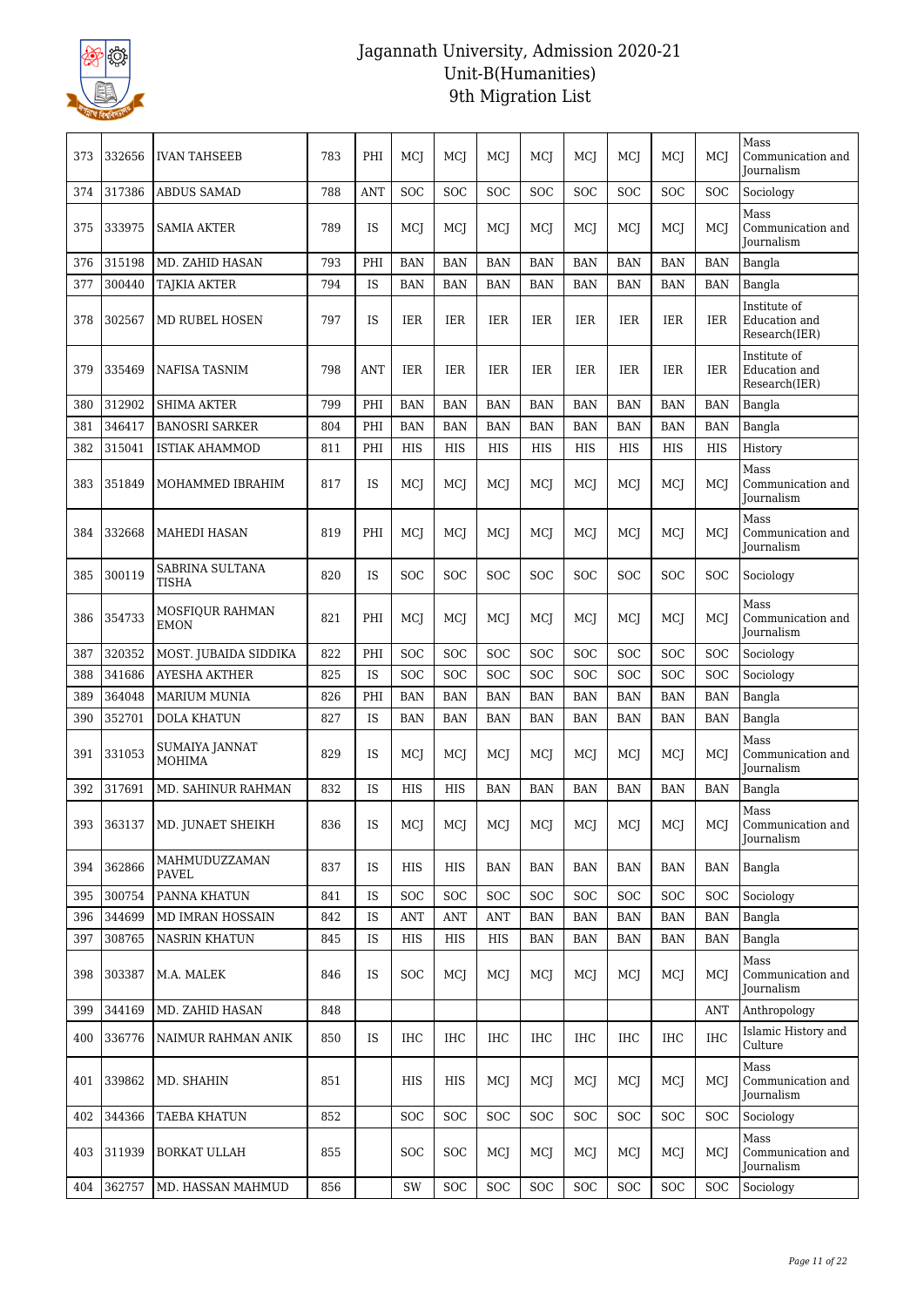

| 405 | 340366 | OMAR FARUK                       | 858 | SW            | <b>SOC</b> | MCI        | MCI        | MCI        | MCI        | MCI        | MCI        | Mass<br>Communication and<br><b>Journalism</b> |
|-----|--------|----------------------------------|-----|---------------|------------|------------|------------|------------|------------|------------|------------|------------------------------------------------|
| 406 | 338317 | MD IKBAL HOSSEN                  | 862 | <b>HIS</b>    | <b>SOC</b> | SOC        | <b>SOC</b> | SOC        | SOC        | SOC        | SOC        | Sociology                                      |
| 407 | 358115 | <b>LATA AKHTER</b>               | 863 | <b>HIS</b>    | <b>HIS</b> | <b>HIS</b> | MCJ        | MCJ        | MCJ        | MCJ        | MCI        | Mass<br>Communication and<br><b>Journalism</b> |
| 408 | 359034 | PARISHA KHATUN                   | 864 | SW            | SOC        | SOC        | SOC        | SOC        | SOC        | SOC        | SOC        | Sociology                                      |
| 409 | 342979 | MD. TANJIL AHAMMAD               | 865 | IML           | <b>SOC</b> | <b>SOC</b> | MCI        | MCJ        | MCJ        | MCJ        | MCI        | Mass<br>Communication and<br><b>Journalism</b> |
| 410 | 311970 | UMMA HABIBA NOUSHIN              | 867 | <b>SW</b>     | <b>IER</b> | <b>IER</b> | <b>IER</b> | <b>IER</b> | <b>IER</b> | <b>IER</b> | IER        | Institute of<br>Education and<br>Research(IER) |
| 411 | 356566 | MST. AHASANUN NAHAR              | 868 | <b>SW</b>     | <b>SOC</b> | SOC        | <b>BAN</b> | <b>BAN</b> | <b>BAN</b> | <b>BAN</b> | <b>BAN</b> | Bangla                                         |
| 412 | 334807 | TAJNOOR BHUIYAN                  | 870 | SW            | SW         | <b>SOC</b> | SOC        | SOC        | SOC        | <b>SOC</b> | <b>SOC</b> | Sociology                                      |
| 413 | 335215 | <b>TANIA</b>                     | 872 | <b>IML</b>    | <b>IML</b> | <b>IML</b> | <b>IML</b> | IML        | <b>IML</b> | <b>IML</b> | IML        | Institute of Modern<br>Language(IML)           |
| 414 | 303155 | YEASIN ALI                       | 882 | SW            | <b>SW</b>  | SW         | <b>SW</b>  | SW         | <b>SW</b>  | SW         | SW         | Social Work                                    |
| 415 | 301679 | MISS NISRAT JAHAN LIZA           | 883 | HIS           | HIS        | <b>SOC</b> | <b>SOC</b> | <b>SOC</b> | SOC        | <b>SOC</b> | SOC        | Sociology                                      |
| 416 | 366473 | <b>JANNATUL NAZNIN</b>           | 885 | SW            | SW         | SW         | SOC        | SOC        | SOC        | <b>SOC</b> | SOC        | Sociology                                      |
| 417 | 331597 | NAFISA TAKIA ZANNAT              | 886 | <b>SW</b>     | SW         | <b>IER</b> | <b>IER</b> | <b>IER</b> | <b>IER</b> | <b>IER</b> | IER        | Institute of<br>Education and<br>Research(IER) |
| 418 | 313158 | MD. MIZANUR RAHMAN               | 887 | <b>HIS</b>    | <b>HIS</b> | HIS        | MCJ        | MCJ        | MCI        | MCJ        | MCI        | Mass<br>Communication and<br>Journalism        |
| 419 | 334442 | <b>SWEETY AKTER</b>              | 888 | SW            | <b>SW</b>  | SW         | <b>BAN</b> | <b>BAN</b> | <b>BAN</b> | <b>BAN</b> | <b>BAN</b> | Bangla                                         |
| 420 | 341881 | SADIA SULTANA KAKON              | 889 | IHC           | <b>IHC</b> | IHC        | IHC        | IHC        | <b>IHC</b> | IHC        | <b>IHC</b> | Islamic History and<br>Culture                 |
| 421 | 301525 | NUSRAT NAHAR SITHI               | 890 | HIS           | <b>HIS</b> | HIS        | <b>HIS</b> | HIS        | <b>HIS</b> | <b>HIS</b> | HIS        | History                                        |
| 422 | 349281 | <b>MD.AL-KAIUM SIAM</b>          | 891 | HIS           | <b>HIS</b> | <b>HIS</b> | <b>BAN</b> | <b>BAN</b> | <b>BAN</b> | <b>BAN</b> | <b>BAN</b> | Bangla                                         |
| 423 | 347625 | MEZANUR RAHMAN                   | 892 | SW            | SW         | SW         | <b>BAN</b> | <b>BAN</b> | BAN        | BAN        | <b>BAN</b> | Bangla                                         |
| 424 | 326489 | <b>UMMEA AMINA</b>               | 894 | <b>ANT</b>    | ANT        | <b>ANT</b> | IER        | IER        | IER        | IER        | IER        | Institute of<br>Education and<br>Research(IER) |
| 425 | 312578 | MD. JAHID HASAN FAHIM            | 897 | HIS           | HIS        | <b>HIS</b> | <b>SOC</b> | SOC        | SOC        | SOC        | <b>SOC</b> | Sociology                                      |
| 426 | 308818 | POPY RANI DAS                    | 899 | SW            | <b>SW</b>  | SW         | <b>SOC</b> | <b>SOC</b> | <b>SOC</b> | SOC        | <b>SOC</b> | Sociology                                      |
| 427 | 358407 | MST. HANUFA HENA<br>RIPA         | 901 | <b>HIS</b>    | HIS        | HIS        | <b>SOC</b> | <b>SOC</b> | <b>SOC</b> | SOC        | <b>SOC</b> | Sociology                                      |
| 428 | 334424 | TANZILA KHANOM                   | 902 | SW            | SW         | SW         | SW         | SW         | SW         | SW         | SW         | Social Work                                    |
| 429 | 366781 | <b>MUNNI KHATUN</b>              | 903 | <b>IML</b>    | IML        | IML        | IER        | <b>BAN</b> | <b>BAN</b> | <b>BAN</b> | <b>BAN</b> | Bangla                                         |
| 430 | 349214 | MD. TOFFAEL HOSSEN               | 904 | SW            | SW         | SW         | SW         | <b>BAN</b> | <b>BAN</b> | <b>BAN</b> | <b>BAN</b> | Bangla                                         |
| 431 | 360637 | MOST. AKHI AKTER<br>BANNA        | 905 | HIS           | HIS        | HIS        | HIS        | HIS        | HIS        | HIS        | HIS        | History                                        |
| 432 | 356256 | ROKEYA KHATUN                    | 909 | SW            | SW         | SW         | SW         | SW         | SW         | SW         | SW         | Social Work                                    |
| 433 | 302156 | MD. ARIFUL ISLAM                 | 910 | SW            | SW         | SW         | SW         | SW         | SW         | SW         | SW         | Social Work                                    |
| 434 | 310835 | AFSANA MIMI                      | 913 | HIS           | HIS        | HIS        | HIS        | <b>BAN</b> | <b>BAN</b> | <b>BAN</b> | <b>BAN</b> | Bangla                                         |
| 435 | 341717 | SUMAIYA TABASSUM<br><b>TARIN</b> | 914 | IHC           | IHC        | IHC        | IHC        | IHC        | IHC        | <b>BAN</b> | BAN        | Bangla                                         |
| 436 | 335896 | MITUL HOSSAIN                    | 915 | SW            | SW         | SW         | <b>SOC</b> | <b>SOC</b> | SOC        | <b>SOC</b> | <b>SOC</b> | Sociology                                      |
| 437 | 360356 | MD. JONY KHANDOKAR               | 916 | SW            | SW         | SW         | SW         | SW         | SW         | SW         | SW         | Social Work                                    |
| 438 | 346451 | ARPITA CHAKRABORTY               | 917 | <b>IML</b>    | IML        | IML        | IER        | IER        | IER        | IER        | IER        | Institute of<br>Education and<br>Research(IER) |
| 439 | 302915 | MD. TAJMIM ALAM                  | 920 | $\mathrm{SW}$ | SW         | SW         | <b>SOC</b> | SOC        | SOC        | SOC        | <b>SOC</b> | Sociology                                      |
| 440 | 334198 | <b>SANJIDA AKTER</b>             | 921 | IHC           | IHC        | IHC        | IHC        | IHC        | IHC        | IHC        | <b>IHC</b> | Islamic History and<br>Culture                 |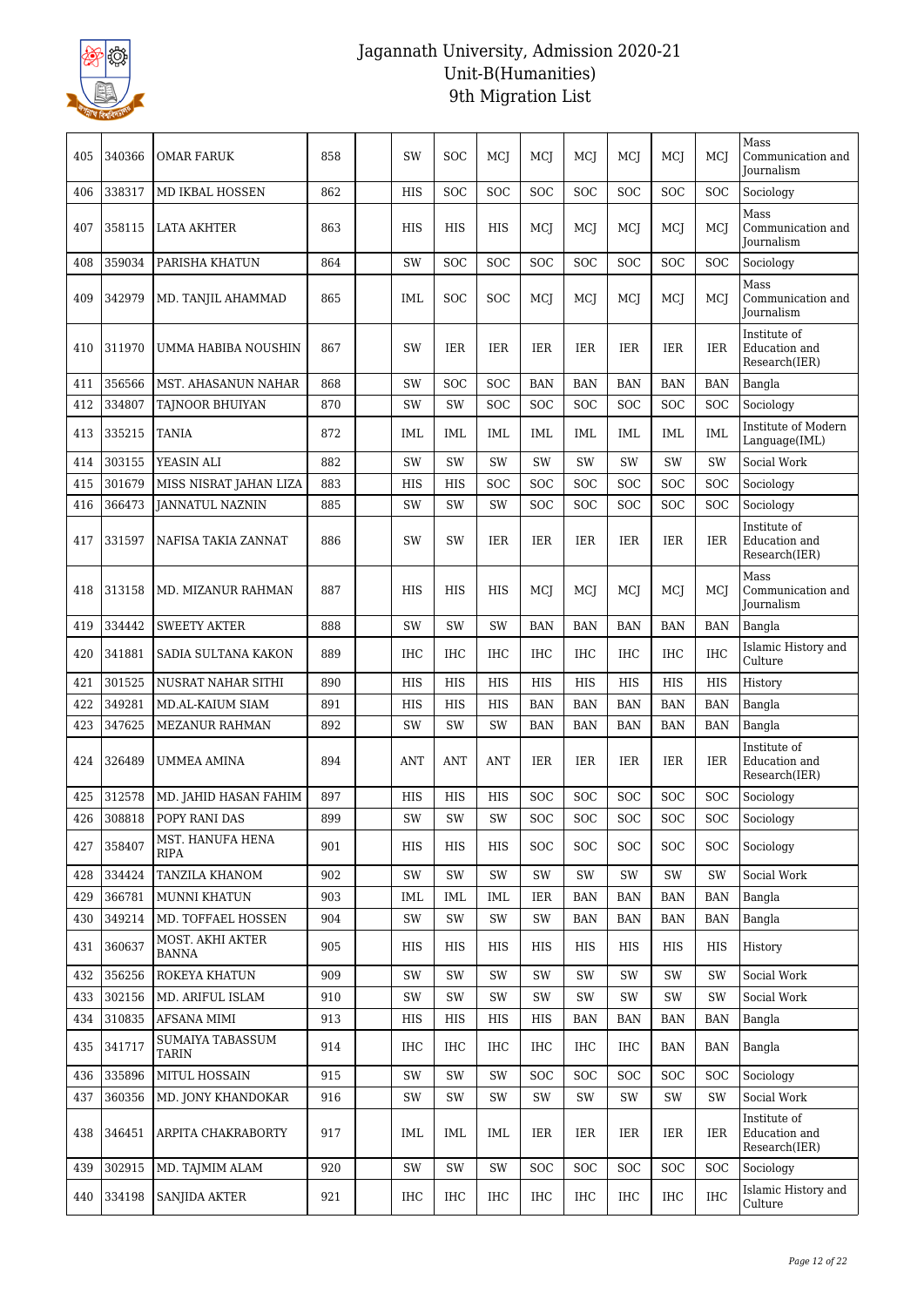

| 441 | 346159 | <b>FARJANA KHATUN</b>              | 922  | SW         | SW         | SW         | IER        | IER        | IER        | <b>IER</b> | <b>IER</b> | Institute of<br>Education and<br>Research(IER) |
|-----|--------|------------------------------------|------|------------|------------|------------|------------|------------|------------|------------|------------|------------------------------------------------|
| 442 | 303196 | <b>MD ARAFAT HOSSAIN</b>           | 925  | <b>SW</b>  | SW         | <b>SW</b>  | SOC        | SOC        | SOC        | SOC        | SOC        | Sociology                                      |
| 443 | 356631 | SADIA NAJNIN                       | 927  | <b>HIS</b> | HIS        | HIS        | <b>HIS</b> | <b>HIS</b> | <b>HIS</b> | <b>HIS</b> | <b>HIS</b> | History                                        |
| 444 | 334106 | RAHNUMA NURAIN<br><b>BUSHRA</b>    | 928  | HIS        | HIS        | HIS        | SOC        | SOC        | SOC        | SOC        | SOC        | Sociology                                      |
| 445 | 317817 | MD. TOUFIQ HASAN                   | 929  | SW         | SW         | SW         | <b>SW</b>  | SW         | <b>SW</b>  | SW         | SW         | Social Work                                    |
| 446 | 341084 | SHAHADAT HOSEN                     | 930  | HIS        | HIS        | HIS        | SOC        | <b>SOC</b> | SOC        | SOC        | SOC        | Sociology                                      |
| 447 | 325875 | <b>SAZIB KARMAKAR</b>              | 931  | HIS        | HIS        | HIS        | SOC        | <b>SOC</b> | SOC        | <b>SOC</b> | SOC        | Sociology                                      |
| 448 | 303091 | MD. JINNATUL ISLAM                 | 932  | HIS        | HIS        | HIS        | HIS        | MCJ        | MCJ        | MCJ        | MCI        | Mass<br>Communication and<br><b>Journalism</b> |
| 449 | 334213 | <b>MEHRUN NESA</b>                 | 936  | SW         | SW         | <b>SW</b>  | SW         | SW         | <b>SW</b>  | SW         | SW         | Social Work                                    |
| 450 | 316327 | MD. HUMAYUN KABIR                  | 939  | SW         | SW         | <b>SW</b>  | SW         | <b>SOC</b> | SOC        | SOC        | SOC        | Sociology                                      |
| 451 | 338015 | MD. RIAZ UDDIN                     | 944  | SW         | SW         | SW         | SW         | <b>SOC</b> | MCJ        | MCJ        | MCI        | Mass<br>Communication and<br>Journalism        |
| 452 | 365112 | MD. OMAR FARUK KHAN                | 945  | <b>IHC</b> | <b>IHC</b> | <b>IHC</b> | <b>IHC</b> | <b>IHC</b> | <b>IHC</b> | <b>IHC</b> | <b>IHC</b> | Islamic History and<br>Culture                 |
| 453 | 308102 | AMENA KHATUN ASHA                  | 951  | SW         | SW         | SW         | <b>SW</b>  | SW         | SOC        | SOC        | SOC        | Sociology                                      |
| 454 | 328761 | MD. MITHU ALI                      | 952  | SW         | SW         | SW         | SW         | <b>SW</b>  | <b>SW</b>  | SW         | SOC        | Sociology                                      |
| 455 | 318870 | MD. ABU SUFIEN<br>SARKER           | 955  | SW         | SW         | SW         | SW         | <b>SW</b>  | SW         | SW         | SW         | Social Work                                    |
| 456 | 342292 | FARZANA AKTER                      | 958  | <b>IHC</b> | <b>IHC</b> | <b>IHC</b> | <b>IHC</b> | <b>IHC</b> | IHC        | <b>IHC</b> | <b>IHC</b> | Islamic History and<br>Culture                 |
| 457 | 364055 | BRISTI DEVI                        | 959  | SW         | <b>SW</b>  | <b>SW</b>  | SW         | <b>SW</b>  | SW         | SW         | <b>SOC</b> | Sociology                                      |
| 458 | 359267 | SHANTONA BEGUM<br>MISTY            | 960  | HIS        | <b>SW</b>  | SW         | SW         | <b>SW</b>  | <b>SW</b>  | SW         | <b>SOC</b> | Sociology                                      |
| 459 | 335146 | <b>HAFSAAKTER</b>                  | 961  | <b>IHC</b> | <b>IHC</b> | <b>IHC</b> | <b>IHC</b> | <b>IHC</b> | <b>IHC</b> | <b>IHC</b> | <b>IHC</b> | Islamic History and<br>Culture                 |
| 460 | 326748 | <b>MD. ROCKY HOSSAIN</b>           | 963  | HIS        | HIS        | HIS        | HIS        | <b>HIS</b> | <b>HIS</b> | <b>HIS</b> | <b>HIS</b> | History                                        |
| 461 | 311288 | FATEMA AKTER JOTHI                 | 966  | <b>ANT</b> | <b>ANT</b> | <b>ANT</b> | <b>ANT</b> | <b>ANT</b> | <b>ANT</b> | <b>ANT</b> | <b>ANT</b> | Anthropology                                   |
| 462 | 302219 | MD EKRAMUL HAQUE                   | 970  | HIS        | HIS        | HIS        | HIS        | HIS        | <b>HIS</b> | <b>HIS</b> | <b>HIS</b> | History                                        |
| 463 | 302702 | MD TUSHER ALI                      | 971  | PHI        | PHI        | PHI        | PHI        | PHI        | PHI        | PHI        | PHI        | Philosophy                                     |
| 464 | 362404 | MD. NAYEM                          | 972  | <b>HIS</b> | <b>HIS</b> | <b>HIS</b> | <b>HIS</b> | <b>HIS</b> | <b>HIS</b> | <b>HIS</b> | HIS        | History                                        |
| 465 | 303531 | AKIDUL MOLLIK                      | 973  | IHC        | IHC        | IHC        | IHC        | IHC        | IHC        | IHC        | IHC        | Islamic History and<br>Culture                 |
| 466 | 364834 | MD.ENAMUL HAQUE                    | 974  | PHI        | <b>SW</b>  | SW         | SW         | IER        | IER        | IER        | IER        | Institute of<br>Education and<br>Research(IER) |
| 467 | 346073 | TOMA RANI SHIL                     | 977  | <b>HIS</b> | <b>HIS</b> | HIS        | HIS        | <b>HIS</b> | <b>HIS</b> | <b>HIS</b> | <b>HIS</b> | History                                        |
| 468 | 313193 | MD. SHADIN AHMED JOY               | 981  | IHC        | <b>IHC</b> | <b>IHC</b> | <b>IHC</b> | IHC        | <b>IHC</b> | <b>IHC</b> | <b>IHC</b> | Islamic History and<br>Culture                 |
| 469 | 318259 | MD. SHAHIN ALAM                    | 986  | HIS        | SW         | SW         | SW         | SW         | SW         | SW         | SW         | Social Work                                    |
| 470 | 315843 | MD. RAHIMUL ALI                    | 989  |            |            |            |            |            |            |            | IS         | <b>Islamic Studies</b>                         |
| 471 | 359523 | MD. SHOHIDUL ISLAM                 | 990  | HIS        | HIS        | HIS        | HIS        | HIS        | <b>HIS</b> | HIS        | HIS        | History                                        |
| 472 | 329124 | MD. GOLAM RABBANI<br><b>SARKAR</b> | 991  | IML        | <b>IML</b> | IML        | IML        | IER        | <b>IER</b> | MCJ        | MCI        | Mass<br>Communication and<br><b>Journalism</b> |
| 473 | 301611 | TANZIM AHMED TUHIN                 | 993  | HIS        | SW         | SW         | SW         | SW         | SW         | SW         | SW         | Social Work                                    |
| 474 | 334646 | NUSRAT BILLAH                      | 994  | IHC        | SW         | SW         | SW         | SW         | SW         | MCI        | MCI        | Mass<br>Communication and<br><b>Journalism</b> |
| 475 | 300186 | MST. JANNATUL<br><b>FERDAOUS</b>   | 998  | HIS        | <b>HIS</b> | HIS        | HIS        | HIS        | HIS        | HIS        | HIS        | History                                        |
| 476 | 323263 | SOHEL RANA                         | 999  | IML        | SW         | SW         | SW         | SW         | SW         | SW         | SW         | Social Work                                    |
| 477 | 324263 | AFROJA AKTER ACHOL                 | 1000 | IHC        | IHC        | IHC        | IHC        | IHC        | IHC        | IHC        | <b>IHC</b> | Islamic History and<br>Culture                 |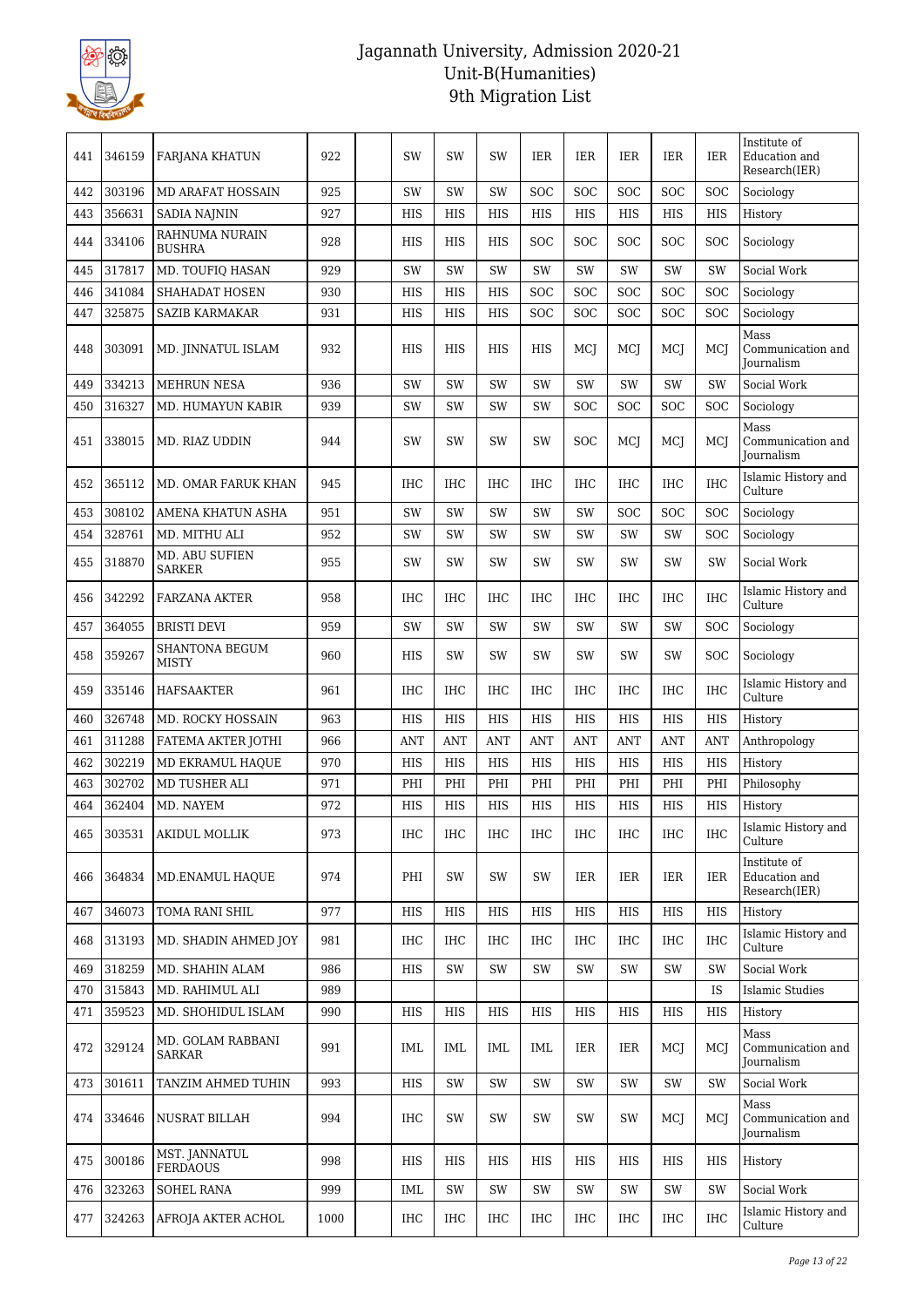

| 478 | 356103 | MUSLIMA KHATUN                          | 1001 | IHC        | IHC        | IHC        | IHC        | IHC        | <b>IHC</b> | <b>IHC</b> | MCI        | Mass<br>Communication and<br>Journalism        |
|-----|--------|-----------------------------------------|------|------------|------------|------------|------------|------------|------------|------------|------------|------------------------------------------------|
| 479 | 326409 | UMMA AMARA ISLAM                        | 1004 | <b>ANT</b> | ANT        | <b>ANT</b> | <b>ANT</b> | <b>ANT</b> | ANT        | <b>IER</b> | <b>IER</b> | Institute of<br>Education and<br>Research(IER) |
| 480 | 313351 | MOST. RAJINA KHATUN                     | 1007 | <b>IML</b> | SW         | SW         | <b>SW</b>  | <b>SW</b>  | SW         | SW         | MCI        | Mass<br>Communication and<br>Journalism        |
| 481 | 312479 | MD. NAZMUL SIKDER                       | 1008 | HIS        | SW         | <b>SW</b>  | SW         | <b>SW</b>  | SW         | SW         | SW         | Social Work                                    |
| 482 | 315495 | MD. SAJEDUR RAHMAN                      | 1009 | ANT        | ANT        | ANT        | ANT        | ANT        | <b>ANT</b> | <b>ANT</b> | MCI        | Mass<br>Communication and<br><b>Journalism</b> |
| 483 | 355606 | <b>EAMIN MIA</b>                        | 1011 | <b>IHC</b> | <b>IHC</b> | <b>IHC</b> | <b>IHC</b> | <b>IHC</b> | <b>IHC</b> | <b>IHC</b> | <b>IHC</b> | Islamic History and<br>Culture                 |
| 484 | 339186 | <b>ROBIN</b>                            | 1013 | <b>IML</b> | SW         | SW         | SW         | SW         | SW         | SW         | SW         | Social Work                                    |
| 485 | 364675 | TOUHID AHMED RIKON                      | 1017 | HIS        | SW         | SW         | SW         | SW         | SW         | SW         | SW         | Social Work                                    |
| 486 | 346020 | MARGIA ANGUM NIPO                       | 1018 | HIS        | HIS        | HIS        | HIS        | HIS        | HIS        | HIS        | HIS        | History                                        |
| 487 | 320507 | <b>ISRAT JAHAN MEEM</b>                 | 1019 | <b>IHC</b> | IHC        | <b>IHC</b> | <b>IHC</b> | IHC        | <b>IHC</b> | <b>IHC</b> | <b>IHC</b> | Islamic History and<br>Culture                 |
| 488 | 348696 | MD. NAFIZ MIA                           | 1026 | <b>ANT</b> | SW         | SW         | SW         | SW         | SW         | SW         | SW         | Social Work                                    |
| 489 | 358276 | UMME AMMARA BITHI                       | 1029 | HIS        | SW         | SW         | SW         | <b>SW</b>  | SW         | SW         | SW         | Social Work                                    |
| 490 | 334621 | MARIYA AKTER<br>TAMANNA                 | 1030 | <b>IML</b> | IML        | IML        | <b>IML</b> | <b>IML</b> | IML        | <b>IER</b> | <b>IER</b> | Institute of<br>Education and<br>Research(IER) |
| 491 | 345114 | MD. NAEEM MIA                           | 1031 | ANT        | SW         | SW         | <b>SW</b>  | <b>SW</b>  | SW         | SW         | SW         | Social Work                                    |
| 492 | 357136 | MD. MAMUN HOSSAIN                       | 1033 | PHI        | PHI        | PHI        | PHI        | PHI        | PHI        | PHI        | PHI        | Philosophy                                     |
| 493 | 326154 | SONDHI KUNDU                            | 1034 | PHI        | SW         | SW         | SW         | SW         | SW         | SW         | SW         | Social Work                                    |
| 494 | 309180 | TAJUL ISLAM TASIN                       | 1037 | ANT        | <b>SW</b>  | SW         | SW         | SW         | SW         | SW         | <b>SW</b>  | Social Work                                    |
| 495 | 309285 | MD. EASIN ALI                           | 1040 | <b>IHC</b> | SW         | SW         | SW         | <b>SW</b>  | SW         | SW         | SW         | Social Work                                    |
| 496 | 358205 | SHARMILI SHARMIN                        | 1042 | PHI        | SW         | SW         | <b>SW</b>  | <b>SW</b>  | SW         | SW         | SW         | Social Work                                    |
| 497 | 300278 | SHATHI SAHA                             | 1043 | <b>IHC</b> | SW         | SW         | SW         | SW         | SW         | SW         | SW         | Social Work                                    |
| 498 | 308034 | JANNATI NAIMA JIM                       | 1045 | <b>ANT</b> | HIS        | HIS        | HIS        | HIS        | <b>HIS</b> | <b>HIS</b> | <b>HIS</b> | History                                        |
| 499 | 361069 | EBRAHIM                                 | 1046 | <b>IHC</b> | HIS        | HIS        | HIS        | <b>HIS</b> | <b>HIS</b> | <b>HIS</b> | <b>HIS</b> | History                                        |
| 500 | 336716 | JONAID AHAMMED                          | 1047 | ANT        | <b>SW</b>  | SW         | <b>SW</b>  | <b>SW</b>  | SW         | IER        | <b>IER</b> | Institute of<br>Education and<br>Research(IER) |
| 501 | 354963 | MD. ASADUZZAMAN                         | 1050 | <b>IHC</b> | HIS        | HIS        | HIS        | HIS        | HIS        | HIS        | <b>HIS</b> | History                                        |
| 502 | 328616 | MD. SAJIB HOSSAIN                       | 1052 | <b>IHC</b> | <b>IHC</b> | <b>IHC</b> | <b>IHC</b> | IHC        | <b>IHC</b> | <b>IHC</b> | IHC        | Islamic History and<br>Culture                 |
| 503 | 359334 | <b>MAKSUDA BINTE</b><br>MOSTAFIZUR      | 1054 | <b>IHC</b> | IHC        | IHC        | IHC        | IHC        | <b>IHC</b> | IHC        | <b>IHC</b> | Islamic History and<br>Culture                 |
| 504 | 318045 | MD. ABDUR RAZZAK                        | 1056 | IHC        | IHC        | IHC        | IHC        | IHC        | IHC        | IHC        | IHC        | Islamic History and<br>Culture                 |
| 505 | 362672 | MD. OMAR ALI LASKER                     | 1057 | IS         | HIS        | HIS        | HIS        | HIS        | HIS        | HIS        | IER        | Institute of<br>Education and<br>Research(IER) |
| 506 | 334529 | <b>JAHANARA PARVEEN</b><br><b>ZINIA</b> | 1058 | <b>IHC</b> | HIS        | HIS        | HIS        | HIS        | HIS        | HIS        | HIS        | History                                        |
| 507 | 328200 | <b>HALIMA</b>                           | 1059 | PHI        | HIS        | HIS        | HIS        | HIS        | HIS        | HIS        | IER        | Institute of<br>Education and<br>Research(IER) |
| 508 | 320603 | SANJIDA BILKIS SIMA                     | 1060 | PHI        | PHI        | PHI        | PHI        | PHI        | PHI        | PHI        | PHI        | Philosophy                                     |
| 509 | 340303 | MD. MEHEDI HASAN                        | 1061 | PHI        | SW         | SW         | SW         | SW         | SW         | SW         | SW         | Social Work                                    |
| 510 | 328708 | MD. MAHMUD HASAN                        | 1063 | <b>IHC</b> | SW         | SW         | SW         | SW         | SW         | SW         | SW         | Social Work                                    |
| 511 | 327971 | MOHAMMOD ALI                            | 1064 | <b>IHC</b> | HIS        | HIS        | HIS        | HIS        | HIS        | HIS        | HIS        | History                                        |
| 512 | 342847 | <b>JUI RANI BANIK</b>                   | 1069 | ANT        | SW         | SW         | SW         | SW         | SW         | SW         | SW         | Social Work                                    |
| 513 | 353968 | MD. MEHEDI HASAN<br>SIKDAR              | 1070 | IHC        | HIS        | HIS        | HIS        | HIS        | HIS        | HIS        | HIS        | History                                        |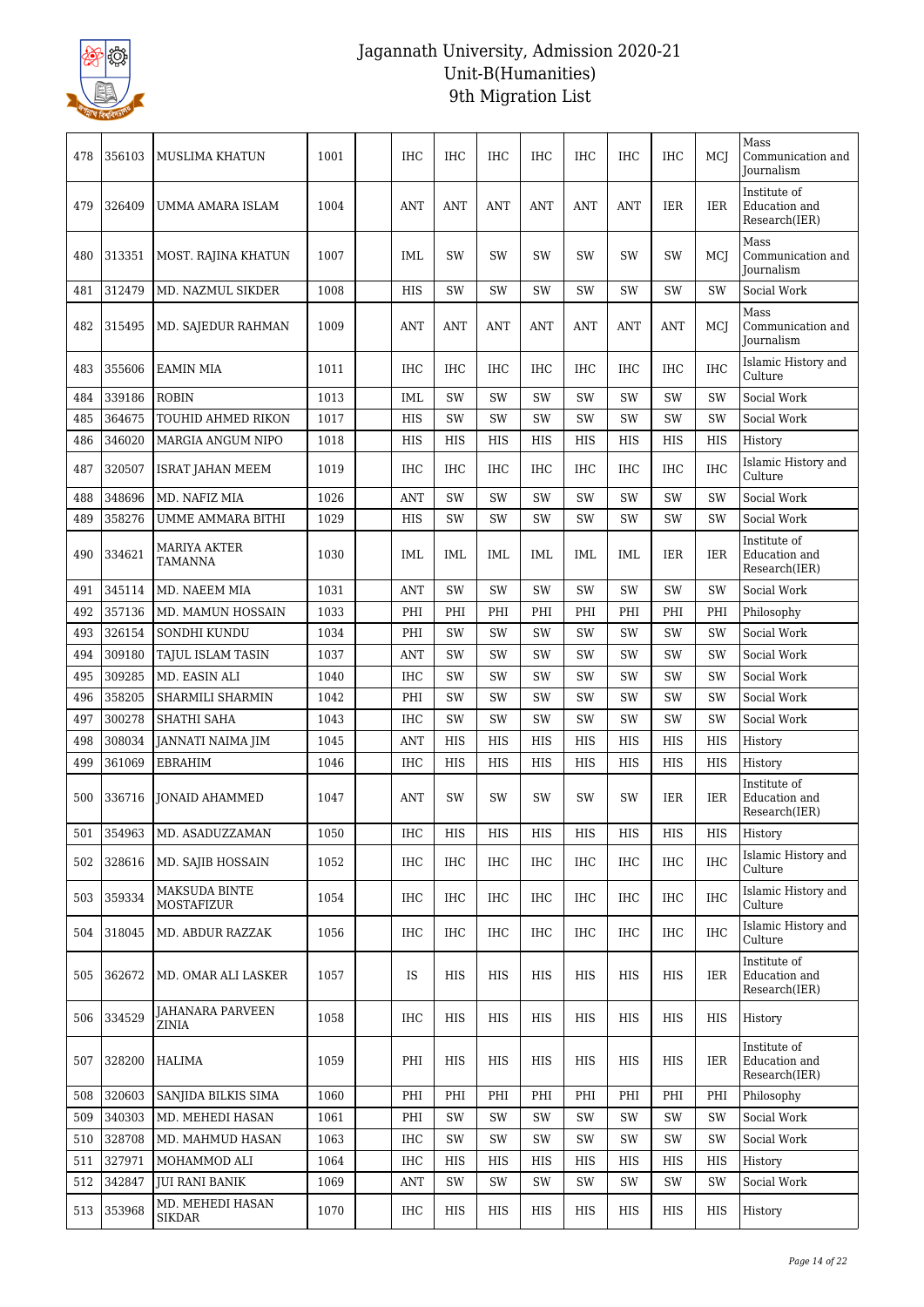

| 514 | 366629 | SAMANTA ISLAM SETU                 | 1071 | PHI        | PHI        | <b>SW</b>  | <b>SW</b>  | <b>SW</b>  | SW         | <b>SW</b>  | SW         | Social Work                          |
|-----|--------|------------------------------------|------|------------|------------|------------|------------|------------|------------|------------|------------|--------------------------------------|
| 515 | 335086 | SHINHA AKTER TUSIN                 | 1075 | ANT        | HIS        | SW         | SW         | SW         | <b>SW</b>  | SW         | SW         | Social Work                          |
| 516 | 352676 | ORNIA SULTANA ONTI                 | 1077 | <b>IHC</b> | HIS        | HIS        | HIS        | HIS        | HIS        | HIS        | <b>HIS</b> | History                              |
| 517 | 311567 | MD. MAHBUBUR<br><b>RAHMAN</b>      | 1080 | IHC        | <b>HIS</b> | <b>SW</b>  | SW         | <b>SW</b>  | <b>SW</b>  | <b>SW</b>  | SW         | Social Work                          |
| 518 | 325995 | <b>SALIMA NABI</b>                 | 1081 | IHC        | IML        | <b>SW</b>  | SW         | <b>SW</b>  | <b>SW</b>  | <b>SW</b>  | SW         | Social Work                          |
| 519 | 328010 | MD. SUZAN RANA                     | 1086 | ANT        | HIS        | SW         | SW         | SW         | SW         | SW         | SW         | Social Work                          |
| 520 | 337030 | HOSSAIN AHMMED APU                 | 1088 | PHI        | HIS        | HIS        | HIS        | HIS        | HIS        | <b>HIS</b> | HIS        | History                              |
| 521 | 356903 | MD. SAKIBUL ISLAM                  | 1090 | PHI        | PHI        | SW         | <b>SW</b>  | <b>SW</b>  | <b>SW</b>  | SW         | SW         | Social Work                          |
| 522 | 320770 | <b>LABONI AKTER</b>                | 1091 | IS         | HIS        | HIS        | SW         | SW         | SW         | SW         | SW         | Social Work                          |
| 523 | 313824 | MST. ROKSANA AKTHER<br>TRISHNA     | 1092 | PHI        | HIS        | HIS        | HIS        | HIS        | HIS        | HIS        | HIS        | History                              |
| 524 | 346445 | <b>TUMPA AKTER</b>                 | 1093 | <b>ANT</b> | HIS        | HIS        | <b>SW</b>  | <b>SW</b>  | <b>SW</b>  | SW         | SW         | Social Work                          |
| 525 | 358964 | MST. MORSHEDA<br><b>KHATUN</b>     | 1095 | ANT        | ANT        | ANT        | ANT        | ANT        | <b>ANT</b> | ANT        | <b>ANT</b> | Anthropology                         |
| 526 | 320576 | MST. RIMA                          | 1096 | IS         | HIS        | HIS        | SW         | SW         | SW         | SW         | SW         | Social Work                          |
| 527 | 361808 | <b>SETU KHANAM</b>                 | 1098 | <b>IHC</b> | HIS        | HIS        | HIS        | HIS        | HIS        | HIS        | <b>HIS</b> | History                              |
| 528 | 351060 | MD. EPON HOSSAIN                   | 1100 | <b>IHC</b> | <b>IHC</b> | <b>IHC</b> | IHC        | <b>IHC</b> | IHC        | IHC        | <b>IHC</b> | Islamic History and<br>Culture       |
| 529 | 327231 | MD. SANOWAR HOSSAIN<br><b>TOPU</b> | 1101 | <b>ANT</b> | <b>ANT</b> | <b>ANT</b> | ANT        | <b>ANT</b> | <b>ANT</b> | ANT        | ANT        | Anthropology                         |
| 530 | 357371 | MD. ABDUL JABBER                   | 1104 | PHI        | HIS        | HIS        | HIS        | HIS        | HIS        | HIS        | <b>HIS</b> | History                              |
| 531 | 328409 | MD. LOTIFUL HOSSAIN                | 1105 | ANT        | IML        | IML        | SW         | <b>SW</b>  | <b>SW</b>  | <b>SW</b>  | SW         | Social Work                          |
| 532 | 313538 | TOMA RANI ROY                      | 1106 | PHI        | HIS        | HIS        | HIS        | HIS        | <b>HIS</b> | <b>HIS</b> | HIS        | History                              |
| 533 | 334262 | <b>KAMRUN NAHAR</b>                | 1107 | <b>ANT</b> | <b>ANT</b> | <b>ANT</b> | <b>ANT</b> | <b>ANT</b> | <b>ANT</b> | <b>ANT</b> | <b>ANT</b> | Anthropology                         |
| 534 | 334267 | <b>SEMU AKTER ANONNA</b>           | 1111 | ANT        | HIS        | HIS        | HIS        | HIS        | HIS        | HIS        | HIS        | History                              |
| 535 | 361234 | MD. SUMON MIA                      | 1112 | IS         | HIS        | HIS        | HIS        | HIS        | HIS        | <b>HIS</b> | HIS        | History                              |
| 536 | 366931 | MD. SUNAHAR ALI                    | 1115 | <b>IHC</b> | <b>HIS</b> | HIS        | SW         | SW         | SW         | SW         | SW         | Social Work                          |
| 537 | 300223 | MST. IRIN AKTER MIM                | 1117 | PHI        | HIS        | HIS        | HIS        | HIS        | HIS        | HIS        | HIS        | History                              |
| 538 | 337918 | MD. JUBEAR KARIM                   | 1118 | PHI        | IML        | IML        | IML        | IML        | IML        | IML        | IML        | Institute of Modern<br>Language(IML) |
| 539 | 335252 | <b>FARJANA AKTER</b>               | 1120 | IHC        | HIS        | HIS        | <b>SW</b>  | <b>SW</b>  | <b>SW</b>  | <b>SW</b>  | SW         | Social Work                          |
| 540 | 325967 | MST. UMME MABUDA                   | 1123 | PHI        | HIS        | <b>HIS</b> | SW         | SW         | SW         | SW         | SW         | Social Work                          |
| 541 | 311221 | <b>MUNNI AKTER</b>                 | 1125 | <b>ANT</b> | <b>ANT</b> | <b>ANT</b> | SW         | SW         | SW         | SW         | SW         | Social Work                          |
| 542 | 346945 | PRASENJEET DEBNATH                 | 1126 | PHI        | HIS        | HIS        | SW         | SW         | SW         | SW         | SW         | Social Work                          |
| 543 | 352929 | PRIYANKA BISWAS                    | 1128 | PHI        | PHI        | PHI        | PHI        | PHI        | PHI        | PHI        | PHI        | Philosophy                           |
| 544 | 334009 | <b>HAPPY AKTER</b>                 | 1129 | PHI        | PHI        | PHI        | PHI        | PHI        | PHI        | PHI        | PHI        | Philosophy                           |
| 545 | 309040 | <b>ABU SALEH</b>                   | 1131 | <b>IHC</b> | <b>IHC</b> | <b>IHC</b> | IHC        | IHC        | IHC        | IHC        | <b>IHC</b> | Islamic History and<br>Culture       |
| 546 | 308365 | NAZIA NOURIN                       | 1133 | IHC        | IHC        | IHC        | IHC        | IHC        | IHC        | IHC        | IHC        | Islamic History and<br>Culture       |
| 547 | 344078 | MD. AL--AMIN<br><b>CHOWDURY</b>    | 1135 |            |            |            |            |            |            |            | PHI        | Philosophy                           |
| 548 | 346855 | <b>MAFIA AKTER</b>                 | 1136 | <b>ANT</b> | <b>ANT</b> | <b>ANT</b> | <b>ANT</b> | <b>ANT</b> | <b>ANT</b> | <b>ANT</b> | <b>ANT</b> | Anthropology                         |
| 549 | 301116 | <b>SHARMIN AKTER</b>               | 1137 | PHI        | PHI        | PHI        | PHI        | PHI        | PHI        | PHI        | PHI        | Philosophy                           |
| 550 | 337398 | OASAMBIR AHMED<br>FAHIM            | 1145 | ANT        | ANT        | ANT        | SW         | SW         | SW         | SW         | SW         | Social Work                          |
| 551 | 318877 | MD. MILON AHMED                    | 1149 | <b>IHC</b> | HIS        | HIS        | SW         | SW         | SW         | SW         | SW         | Social Work                          |
| 552 | 345355 | <b>BULBUL AHMED</b>                | 1151 | PHI        | HIS        | HIS        | HIS        | SW         | SW         | SW         | SW         | Social Work                          |
| 553 | 355756 | MD. SHAIN MIA                      | 1152 | IHC        | HIS        | HIS        | HIS        | HIS        | HIS        | HIS        | HIS        | History                              |
| 554 | 351299 | MD. SHAHIN ALAM                    | 1161 | ANT        | ANT        | ANT        | ANT        | ANT        | ANT        | <b>ANT</b> | ANT        | Anthropology                         |
| 555 | 345455 | <b>ROJ HOSSAIN</b>                 | 1163 | IS         | IHC        | HIS        | HIS        | HIS        | HIS        | HIS        | HIS        | History                              |
| 556 | 334672 | SABIHA KHANDAKAR                   | 1166 | PHI        | PHI        | PHI        | PHI        | SW         | SW         | SW         | SW         | Social Work                          |
| 557 | 334657 | <b>RASME AKTER</b>                 | 1169 | <b>ANT</b> | <b>ANT</b> | <b>ANT</b> | <b>ANT</b> | SW         | SW         | SW         | SW         | Social Work                          |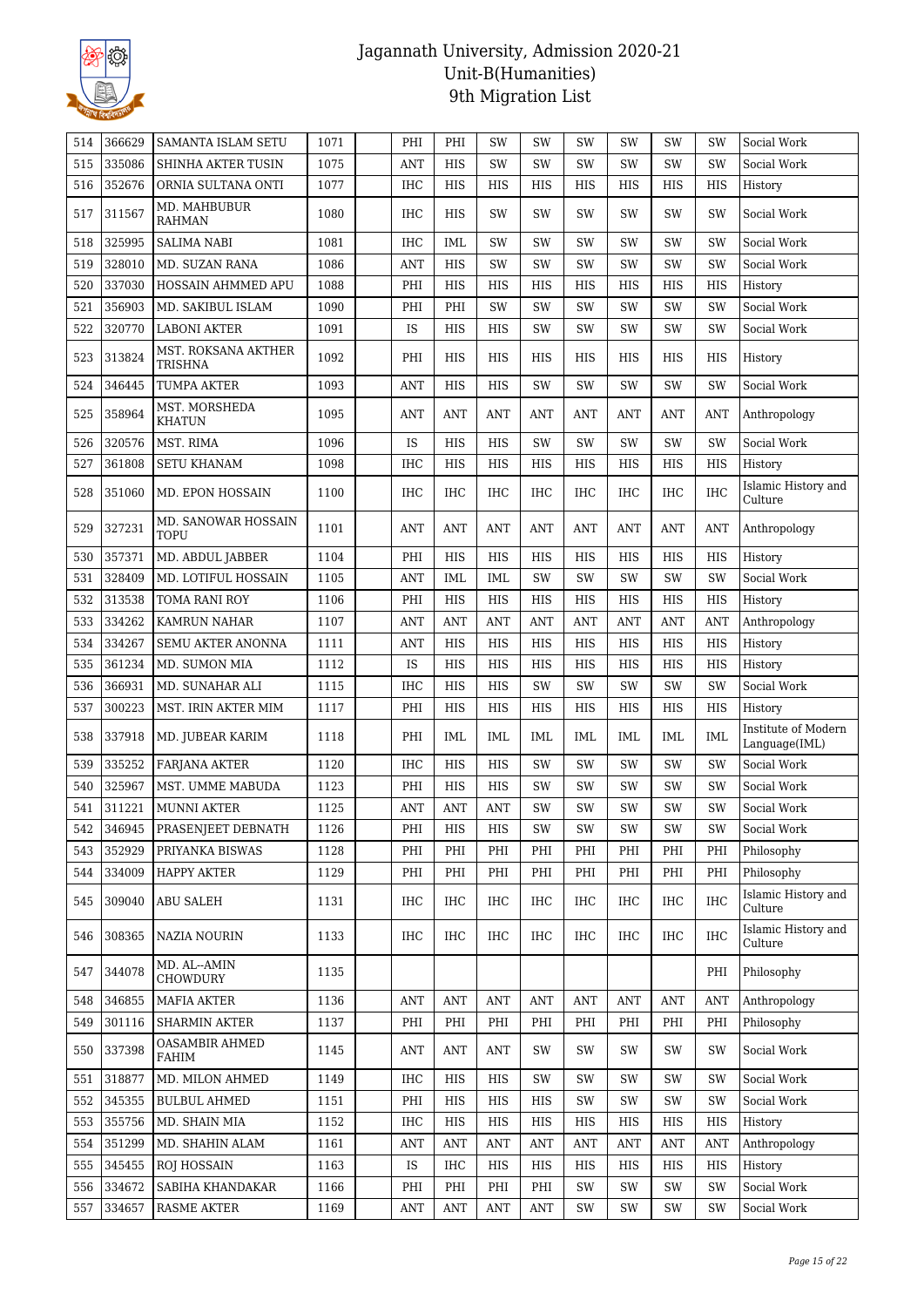

| 558 | 325756 | AHAMMAD ALI                       | 1172 | PHI        | PHI        | HIS            | HIS        | HIS          | HIS        | HIS        | HIS        | History                              |
|-----|--------|-----------------------------------|------|------------|------------|----------------|------------|--------------|------------|------------|------------|--------------------------------------|
| 559 | 361430 | MD. SOHEL RANA SUJON              | 1173 | PHI        | <b>IHC</b> | <b>HIS</b>     | <b>HIS</b> | SW           | SW         | SW         | SW         | Social Work                          |
| 560 | 324407 | <b>NAFIUL AUNGSHU</b>             | 1175 | ANT        | ANT        | ANT            | <b>ANT</b> | SW           | SW         | <b>SW</b>  | SW         | Social Work                          |
| 561 | 331056 | <b>RIMA AKTER</b>                 | 1179 | IS         | PHI        | PHI            | PHI        | PHI          | SW         | <b>SW</b>  | SW         | Social Work                          |
| 562 | 353363 | MD. SHAHARIAR EMON                | 1182 | IS         | PHI        | PHI            | PHI        | PHI          | PHI        | PHI        | PHI        | Philosophy                           |
| 563 | 334152 | <b>AFSANA AKTHER</b>              | 1184 | <b>ANT</b> | ANT        | HIS            | HIS        | HIS          | HIS        | SW         | SW         | Social Work                          |
| 564 | 301537 | <b>SHAKIL HOSSAIN</b>             | 1185 | IS         | PHI        | PHI            | PHI        | PHI          | PHI        | PHI        | PHI        | Philosophy                           |
| 565 | 311928 | <b>SHORIF HOSEN</b>               | 1187 | ANT        | <b>ANT</b> | <b>ANT</b>     | HIS        | HIS          | HIS        | HIS        | HIS        | History                              |
| 566 | 358437 | <b>SUMI AKTER</b>                 | 1190 | <b>ANT</b> | <b>ANT</b> | <b>ANT</b>     | HIS        | HIS          | HIS        | SW         | SW         | Social Work                          |
| 567 | 331116 | <b>AFRINA ANWAR</b>               | 1192 | <b>ANT</b> | PHI        | PHI            | PHI        | PHI          | PHI        | PHI        | SW         | Social Work                          |
| 568 | 334400 | <b>SUMYA AKHTER SUME</b>          | 1193 | IS         | <b>IS</b>  | IS             | <b>IS</b>  | IS           | <b>IS</b>  | IS         | IS         | Islamic Studies                      |
| 569 | 349186 | <b>JANNATUL NAIM NISHAD</b>       | 1194 | IS         | IHC        | <b>IHC</b>     | HIS        | HIS          | HIS        | HIS        | HIS        | History                              |
| 570 | 337193 | <b>MUNJUR HASAN</b>               | 1198 | IS         | IHC        | <b>IHC</b>     | HIS        | HIS          | HIS        | HIS        | SW         | Social Work                          |
| 571 | 334361 | FAHMIDA AFZAL PROVA               | 1201 | IS         | <b>IS</b>  | IS             | HIS        | <b>HIS</b>   | HIS        | <b>HIS</b> | <b>HIS</b> | History                              |
| 572 | 315791 | TONAY CHANDRA ROY                 | 1205 | IS         | ANT        | <b>ANT</b>     | HIS        | HIS          | HIS        | HIS        | HIS        | History                              |
| 573 | 329091 | MD. MAMUN MONDOL                  | 1206 | IS         | <b>IHC</b> | <b>IHC</b>     | <b>IHC</b> | IHC          | IHC        | <b>IHC</b> | <b>IHC</b> | Islamic History and<br>Culture       |
| 574 | 300980 | MAHJUBA TANIZ                     | 1208 | IS         | <b>IS</b>  | <b>IS</b>      | HIS        | <b>HIS</b>   | HIS        | HIS        | SW         | Social Work                          |
| 575 | 338378 | MD. ABDULLAH AL-<br><b>MAMUN</b>  | 1211 | IS         | IHC        | IHC            | HIS        | HIS          | HIS        | HIS        | HIS        | History                              |
| 576 | 323296 | AL-NOMAN                          | 1214 | IS         | <b>IHC</b> | IHC            | IHC        | IHC          | <b>IHC</b> | <b>IHC</b> | SW         | Social Work                          |
| 577 | 334894 | SALMA RAHMAN MAHIM                | 1216 | IS         | PHI        | PHI            | PHI        | PHI          | PHI        | PHI        | PHI        | Philosophy                           |
| 578 | 303343 | MD. RIADUS SALEHIN<br><b>RIAD</b> | 1217 | IS         | PHI        | PHI            | HIS        | <b>HIS</b>   | <b>HIS</b> | <b>HIS</b> | SW         | Social Work                          |
| 579 | 334846 | HUMAYRA EBNATH<br><b>SUPTE</b>    | 1223 | IS         | PHI        | PHI            | PHI        | PHI          | PHI        | PHI        | PHI        | Philosophy                           |
| 580 | 350405 | OBAIDUL ISLAM                     | 1224 | IS         | IHC        | IHC            | IHC        | IHC          | IHC        | <b>IHC</b> | <b>IHC</b> | Islamic History and<br>Culture       |
| 581 | 345706 | AFIA SULTANA AKA                  | 1226 | IS         | <b>IHC</b> | <b>IHC</b>     | IHC        | IHC          | <b>IHC</b> | <b>IHC</b> | <b>IHC</b> | Islamic History and<br>Culture       |
| 582 | 327375 | MD. DURUL HODA                    | 1227 | IS         | <b>IHC</b> | <b>IHC</b>     | <b>IHC</b> | <b>IHC</b>   | <b>IHC</b> | <b>IHC</b> | <b>IHC</b> | Social Work                          |
| 583 | 346260 | HOMIRA KHANOM KRIPA               | 1228 | IS         | IML        | IML            | IML        | IML          | IML        | <b>IML</b> | IML        | Institute of Modern<br>Language(IML) |
| 584 | 312230 | MD. AKHER AUWAL                   | 1229 | IS         | PHI        | PHI            | PHI        | PHI          | PHI        | PHI        | PHI        | Philosophy                           |
| 585 | 333992 | ISRAT JAHAN OISHI                 | 1230 | IS         | ANT        | $\mathbf{ANT}$ | HIS        | $_{\rm HIS}$ | HIS        | HIS        | HIS        | History                              |
| 586 | 334069 | RUBINA AKTER                      | 1232 | IS         | IHC        | IHC            | IHC        | IHC          | IHC        | IHC        | IHC        | Islamic History and<br>Culture       |
| 587 | 335956 | ABDUR RAHMAN                      | 1233 | IS         | IHC        | <b>IHC</b>     | HIS        | $_{\rm HIS}$ | HIS        | HIS        | HIS        | History                              |
| 588 | 301542 | MST. SUMAIYA KHATUN               | 1234 | IS         | IHC        | IHC            | IHC        | IHC          | IHC        | IHC        | IHC        | Islamic History and<br>Culture       |
| 589 | 352112 | NAIMUL HOSEN                      | 1235 | IS         | <b>IHC</b> | <b>IHC</b>     | HIS        | HIS          | HIS        | HIS        | HIS        | History                              |
| 590 | 338365 | MD. ASLAM                         | 1236 | IS         | PHI        | PHI            | PHI        | PHI          | PHI        | PHI        | PHI        | Philosophy                           |
| 591 | 312927 | MD. ABU HURAYRA                   | 1240 |            | PHI        | PHI            | HIS        | HIS          | HIS        | HIS        | HIS        | History                              |
| 592 | 345935 | MOHONA RAHMAN                     | 1241 |            | IHC        | IHC            | IHC        | IHC          | IHC        | IHC        | $\rm IHC$  | Islamic History and<br>Culture       |
| 593 | 359146 | MUNTAHA AKTAR<br>MITHILA          | 1242 |            | PHI        | PHI            | HIS        | HIS          | HIS        | HIS        | HIS        | History                              |
| 594 | 322147 | <b>MAIMUNA AKTAR</b>              | 1245 |            | <b>IHC</b> | <b>IHC</b>     | IHC        | IHC          | IHC        | <b>IHC</b> | IHC        | Islamic History and<br>Culture       |
| 595 | 329444 | ABDULLAH AL MAMUN                 | 1246 |            | IHC        | IHC            | HIS        | HIS          | HIS        | HIS        | HIS        | History                              |
| 596 | 335239 | RUBIYAT ISLAM MOON                | 1247 |            | PHI        | PHI            | PHI        | PHI          | PHI        | PHI        | PHI        | Philosophy                           |
| 597 | 341782 | HALIMA AKTER                      | 1248 |            | <b>IHC</b> | <b>IHC</b>     | HIS        | HIS          | HIS        | HIS        | HIS        | History                              |
| 598 | 300659 | MST. ZOBAYDA KHANOM<br>SHAMMI     | 1249 |            | IS.        | IS             | IS         | IS           | <b>IS</b>  | <b>IS</b>  | IS.        | <b>Islamic Studies</b>               |
| 599 | 302370 | MD. ROKY HOSSAIN                  | 1252 |            | IHC        | <b>IHC</b>     | HIS        | HIS          | HIS        | HIS        | HIS        | History                              |
| 600 | 359297 | AYSHA SIDDIKA                     | 1255 |            | IHC        | IHC            | HIS        | HIS          | HIS        | HIS        | HIS        | History                              |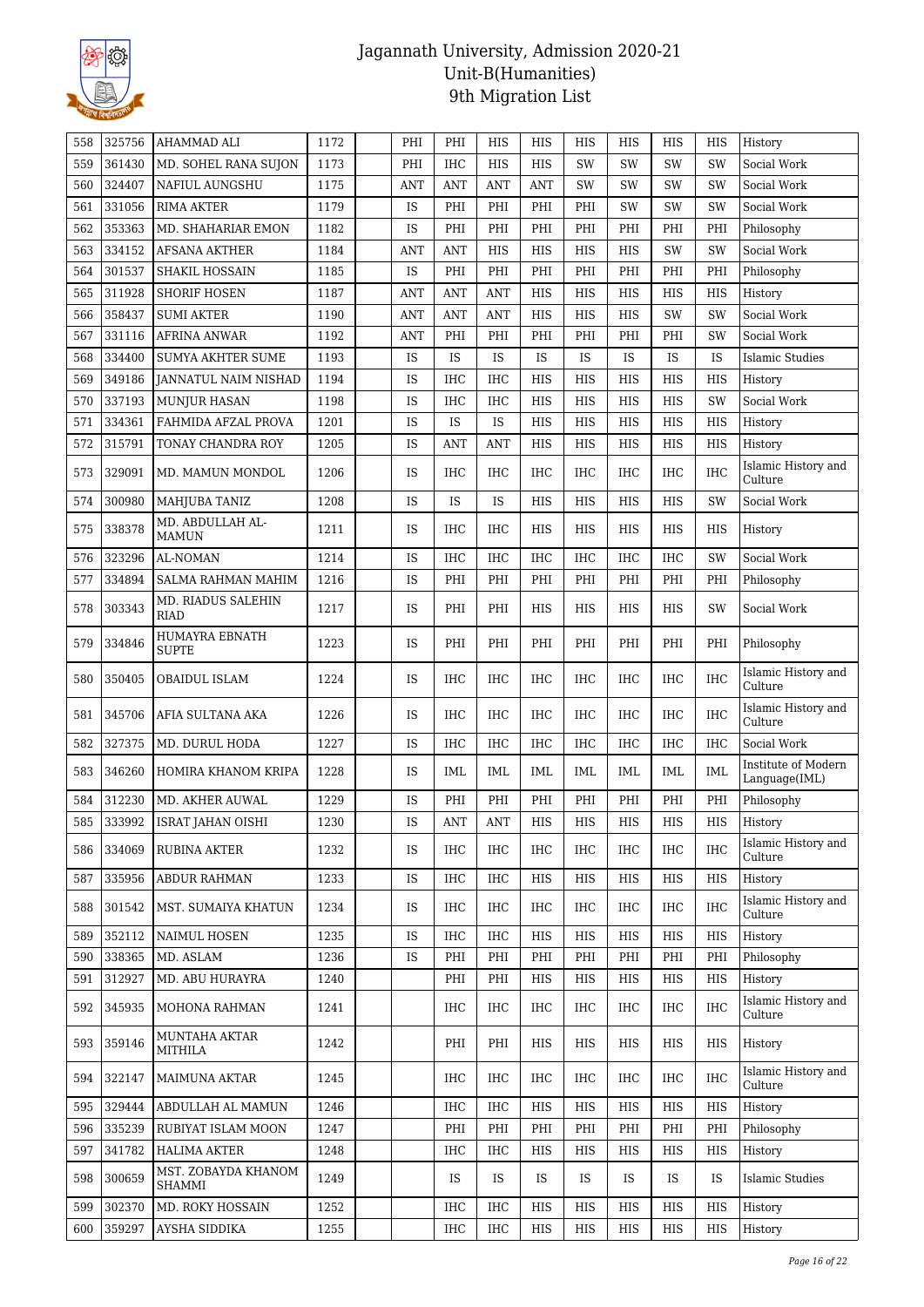

| 601 | 331451 | <b>FAHMIDA AKTER</b>               | 1256 |  | PHI        | PHI        | PHI            | PHI        | PHI          | PHI                              | PHI          | Philosophy                           |
|-----|--------|------------------------------------|------|--|------------|------------|----------------|------------|--------------|----------------------------------|--------------|--------------------------------------|
| 602 | 300906 | HRIDITA SULTANA                    | 1257 |  | PHI        | PHI        | PHI            | PHI        | PHI          | PHI                              | PHI          | Philosophy                           |
| 603 | 337036 | SHEIKH MAHIR MAHBUB                | 1258 |  | ANT        | ANT        | ANT            | ANT        | ANT          | <b>ANT</b>                       | <b>ANT</b>   | Anthropology                         |
| 604 | 354138 | RAFAYAT ALAM SAJID                 | 1259 |  | IML        | IML        | IML            | IML        | IML          | IML                              | IML          | Institute of Modern<br>Language(IML) |
| 605 | 331138 | TASKIA KHAN                        | 1260 |  | <b>IHC</b> | <b>IHC</b> | <b>HIS</b>     | <b>HIS</b> | <b>HIS</b>   | <b>HIS</b>                       | <b>HIS</b>   | History                              |
| 606 | 303062 | MD. ARIFUL ISLAM                   | 1261 |  | PHI        | PHI        | PHI            | PHI        | PHI          | PHI                              | PHI          | Philosophy                           |
| 607 | 343857 | RIDOY HOSSAIN<br><b>BHUIYAN</b>    | 1263 |  | ANT        | <b>ANT</b> | <b>ANT</b>     | <b>ANT</b> | ANT          | <b>ANT</b>                       | <b>ANT</b>   | Anthropology                         |
| 608 | 334249 | RABEYA AKTER RIA                   | 1267 |  | <b>IHC</b> | <b>IHC</b> | <b>IHC</b>     | <b>IHC</b> | <b>IHC</b>   | <b>IHC</b>                       | <b>IHC</b>   | Islamic History and<br>Culture       |
| 609 | 334151 | TAHMIDA AKTER RITU                 | 1273 |  | PHI        | PHI        | PHI            | PHI        | PHI          | PHI                              | PHI          | Philosophy                           |
| 610 | 343140 | NAHID IQUBAL<br><b>CHOUDURY</b>    | 1274 |  | PHI        | PHI        | <b>HIS</b>     | <b>HIS</b> | <b>HIS</b>   | <b>HIS</b>                       | <b>HIS</b>   | History                              |
| 611 | 326112 | ANANNA KUNDU                       | 1275 |  | ANT        | <b>ANT</b> | <b>ANT</b>     | <b>ANT</b> | ANT          | <b>ANT</b>                       | <b>ANT</b>   | Anthropology                         |
| 612 | 300377 | ROKSANA                            | 1278 |  | <b>IHC</b> | <b>IHC</b> | HIS            | HIS        | <b>HIS</b>   | HIS                              | <b>HIS</b>   | History                              |
| 613 | 334858 | YEASMIN MAHMUD                     | 1281 |  | IS         | IS         | IS             | IS         | IS           | IS                               | IS           | <b>Islamic Studies</b>               |
| 614 | 300289 | <b>SANJIDA AKTER</b>               | 1287 |  | IHC        | IHC        | HIS            | <b>HIS</b> | <b>HIS</b>   | <b>HIS</b>                       | <b>HIS</b>   | History                              |
| 615 | 334455 | <b>SINTHIA</b>                     | 1291 |  | PHI        | PHI        | PHI            | PHI        | PHI          | PHI                              | PHI          | Philosophy                           |
| 616 | 311438 | TAMANNA AKTER                      | 1293 |  | ANT        | <b>ANT</b> | <b>ANT</b>     | <b>ANT</b> | <b>ANT</b>   | <b>ANT</b>                       | <b>ANT</b>   | Anthropology                         |
| 617 | 334623 | ZERINA JANNAT                      | 1294 |  | ANT        | <b>ANT</b> | <b>ANT</b>     | <b>ANT</b> | <b>ANT</b>   | ANT                              | <b>ANT</b>   | Anthropology                         |
| 618 | 361153 | <b>INDROJIT BARMAN</b>             | 1295 |  | PHI        | PHI        | HIS            | HIS        | HIS          | <b>HIS</b>                       | <b>HIS</b>   | History                              |
| 619 | 345987 | <b>ROKSANA AKTER</b>               | 1296 |  | <b>IHC</b> | <b>IHC</b> | IHC            | HIS        | HIS          | HIS                              | HIS          | History                              |
| 620 | 336269 | SUPROVA AFRIN MITHI                | 1297 |  | PHI        | IHC        | IHC            | IHC        | IHC          | <b>IHC</b>                       | <b>IHC</b>   | Islamic History and<br>Culture       |
| 621 | 306495 | KAMRUN NAHAR                       | 1298 |  | IS         | <b>IML</b> | IML            | <b>IML</b> | <b>IML</b>   | <b>IML</b>                       | <b>IML</b>   | Institute of Modern<br>Language(IML) |
| 622 | 352836 | <b>MARZANA</b>                     | 1299 |  | ANT        | ANT        | <b>ANT</b>     | HIS        | HIS          | HIS                              | HIS          | History                              |
| 623 | 335323 | <b>SUMAIYA AKTER</b>               | 1300 |  | IS         | <b>IHC</b> | IHC            | HIS        | HIS          | HIS                              | HIS          | History                              |
| 624 | 345901 | <b>JANNATUL FERDOUSY</b><br>POLY   | 1301 |  | IS         | IHC        | <b>IHC</b>     | <b>IHC</b> | <b>IHC</b>   | <b>IHC</b>                       | <b>IHC</b>   | Islamic History and<br>Culture       |
| 625 | 302141 | MD. KUTUB UDDIN                    | 1306 |  | PHI        | <b>IHC</b> | <b>IHC</b>     | <b>HIS</b> | <b>HIS</b>   | <b>HIS</b>                       | <b>HIS</b>   | History                              |
| 626 | 300175 | TOMA AKTER LIZA                    | 1311 |  | ANT        | IML        | IML            | IML        | IML          | IML                              | IML          | Institute of Modern<br>Language(IML) |
| 627 | 316464 | MD. ABU RAYHAN AL<br><b>BIRUNI</b> | 1316 |  | PHI        | IHC        | IHC            | HIS        | HIS          | <b>HIS</b>                       | $_{\rm HIS}$ | History                              |
| 628 | 300528 | SADIA AFRIN JIME                   | 1318 |  | PHI        | PHI        | PHI            | PHI        | PHI          | PHI                              | PHI          | Philosophy                           |
| 629 | 357964 | MOST. HANUFA BIBY                  | 1327 |  | PHI        | PHI        | PHI            | PHI        | PHI          | PHI                              | PHI          | Philosophy                           |
| 630 | 356364 | MST. MARZYA ANAM<br>HEYA           | 1332 |  | PHI        | IHC        | IHC            | <b>IHC</b> | IHC          | <b>IHC</b>                       | <b>IHC</b>   | Islamic History and<br>Culture       |
| 631 | 358038 | MOST. SADIA AKTER                  | 1333 |  | PHI        | PHI        | PHI            | HIS        | HIS          | HIS                              | HIS          | History                              |
| 632 | 364709 | <b>ABU ANSAR</b>                   | 1334 |  | PHI        | <b>IHC</b> | <b>IHC</b>     | HIS        | $_{\rm HIS}$ | HIS                              | HIS          | History                              |
| 633 | 303306 | MD. SHIHAB UDDIN<br>HIFZU          | 1338 |  |            |            |                |            |              |                                  | <b>IML</b>   | Institute of Modern<br>Language(IML) |
| 634 | 311425 | TASMIA                             | 1339 |  | ANT        | IHC        | IHC            | IHC        | <b>IHC</b>   | <b>IHC</b>                       | IHC          | Islamic History and<br>Culture       |
| 635 | 346003 | ZANNATUL NAIMA                     | 1343 |  | ANT        | PHI        | PHI            | HIS        | HIS          | HIS                              | HIS          | History                              |
| 636 | 332887 | MD. SAIFUR RAHMAN<br>SHIHAB        | 1350 |  | ANT        | IHC        | IHC            | HIS        | <b>HIS</b>   | HIS                              | HIS          | History                              |
| 637 | 358503 | CHANDRIKA ROY                      | 1354 |  | ANT        | <b>ANT</b> | <b>ANT</b>     | <b>ANT</b> | <b>ANT</b>   | HIS                              | HIS          | History                              |
| 638 | 321873 | MD. ATIKUR RAHMAN                  | 1355 |  | IS         | IHC        | IHC            | IHC        | IHC          | IHC                              | <b>IHC</b>   | Islamic History and<br>Culture       |
| 639 | 343266 | <b>SURAIYA HOQUE</b>               | 1356 |  | IS         | PHI        | PHI            | PHI        | PHI          | HIS                              | HIS          | History                              |
| 640 | 336123 | NAFISA IQBAL AURPA                 | 1358 |  | IS         | IHC        | IHC            | IHC        | IHC          | IHC                              | <b>IHC</b>   | Islamic History and<br>Culture       |
| 641 | 334180 | MEHERUNNESA PRIYA                  | 1361 |  | <b>ANT</b> | ANT        | $\mathbf{ANT}$ | <b>ANT</b> | ANT          | $\mathbf{A}\mathbf{N}\mathbf{T}$ | <b>ANT</b>   | Anthropology                         |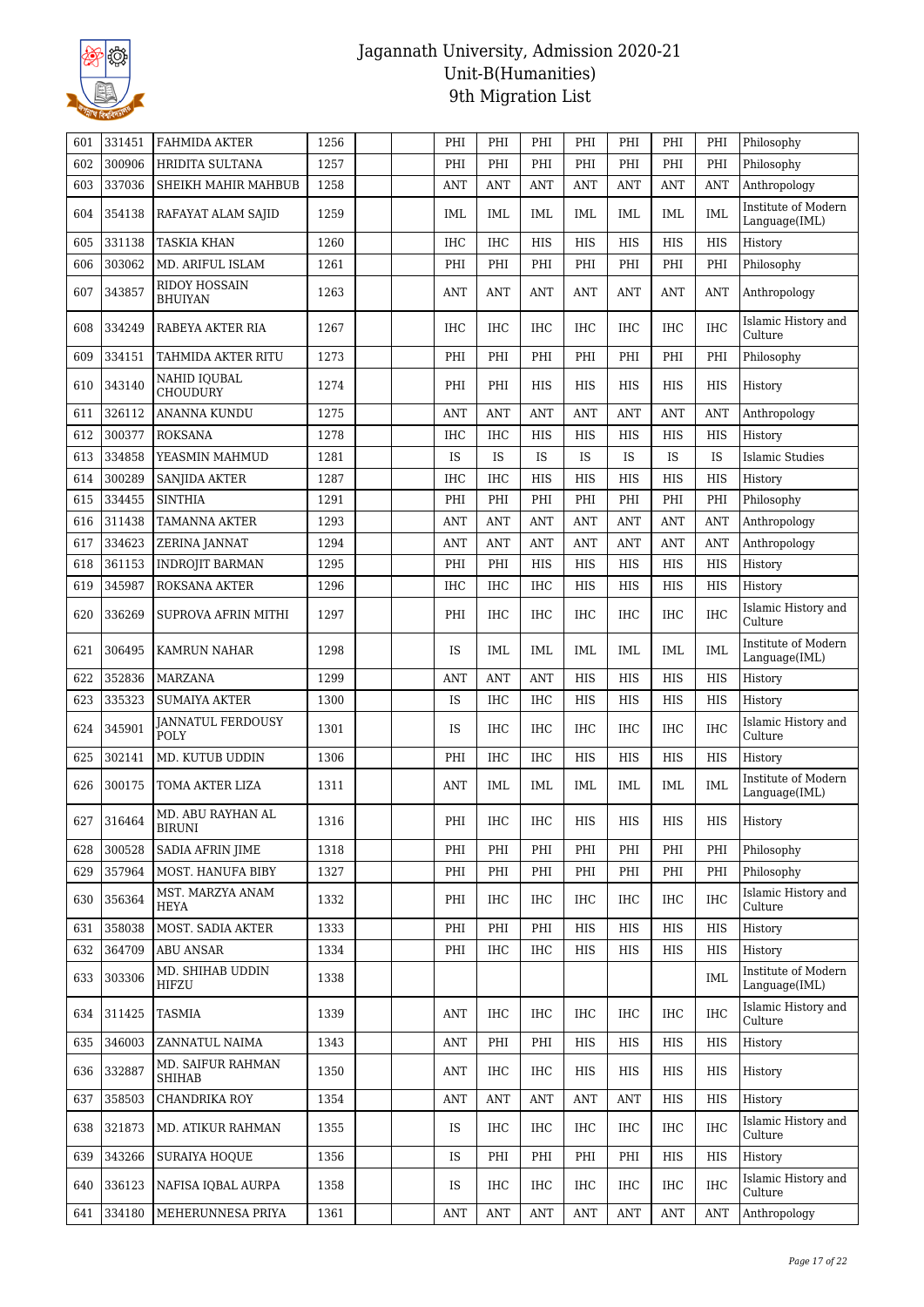

| 642 | 346599     | <b>JARIN TASNIM PRAPTI</b>                 | 1362 |  | IS        | IHC        | IHC        | IHC        | IHC        | HIS        | HIS        | History                              |
|-----|------------|--------------------------------------------|------|--|-----------|------------|------------|------------|------------|------------|------------|--------------------------------------|
| 643 | 360263     | MD. FUAD HASAN                             | 1368 |  | IS        | IS         | <b>IS</b>  | <b>IS</b>  | <b>IS</b>  | <b>IS</b>  | <b>IS</b>  | Islamic Studies                      |
| 644 | 313308     | SHABOTI ISLAM                              | 1375 |  | IS        | PHI        | PHI        | PHI        | PHI        | HIS        | <b>HIS</b> | History                              |
| 645 | 333978     | RAIHANA ISLAM RUPA                         | 1376 |  | IS        | IML        | IML        | IML        | IML        | IML        | IML        | Institute of Modern<br>Language(IML) |
| 646 | 323744     | TAZNIN RAHMAN                              | 1381 |  | IS        | IHC        | IHC        | IHC        | <b>IHC</b> | HIS        | HIS        | History                              |
| 647 | 331018     | SADIA AFROZ                                | 1383 |  | <b>IS</b> | IHC        | IHC        | IHC        | <b>IHC</b> | IHC        | <b>IHC</b> | Islamic History and<br>Culture       |
| 648 | 357058     | MD. HRIDAY ALI                             | 1391 |  | IS        | <b>ANT</b> | <b>ANT</b> | <b>ANT</b> | <b>ANT</b> | <b>HIS</b> | <b>HIS</b> | History                              |
| 649 | 364335     | RABEYA SULTANA HIMI                        | 1409 |  |           | IS         | <b>IHC</b> | IHC        | <b>IHC</b> | IHC        | <b>IHC</b> | Islamic History and<br>Culture       |
| 650 | 359475     | SADEA AHMED SHILA                          | 1412 |  |           | IS         | <b>IHC</b> | IHC        | <b>IHC</b> | IHC        | HIS        | History                              |
| 651 | 362304     | <b>BIPLOB KUMAR PAUL</b>                   | 1414 |  |           | PHI        | PHI        | PHI        | PHI        | PHI        | HIS        | History                              |
| 652 | 339855     | <b>HABIBUL BASHAR</b><br><b>SUMON</b>      | 1418 |  |           | <b>ANT</b> | <b>ANT</b> | <b>ANT</b> | ANT        | <b>ANT</b> | <b>ANT</b> | Anthropology                         |
| 653 | 346882     | PAPIA AKTER                                | 1419 |  |           | IS         | IS         | <b>IS</b>  | IS         | IS         | IS         | Islamic Studies                      |
| 654 | 348330     | MD. RAZAUL HAQUE<br><b>RISAD</b>           | 1420 |  |           | PHI        | <b>IHC</b> | <b>IHC</b> | <b>IHC</b> | <b>IHC</b> | <b>IHC</b> | Islamic History and<br>Culture       |
| 655 | 365331     | MD. ABDULLA AL<br><b>MAMUN</b>             | 1422 |  |           | IS         | <b>IS</b>  | <b>IS</b>  | <b>IS</b>  | <b>IS</b>  | <b>IS</b>  | Islamic Studies                      |
| 656 | 362778     | MAJED MREDHA                               | 1423 |  |           | IS         | <b>IS</b>  | <b>IS</b>  | <b>IS</b>  | IS         | HIS        | History                              |
| 657 | 331276     | MD. NAYEEM ISLAM                           | 1424 |  |           | PHI        | <b>IHC</b> | IHC        | <b>IHC</b> | IHC        | HIS        | History                              |
| 658 | 337463     | FAHMIDA JAHAN ANIKA                        | 1431 |  |           | ANT        | <b>ANT</b> | <b>ANT</b> | <b>ANT</b> | <b>ANT</b> | <b>ANT</b> | Anthropology                         |
| 659 | 346044     | ROKSANA AKTER                              | 1434 |  |           | PHI        | PHI        | PHI        | PHI        | PHI        | <b>HIS</b> | History                              |
| 660 | 318843     | MD. AZIZUL HAKIM                           | 1447 |  |           | PHI        | <b>IHC</b> | IHC        | <b>IHC</b> | IHC        | HIS        | History                              |
| 661 | 337309     | UPASHI TANCHANGYA                          | 1449 |  |           | <b>ANT</b> | <b>ANT</b> | <b>ANT</b> | <b>ANT</b> | <b>ANT</b> | <b>ANT</b> | Anthropology                         |
| 662 | 339950     | <b>IMRAN HOSSEN IMON</b>                   | 1456 |  |           | PHI        | PHI        | PHI        | PHI        | PHI        | PHI        | Philosophy                           |
| 663 | 337048     | NASIR UDDIN MIA                            | 1462 |  |           | IS         | IS         | IS         | IS         | IS         | IS         | Islamic Studies                      |
| 664 | 346275     | MST. LUTFUNNAHAR<br>RIMI                   | 1466 |  |           | IS         | <b>IHC</b> | IHC        | <b>IHC</b> | IHC        | <b>IHC</b> | Islamic History and<br>Culture       |
| 665 | 338300     | ZIHADUL KARIM                              | 1472 |  |           | ANT        | IHC        | <b>IHC</b> | <b>IHC</b> | IHC        | <b>IHC</b> | Islamic History and<br>Culture       |
| 666 | 320326     | NAFISA NAHAR LIMA                          | 1474 |  |           | PHI        | PHI        | PHI        | PHI        | PHI        | PHI        | Philosophy                           |
| 667 | 324771     | <b>REDOY BABU</b>                          | 1480 |  |           | ANT        | PHI        | PHI        | PHI        | PHI        | PHI        | Philosophy                           |
|     | 668 361696 | <b>DISHA BAIRAGI</b>                       | 1486 |  |           | ANT        | <b>IML</b> | <b>IML</b> | IML        | IML        | <b>IML</b> | Institute of Modern<br>Language(IML) |
| 669 | 324973     | <b>AKASH MONDOL</b>                        | 1489 |  |           |            |            |            |            |            | PHI        | Philosophy                           |
| 670 | 325589     | MD. NASIM HOSSAN                           | 1490 |  |           | IS         | <b>IHC</b> | <b>IHC</b> | <b>IHC</b> | IHC        | <b>IHC</b> | Islamic History and<br>Culture       |
| 671 | 331654     | <b>SUMAIYA AKTER</b>                       | 1491 |  |           | IS         | IML        | IML        | IML        | IML        | IML        | Institute of Modern<br>Language(IML) |
| 672 | 327715     | MD. SHAWON HASNAT                          | 1493 |  |           | IS         | IHC        | <b>IHC</b> | IHC        | IHC        | <b>IHC</b> | Islamic History and<br>Culture       |
| 673 | 334301     | NISHU AKHTER                               | 1496 |  |           | <b>ANT</b> | ANT        | ANT        | <b>ANT</b> | <b>ANT</b> | <b>ANT</b> | Anthropology                         |
| 674 | 354201     | <b>SHAJID HASSAN</b>                       | 1500 |  |           | IS         | <b>IHC</b> | <b>IHC</b> | <b>IHC</b> | <b>IHC</b> | <b>IHC</b> | Islamic History and<br>Culture       |
| 675 | 338483     | MD. JAHIRUL ISLAM OME                      | 1502 |  |           |            |            |            |            |            | PHI        | Philosophy                           |
| 676 | 337456     | MD. YEAMIN                                 | 1505 |  |           | IS         | IHC        | <b>IHC</b> | IHC        | <b>IHC</b> | <b>IHC</b> | Islamic History and<br>Culture       |
| 677 | 361352     | MD. RAFIUL AHSAN                           | 1511 |  |           | IS         | IHC        | IHC        | IHC        | IHC        | <b>IHC</b> | Islamic History and<br>Culture       |
| 678 | 308085     | SAHELI SHEELA                              | 1514 |  |           | IS         | PHI        | PHI        | PHI        | PHI        | PHI        | Philosophy                           |
| 679 | 311028     | <b>JANNATUL FARDOUSE</b><br><b>MOUNOTA</b> | 1518 |  |           |            | <b>ANT</b> | <b>ANT</b> | <b>ANT</b> | <b>ANT</b> | <b>ANT</b> | Anthropology                         |
| 680 | 349019     | MAHMUDUL HASAN                             | 1521 |  |           |            | IHC        | IHC        | <b>IHC</b> | IHC        | IHC        | Islamic History and<br>Culture       |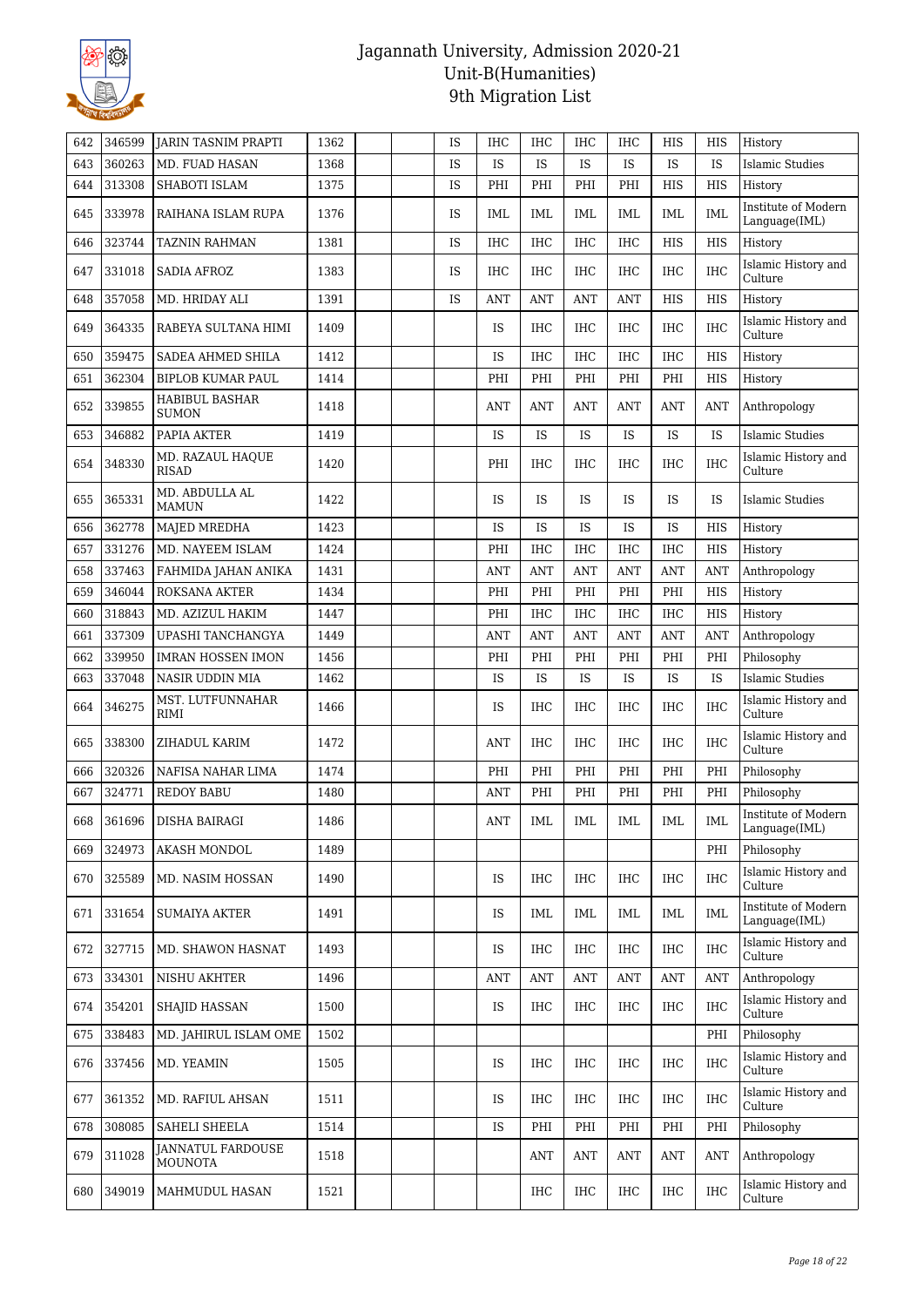

| 681 | 314996 | MD. IBRAHIM KHALIL                | 1525 |  |  | IHC        | IHC        | IHC        | IHC                              | <b>IHC</b> | Islamic History and<br>Culture       |
|-----|--------|-----------------------------------|------|--|--|------------|------------|------------|----------------------------------|------------|--------------------------------------|
| 682 | 327186 | MD. NAHID HASAN                   | 1532 |  |  | IHC        | <b>IHC</b> | <b>IHC</b> | <b>IHC</b>                       | <b>IHC</b> | Islamic History and<br>Culture       |
| 683 | 348200 | MD AFZAL SHARIF                   | 1542 |  |  | <b>IHC</b> | <b>IHC</b> | <b>IHC</b> | <b>IHC</b>                       | <b>IHC</b> | Islamic History and<br>Culture       |
| 684 | 365333 | <b>SAGOR ROY</b>                  | 1544 |  |  |            |            |            |                                  | <b>ANT</b> | Anthropology                         |
| 685 | 327358 | MST. FAHMIDA KHANUM               | 1557 |  |  | ANT        | IHC        | <b>IHC</b> | <b>IHC</b>                       | <b>IHC</b> | Islamic History and<br>Culture       |
| 686 | 302355 | MD. RASEL AHMED ASIF              | 1562 |  |  | PHI        | PHI        | PHI        | PHI                              | PHI        | Philosophy                           |
| 687 | 300107 | <b>SUKLA PAUL SATHI</b>           | 1569 |  |  | PHI        | PHI        | PHI        | PHI                              | PHI        | Philosophy                           |
| 688 | 367107 | MD. MANIK MIA                     | 1572 |  |  | <b>IML</b> | <b>IML</b> | IML        | IML                              | <b>IML</b> | Institute of Modern<br>Language(IML) |
| 689 | 342336 | FATEMA TUJ JOHORA<br><b>JUTY</b>  | 1573 |  |  | IML        | IML        | IML        | IML                              | IML        | Institute of Modern<br>Language(IML) |
| 690 | 301610 | <b>TASKIA KHATUN</b>              | 1575 |  |  | <b>IS</b>  | <b>IHC</b> | <b>IHC</b> | <b>IHC</b>                       | <b>IHC</b> | Islamic History and<br>Culture       |
| 691 | 361432 | MD. ABRAR ARABI ISLAM             | 1576 |  |  | PHI        | PHI        | PHI        | PHI                              | PHI        | Philosophy                           |
| 692 | 327271 | MD. JOSIM UDDIN                   | 1578 |  |  | ANT        | <b>IHC</b> | IHC        | <b>IHC</b>                       | <b>IHC</b> | Islamic History and<br>Culture       |
| 693 | 348084 | <b>AHSANUL HAQUE</b>              | 1588 |  |  | PHI        | PHI        | PHI        | PHI                              | PHI        | Philosophy                           |
| 694 | 300925 | ARIFA KHAN                        | 1592 |  |  | IS         | IHC        | <b>IHC</b> | <b>IHC</b>                       | <b>IHC</b> | Islamic History and<br>Culture       |
| 695 | 319553 | MD. SHIPON MIA                    | 1595 |  |  | IML        | IHC        | <b>IHC</b> | <b>IHC</b>                       | <b>IHC</b> | Islamic History and<br>Culture       |
| 696 | 333616 | <b>MASUM BILLAH</b>               | 1597 |  |  | IS         | IS         | IS         | <b>IS</b>                        | IS         | <b>Islamic Studies</b>               |
| 697 | 352884 | REHENA KHATUN                     | 1608 |  |  | IS         | PHI        | PHI        | PHI                              | PHI        | Philosophy                           |
| 698 | 346594 | MAHMUDA AKTER KOLY                | 1611 |  |  | <b>ANT</b> | IHC        | <b>IHC</b> | <b>IHC</b>                       | <b>IHC</b> | Islamic History and<br>Culture       |
| 699 | 353879 | MD PARVAS RANA<br><b>PRANTO</b>   | 1613 |  |  | <b>ANT</b> | PHI        | PHI        | PHI                              | PHI        | Philosophy                           |
| 700 | 318706 | MD. MAZHARUL ISLAM                | 1614 |  |  |            |            |            |                                  | <b>ANT</b> | Anthropology                         |
| 701 | 331491 | TAMIM RAHMAN TONOY                | 1623 |  |  | IS         | IHC        | <b>IHC</b> | <b>IHC</b>                       | <b>IHC</b> | Islamic History and<br>Culture       |
| 702 | 316776 | MD. HASAN ALI                     | 1627 |  |  | IS         | PHI        | PHI        | PHI                              | PHI        | Philosophy                           |
| 703 | 337058 | MIR JAHID HASAN SHAFI             | 1631 |  |  | IS         | PHI        | PHI        | PHI                              | PHI        | Philosophy                           |
| 704 | 311558 | MD. ANISUR RAHMAN                 | 1633 |  |  | IS         | ANT        | ANT        | <b>ANT</b>                       | ANT        | Anthropology                         |
| 705 | 345723 | FABIHA ANBAR FLORA                | 1640 |  |  | IS         | <b>ANT</b> | <b>ANT</b> | <b>ANT</b>                       | ANT        | Anthropology                         |
| 706 | 318932 | MD. MAHEDI HASSAN<br><b>MAMUN</b> | 1641 |  |  | IS         | PHI        | PHI        | PHI                              | PHI        | Philosophy                           |
| 707 | 324763 | MOHAMMAD MASUM<br>BILLAH          | 1651 |  |  |            | IHC        | IHC        | IHC                              | <b>IHC</b> | Islamic History and<br>Culture       |
| 708 | 346072 | MST. LIZA AKTER                   | 1654 |  |  |            |            |            |                                  | IS         | <b>Islamic Studies</b>               |
| 709 | 339459 | <b>RAKIB HOSSEN</b>               | 1655 |  |  |            | IML        | IML        | <b>IML</b>                       | IML        | Institute of Modern<br>Language(IML) |
| 710 | 349439 | <b>ASIF MIA</b>                   | 1665 |  |  |            | PHI        | PHI        | PHI                              | PHI        | Philosophy                           |
| 711 | 334330 | <b>FARJANA AKTER RANI</b>         | 1666 |  |  |            | PHI        | IHC        | IHC                              | IHC        | Islamic History and<br>Culture       |
| 712 | 367016 | SHAKIL MIYA                       | 1669 |  |  |            | <b>ANT</b> | ANT        | <b>ANT</b>                       | ANT        | Anthropology                         |
| 713 | 337614 | <b>AFJAL HUSEN</b>                | 1670 |  |  |            | <b>IS</b>  | <b>IS</b>  | IS                               | IS         | <b>Islamic Studies</b>               |
| 714 | 337128 | MD. SAMRAT<br>KHANDOKAR           | 1674 |  |  |            | PHI        | PHI        | PHI                              | PHI        | Philosophy                           |
| 715 | 348088 | ARIFUL ISLAM                      | 1675 |  |  |            | IS         | IS         | IS                               | IS         | <b>Islamic Studies</b>               |
| 716 | 325132 | ROKIB UDDIN JOY                   | 1681 |  |  |            | PHI        | PHI        | PHI                              | PHI        | Philosophy                           |
| 717 | 334207 | <b>NUSRAT JAHAN</b>               | 1685 |  |  |            | <b>ANT</b> | <b>ANT</b> | $\mathbf{A}\mathbf{N}\mathbf{T}$ | <b>ANT</b> | Anthropology                         |
| 718 | 345953 | RAINA MASNUN RAISA                | 1687 |  |  |            | PHI        | PHI        | PHI                              | PHI        | Philosophy                           |
| 719 | 361366 | MD. LAICH MIA                     | 1713 |  |  |            | IS         | IS         | IS                               | IS         | <b>Islamic Studies</b>               |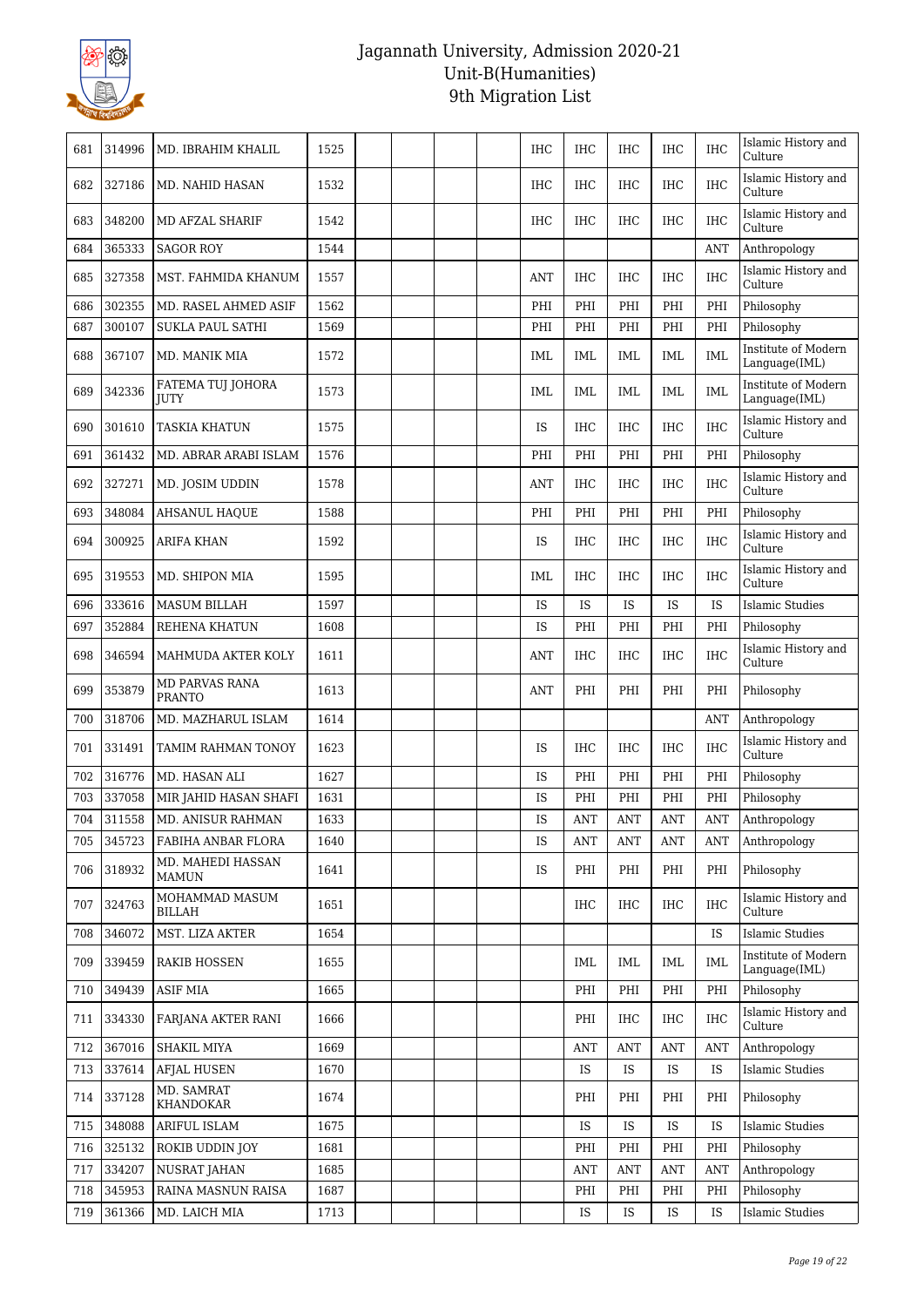

| 720 | 364191 | AYESHA SHIDDIQUA                            | 1716 |  |  | ANT        | IHC        | IHC        | <b>IHC</b> | Islamic History and<br>Culture       |
|-----|--------|---------------------------------------------|------|--|--|------------|------------|------------|------------|--------------------------------------|
| 721 | 310175 | MD IMDADUL MUNSHI                           | 1724 |  |  | <b>IS</b>  | <b>IHC</b> | <b>IHC</b> | <b>IHC</b> | Islamic History and<br>Culture       |
| 722 | 332839 | MD. MAIN UDDIN                              | 1735 |  |  | <b>IS</b>  | <b>IS</b>  | <b>IS</b>  | IS         | <b>Islamic Studies</b>               |
| 723 | 328227 | KAJOL KUMAR                                 | 1744 |  |  | <b>ANT</b> | PHI        | PHI        | PHI        | Philosophy                           |
| 724 | 332157 | MD. TAJUL ISLAM                             | 1745 |  |  | IS         | IHC        | <b>IHC</b> | IHC        | Islamic History and<br>Culture       |
| 725 | 311333 | MOST. AYSHA SIDDIKA                         | 1747 |  |  | <b>ANT</b> | <b>IHC</b> | <b>IHC</b> | <b>IHC</b> | Islamic History and<br>Culture       |
| 726 | 323705 | <b>NUSRAT SAYEM</b>                         | 1748 |  |  | <b>ANT</b> | <b>ANT</b> | ANT        | <b>ANT</b> | Anthropology                         |
| 727 | 343549 | <b>AFIFA AKTER</b>                          | 1750 |  |  | IS         | IS         | IS         | IS         | <b>Islamic Studies</b>               |
| 728 | 320473 | MST. KEYA KHATUN                            | 1758 |  |  | <b>ANT</b> | <b>ANT</b> | ANT        | ANT        | Anthropology                         |
| 729 | 358063 | MOST. SHAKILA AKTER                         | 1759 |  |  | <b>ANT</b> | <b>ANT</b> | <b>ANT</b> | ANT        | Anthropology                         |
| 730 | 327401 | <b>SREE SOURAV KUMAR</b><br><b>KARMAKAR</b> | 1760 |  |  | <b>ANT</b> | <b>ANT</b> | ANT        | ANT        | Anthropology                         |
| 731 | 352104 | MOHAMMAD AMJAD<br><b>HOSSAIN FAHIM</b>      | 1775 |  |  |            | IS         | IS         | IS         | Islamic Studies                      |
| 732 | 362505 | SABBIR SHEIKH                               | 1776 |  |  |            | <b>IHC</b> | <b>IHC</b> | <b>IHC</b> | Islamic History and<br>Culture       |
| 733 | 323892 | <b>FERDOUSI AKTER</b><br><b>TAMANNA</b>     | 1778 |  |  |            | PHI        | PHI        | PHI        | Philosophy                           |
| 734 | 326069 | <b>TASNUVA TASNIM</b>                       | 1779 |  |  |            | PHI        | PHI        | PHI        | Philosophy                           |
| 735 | 340791 | MOHAMMAD ARIF<br><b>HOSSAIN</b>             | 1780 |  |  |            | ANT        | ANT        | ANT        | Anthropology                         |
| 736 | 335172 | <b>SUMI AKTER</b>                           | 1784 |  |  |            | <b>IS</b>  | <b>IS</b>  | IS         | Islamic Studies                      |
| 737 | 334841 | FARJANA YEASMEN MIMI                        | 1785 |  |  |            | PHI        | PHI        | PHI        | Philosophy                           |
| 738 | 338437 | <b>ASRAR ALAM MAYEL</b>                     | 1787 |  |  |            | <b>ANT</b> | ANT        | <b>ANT</b> | Anthropology                         |
| 739 | 334320 | FARHAN NUR TASNIM<br><b>RIMI</b>            | 1793 |  |  |            | ANT        | ANT        | ANT        | Anthropology                         |
| 740 | 337630 | MD. IMRAN HOSSAIN                           | 1794 |  |  |            |            |            | <b>IML</b> | Institute of Modern<br>Language(IML) |
| 741 | 313660 | <b>LEKHA ROY</b>                            | 1801 |  |  |            | PHI        | PHI        | PHI        | Philosophy                           |
| 742 | 357722 | MD. LIMON HASAN                             | 1806 |  |  |            | <b>ANT</b> | ANT        | <b>ANT</b> | Anthropology                         |
| 743 | 357348 | MD. KHAIRUL MOLLA                           | 1807 |  |  |            | IS         | <b>IHC</b> | <b>IHC</b> | Islamic History and<br>Culture       |
| 744 | 309604 | ABDUL KADER HOSSAIN                         | 1808 |  |  |            | IS         | IHC        | IHC        | Islamic History and<br>Culture       |
| 745 | 323712 | NAFISA NAZMI                                | 1810 |  |  |            | PHI        | PHI        | PHI        | Philosophy                           |
| 746 | 308125 | NUSRAT JAHAN NISHI                          | 1811 |  |  |            | PHI        | IHC        | <b>IHC</b> | Islamic History and<br>Culture       |
| 747 | 324399 | ABU BAKAR SIDDIQUE                          | 1817 |  |  |            | IS.        | IS         | IHC        | Islamic History and<br>Culture       |
| 748 | 335644 | SWEETY AKTER SATHEE                         | 1825 |  |  |            | IS.        | PHI        | <b>IHC</b> | Islamic History and<br>Culture       |
| 749 | 360042 | MOST. MAMONY AKTHER<br>MIM                  | 1826 |  |  |            | <b>ANT</b> | <b>ANT</b> | IHC        | Islamic History and<br>Culture       |
| 750 | 317808 | MD. MASUD RANA                              | 1827 |  |  |            | IS.        | PHI        | <b>IHC</b> | Islamic History and<br>Culture       |
| 751 | 342901 | MAHABUB ALAM                                | 1828 |  |  |            | ANT        | PHI        | PHI        | Philosophy                           |
| 752 | 354296 | UTSHAW MONDAL                               | 1833 |  |  |            | <b>ANT</b> | <b>ANT</b> | <b>ANT</b> | Anthropology                         |
| 753 | 347618 | MD FAHADDIS                                 | 1837 |  |  |            | <b>ANT</b> | <b>ANT</b> | <b>ANT</b> | Anthropology                         |
| 754 | 331767 | SHAHONAWOZ MD AL<br>ZUBAYER                 | 1842 |  |  |            | ANT        | ANT        | <b>ANT</b> | Anthropology                         |
| 755 | 326582 | MST. SADIA ISLAM NISHI                      | 1844 |  |  |            | <b>ANT</b> | <b>ANT</b> | ANT        | Anthropology                         |
| 756 | 335037 | REZUANA RAHMAN                              | 1854 |  |  |            | IS         | PHI        | PHI        | Philosophy                           |
| 757 | 329413 | MD. KHALED MASUD                            | 1855 |  |  |            | <b>ANT</b> | <b>ANT</b> | <b>ANT</b> | Anthropology                         |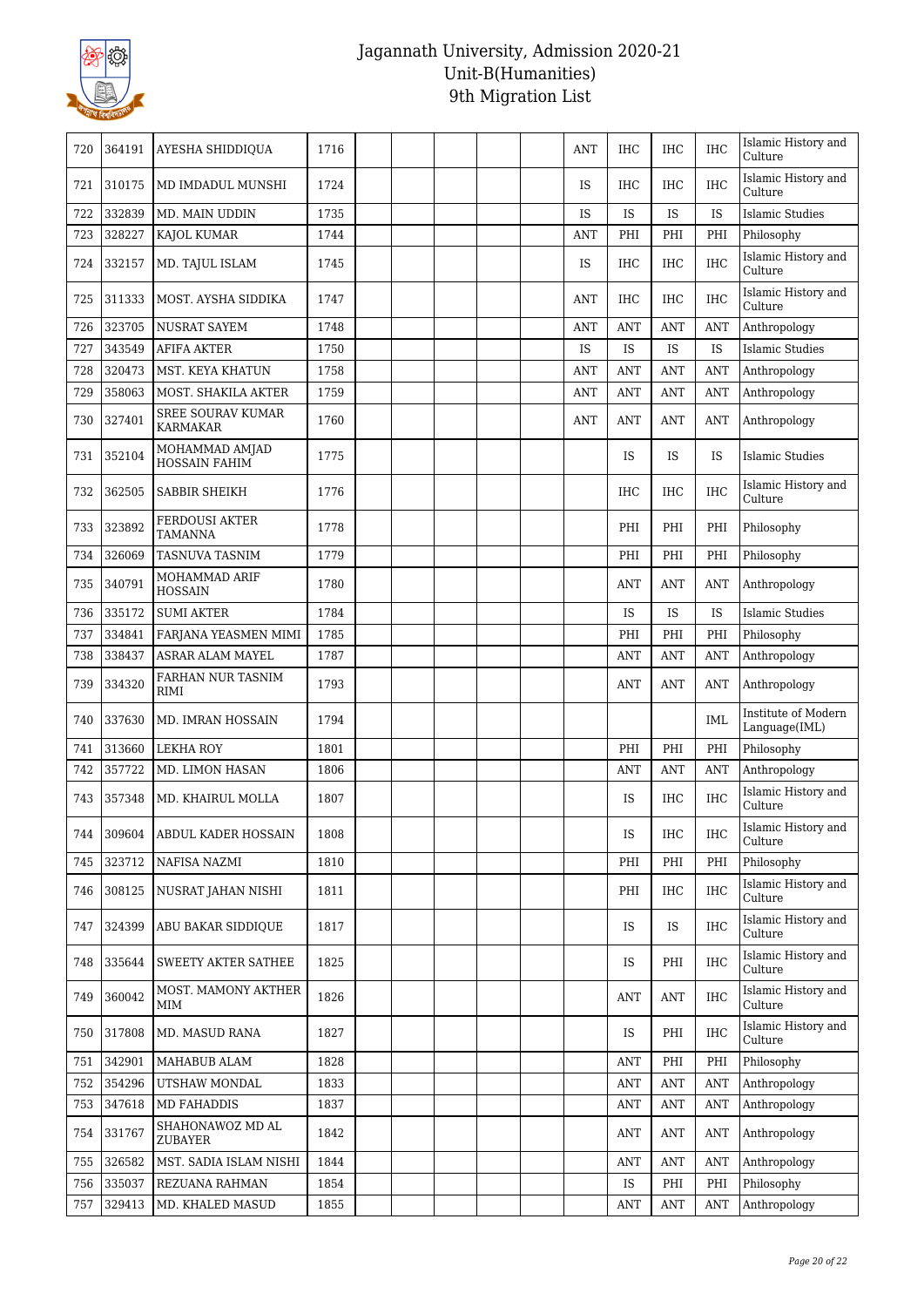

| 758 | 337538 | <b>SHANTO RAHMAN</b>                  | 1856 |  |  |  | IS        | PHI | IHC        | Islamic History and<br>Culture                  |
|-----|--------|---------------------------------------|------|--|--|--|-----------|-----|------------|-------------------------------------------------|
| 759 | 334386 | RIDITA KHAN                           | 1858 |  |  |  | IS        | IS  | IS         | <b>Islamic Studies</b>                          |
| 760 | 361094 | MD. MAJEDUL ISLAM                     | 1862 |  |  |  | IS        | PHI | PHI        | Philosophy                                      |
| 761 | 331167 | SHIBLE NOMAN AKASH                    | 1874 |  |  |  | <b>IS</b> | ANT | <b>ANT</b> | Anthropology                                    |
| 762 | 353865 | MD. ABU BAKKAR MIA                    | 1876 |  |  |  | IS        | IS  | IS         | <b>Islamic Studies</b>                          |
| 763 | 349539 | RAKIBUL ISLAM                         | 1886 |  |  |  |           |     | IS         | Islamic History and<br>Culture                  |
| 764 | 360373 | <b>SABIHA PARWEEN</b>                 | 1887 |  |  |  |           |     | PHI        | Philosophy                                      |
| 765 | 324834 | <b>MD. HASIBUL HASAN</b>              | 1890 |  |  |  |           |     | <b>ANT</b> | Islamic History and<br>Culture                  |
| 766 | 318855 | <b>ASHIKUR JAMAN</b>                  | 1893 |  |  |  |           |     | PHI        | Philosophy                                      |
| 767 | 301139 | EISRAT JAHAN                          | 1900 |  |  |  |           |     | <b>IML</b> | Institute of Modern<br>Language(IML)            |
| 768 | 358168 | MST. MOBASHWERA<br><b>KHATUN</b>      | 1908 |  |  |  |           |     | IS         | Islamic Studies                                 |
| 769 | 333885 | <b>RATRI BISWAS</b>                   | 1926 |  |  |  |           |     | PHI        | Philosophy                                      |
| 770 | 359320 | MOST. BRISTY KHATUN                   | 1935 |  |  |  |           |     | <b>ANT</b> | Anthropology                                    |
| 771 | 311287 | <b>RAHIMA AKTER</b>                   | 1938 |  |  |  |           |     | <b>IS</b>  | Islamic Studies                                 |
| 772 | 334580 | <b>SAFA AKTER NOLOCK</b>              | 1961 |  |  |  |           |     | PHI        | Philosophy                                      |
| 773 | 318713 | MD. LIYON MIAH                        | 1965 |  |  |  |           |     | <b>ANT</b> | Anthropology                                    |
| 774 | 324799 | MD.SHAKIL AHMAD                       | 1981 |  |  |  |           |     | <b>ANT</b> | Anthropology                                    |
| 775 | 326167 | <b>NIPA KHATUN</b>                    | 1992 |  |  |  |           |     | PHI        | Philosophy                                      |
| 776 | 352931 | MST. FARIHA BINTA<br><b>KABIR</b>     | 1999 |  |  |  |           |     | IS         | Islamic Studies                                 |
| 777 | 352649 | MINAR UDDIN                           | 2009 |  |  |  |           |     | IML        | Philosophy                                      |
| 778 | 328257 | MD. RIZU AHMED                        | 2016 |  |  |  |           |     | IS         | <b>Islamic Studies</b>                          |
| 779 | 334551 | SADIYA AFRIN OAISHI                   | 2024 |  |  |  |           |     | IS         | Islamic Studies                                 |
| 780 | 327744 | <b>ACHINTO KUMAR</b>                  | 2025 |  |  |  |           |     | <b>ANT</b> | Philosophy                                      |
| 781 | 356845 | MD. SHAKIL HOSSAIN                    | 2051 |  |  |  |           |     | IS         | Philosophy                                      |
| 782 | 336281 | <b>MAHIRA AFRINE</b><br><b>SHORNA</b> | 2064 |  |  |  |           |     | <b>ANT</b> | Anthropology                                    |
| 783 | 360665 | SAIKAT AHAMED SARKER                  | 2066 |  |  |  |           |     | <b>IS</b>  | Philosophy                                      |
| 784 | 324365 | <b>AKIBA RAHMAN</b>                   | 2070 |  |  |  |           |     | IS         | Philosophy                                      |
| 785 | 334138 | ISRAT JAHAN INNI                      | 2084 |  |  |  |           |     | ANT        | $\label{prop:anthropology} \text{Anthropology}$ |
| 786 | 334673 | <b>MASUDA AKTER</b>                   | 2087 |  |  |  |           |     | IS         | <b>Islamic Studies</b>                          |
| 787 | 339880 | MD SAJIB AHMED                        | 2089 |  |  |  |           |     | IS         | <b>Islamic Studies</b>                          |
| 788 | 334704 | <b>BITHI</b>                          | 2092 |  |  |  |           |     | IS         | <b>Islamic Studies</b>                          |
| 789 | 331319 | <b>SOHRAB</b>                         | 2093 |  |  |  |           |     | IS         | <b>Islamic Studies</b>                          |
| 790 | 356609 | MD. SHAHA BUDDIN                      | 2095 |  |  |  |           |     | IS         | <b>Islamic Studies</b>                          |
| 791 | 308231 | RUKAIYA PARVIN                        | 2101 |  |  |  |           |     | <b>ANT</b> | Anthropology                                    |
| 792 | 338212 | <b>GULAM TAYEB NAHID</b>              | 2110 |  |  |  |           |     | IML        | Institute of Modern<br>Language(IML)            |
| 793 | 359158 | SUKARNA RAY BICHITRA                  | 2113 |  |  |  |           |     | <b>ANT</b> | Anthropology                                    |
| 794 | 363042 | MD. RAKIB HOSEN                       | 2121 |  |  |  |           |     | IS         | <b>Islamic Studies</b>                          |
| 795 | 358701 | MST. NUZAT TABASSUM<br>ANU            | 2129 |  |  |  |           |     | IS         | <b>Islamic Studies</b>                          |
| 796 | 317511 | MD. MINTU RAHMAN                      | 2135 |  |  |  |           |     | IS         | <b>Islamic Studies</b>                          |
| 797 | 323797 | KHADIJA MAIMUN                        | 2147 |  |  |  |           |     | IS         | <b>Islamic Studies</b>                          |
| 798 | 311930 | <b>SONIA AKTER</b>                    | 2150 |  |  |  |           |     | ANT        | Anthropology                                    |
| 799 | 333937 | TASNIM SHARKAR<br>PRANTI              | 2162 |  |  |  |           |     | <b>ANT</b> | Anthropology                                    |
| 800 | 355194 | MD FAHIM AKHTAB                       | 2173 |  |  |  |           |     | IS         | Institute of Modern<br>Language(IML)            |
| 801 | 303961 | MD.RASEL MIA                          | 2177 |  |  |  |           |     | <b>ANT</b> | Anthropology                                    |